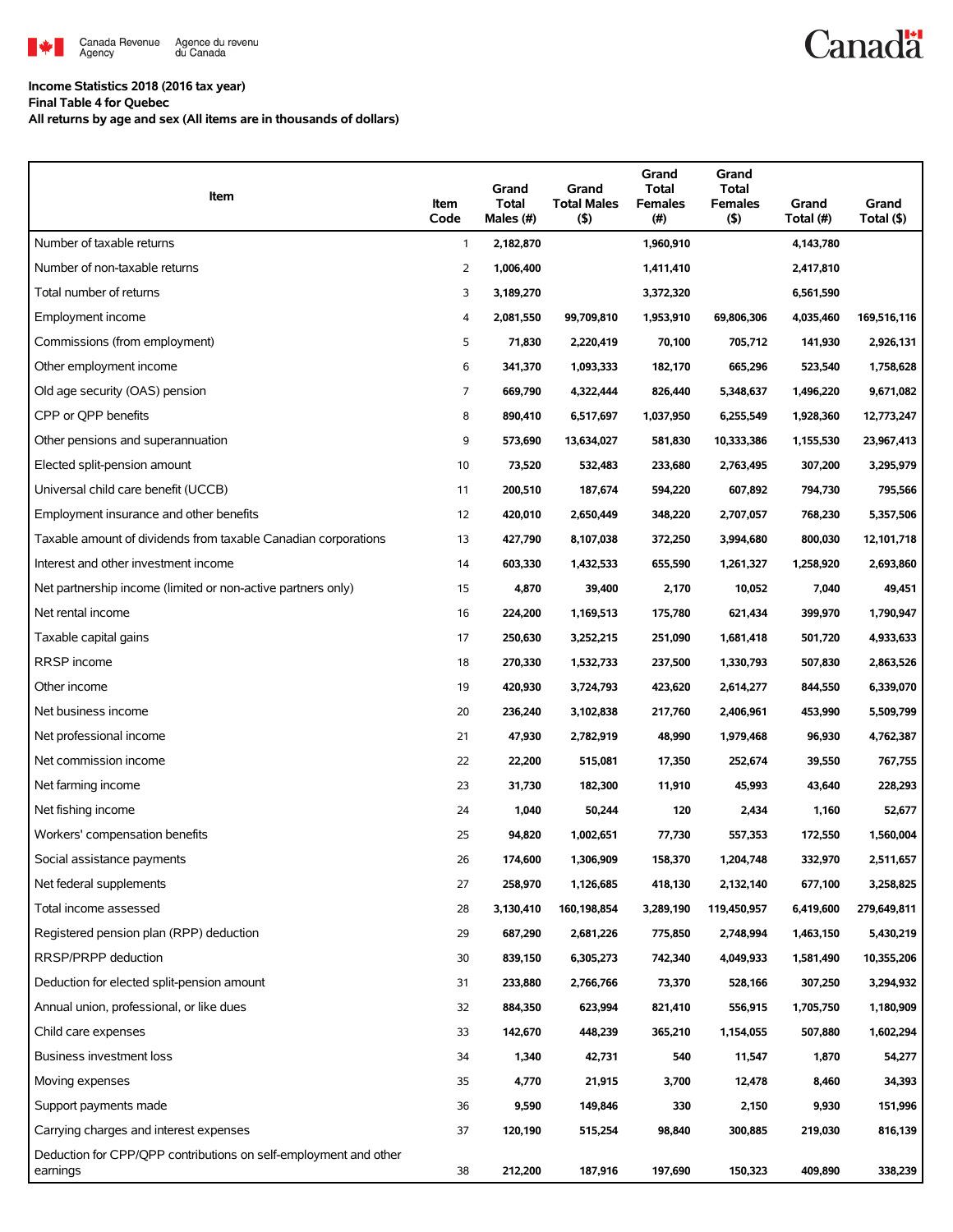

## **Income Statistics 2018 (2016 tax year)**

#### **Final Table 4 for Quebec**

**All returns by age and sex (All items are in thousands of dollars)**

| Item                                                                | Item<br>Code | Grand<br>Total<br>Males (#) | Grand<br><b>Total Males</b><br>(5) | Grand<br><b>Total</b><br><b>Females</b><br>(#) | Grand<br><b>Total</b><br><b>Females</b><br>$($ \$) | Grand<br>Total (#) | Grand<br>Total (\$) |
|---------------------------------------------------------------------|--------------|-----------------------------|------------------------------------|------------------------------------------------|----------------------------------------------------|--------------------|---------------------|
| Deduction for provincial parental insurance plan (PPIP) premiums on |              |                             |                                    |                                                |                                                    |                    |                     |
| self-employment income                                              | 39           | 238,970                     | 19,469                             | 223,040                                        | 15,499                                             | 462,010            | 34,968              |
| Exploration and development expenses                                | 40           | 4,420                       | 144,575                            | 1,630                                          | 23,107                                             | 6,050              | 167,682             |
| Other employment expenses                                           | 41           | 83,890                      | 394,573                            | 33,320                                         | 117,800                                            | 117,210            | 512,373             |
| Clergy residence deduction                                          | 42           | 1,720                       | 18,464                             | 230                                            | 2,235                                              | 1,950              | 20,699              |
| Other deductions                                                    | 43           | 91,170                      | 234,691                            | 81,190                                         | 373,618                                            | 172,360            | 608,309             |
| Total deductions before adjustments                                 | 44           | 1,892,620                   | 14,555,741                         | 1,701,470                                      | 10,051,885                                         | 3,594,080          | 24,607,625          |
| Social benefits repayment                                           | 45           | 74,100                      | 188,110                            | 28,860                                         | 87,789                                             | 102,950            | 275,898             |
| Net income                                                          | 46           | 3,124,110                   | 145,606,499                        | 3,281,220                                      | 109,378,261                                        | 6,405,330          | 254,984,760         |
| Canadian Forces personnel and police deduction                      | 47           | 580                         | 15,070                             | 90                                             | 1,640                                              | 670                | 16,710              |
| Security options deductions                                         | 48           | 3,610                       | 223,077                            | 1,400                                          | 37,866                                             | 5,010              | 260,943             |
| Other payments deduction                                            | 49           | 517,120                     | 3,435,685                          | 646,790                                        | 3,893,573                                          | 1,163,910          | 7,329,259           |
| Non-capital losses of other years                                   | 50           | 3,300                       | 34,076                             | 3,180                                          | 22,545                                             | 6,480              | 56,621              |
| Net capital losses of other years                                   | 51           | 50,450                      | 203,382                            | 37,940                                         | 78,997                                             | 88,390             | 282,379             |
| Capital gains deduction                                             | 52           | 8,080                       | 725,152                            | 3,930                                          | 324,226                                            | 12,010             | 1,049,378           |
| Northern residents deductions                                       | 53           | 15,830                      | 70,254                             | 11,310                                         | 46,590                                             | 27,140             | 116,845             |
| Additional deductions                                               | 54           | 18,500                      | 181,912                            | 27,070                                         | 258,518                                            | 45,570             | 440,430             |
| Farming/fishing losses of prior years                               | 55           | 1,280                       | 10,740                             | 440                                            | 3,011                                              | 1,730              | 13,751              |
| Total deductions from net income                                    | 56           | 604,880                     | 4,901,209                          | 713,730                                        | 4,667,169                                          | 1,318,620          | 9,568,378           |
| Taxable income assessed                                             | 57           | 3,023,560                   | 140,716,784                        | 3,200,110                                      | 104,731,791                                        | 6,223,670          | 245,448,575         |
| Basic personal amount                                               | 58           | 3,189,220                   | 36,448,318                         | 3,372,270                                      | 38,562,954                                         | 6,561,490          | 75,011,273          |
| Age amount                                                          | 59           | 656,820                     | 4,223,559                          | 824,820                                        | 5,490,623                                          | 1,481,650          | 9,714,182           |
| Spouse or common-law partner amount                                 | 60           | 321,590                     | 2,259,693                          | 99,750                                         | 729,051                                            | 421,340            | 2,988,744           |
| Amount for an eligible dependant                                    | 61           | 48,630                      | 506,480                            | 179,720                                        | 1,890,020                                          | 228,350            | 2,396,500           |
| Family caregiver amount for children under 18 years of age          | 62           | 13,660                      | 33,273                             | 10,850                                         | 26,482                                             | 24,510             | 59,756              |
| Amount for infirm dependants age 18 or older                        | 63           | 1,000                       | 3,693                              | 970                                            | 3,518                                              | 1,970              | 7,210               |
| CPP or QPP contributions through employment                         | 64           | 1,936,660                   | 3,561,005                          | 1,794,860                                      | 2,812,731                                          | 3,731,520          | 6,373,736           |
| CPP or QPP contributions on self-employment and other earnings      | 65           | 212,200                     | 187,916                            | 197,690                                        | 150,323                                            | 409,890            | 338,239             |
| Employment insurance premiums                                       | 66           | 1,881,730                   | 1,012,466                          | 1,813,090                                      | 849,411                                            | 3,694,820          | 1,861,877           |
| PPIP premiums paid                                                  | 67           | 1,953,110                   | 438,419                            | 1,828,090                                      | 341,091                                            | 3,781,190          | 779,510             |
| PPIP premiums payable on employment income                          | 68           | 67,880                      | 14,744                             | 49,340                                         | 9,713                                              | 117,220            | 24,457              |
| PPIP premiums payable on self-employment income                     | 69           | 240,890                     | 25,127                             | 224,650                                        | 20,001                                             | 465,540            | 45,129              |
| Volunteer firefighters' amount/search and rescue volunteers' amount | 70           | 6,780                       | 20,325                             | 460                                            | 1,374                                              | 7,230              | 21,699              |
| Canada employment amount                                            | 71           | 2,175,940                   | 2,417,217                          | 1,998,560                                      | 2,241,435                                          | 4,174,500          | 4,658,652           |
| Public transit amount                                               | 72           | 252,870                     | 221,912                            | 273,070                                        | 219,717                                            | 525,940            | 441,629             |
| Children's arts amount                                              | 73           | 62,320                      | 16,864                             | 54,600                                         | 13,950                                             | 116,920            | 30,814              |
| Home accessibility expenses                                         | 74           | 2,490                       | 10,672                             | 2,110                                          | 7,684                                              | 4,600              | 18,356              |
| Home buyers' amount                                                 | 75           | 28,440                      | 123,342                            | 20,260                                         | 82,574                                             | 48,700             | 205,916             |
| Pension income amount                                               | 76           | 613,850                     | 1,167,509                          | 711,530                                        | 1,337,252                                          | 1,325,380          | 2,504,761           |

**Canadä**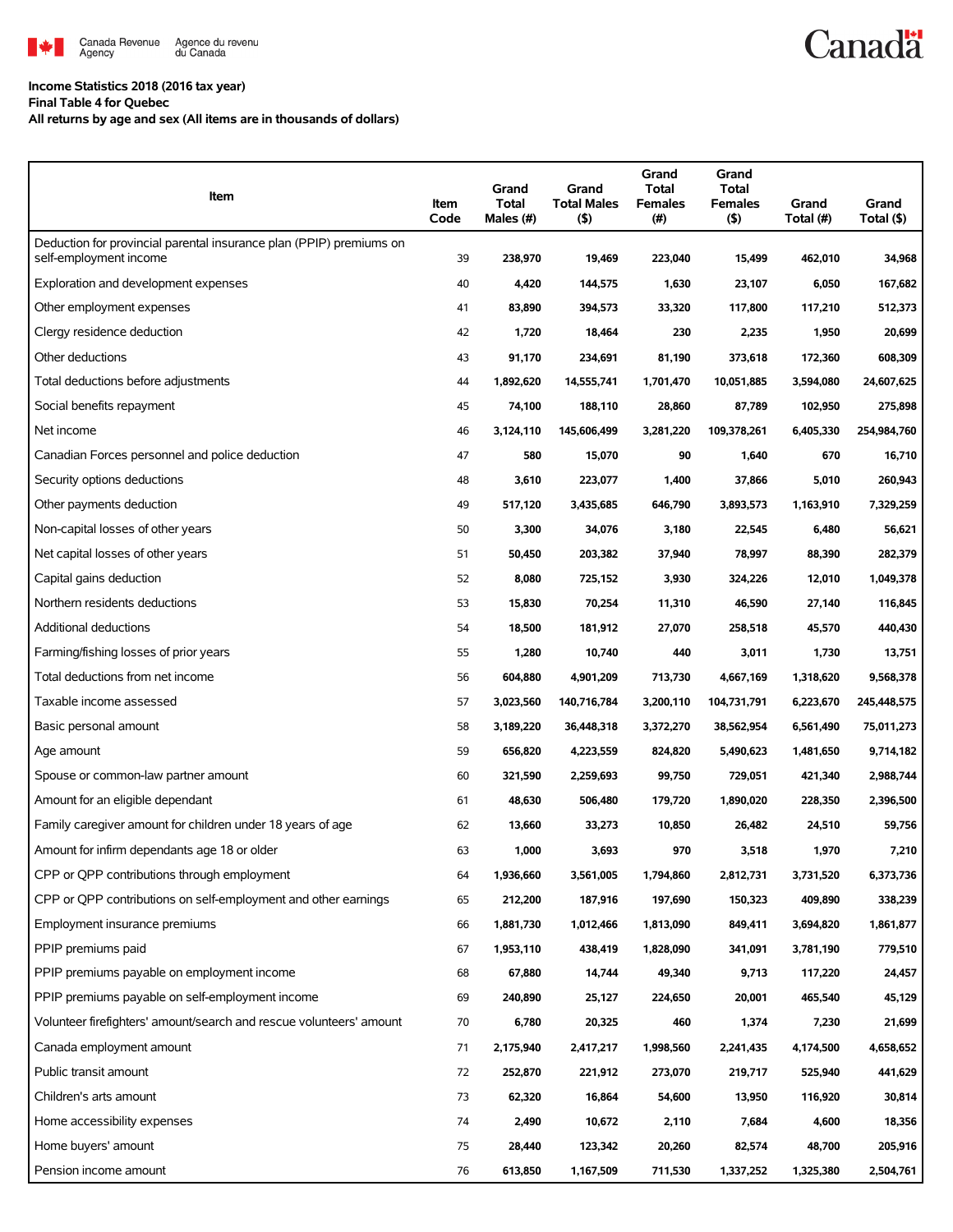

### **Income Statistics 2018 (2016 tax year)**

**Final Table 4 for Quebec**

**All returns by age and sex (All items are in thousands of dollars)**

| Item                                                              | Item<br>Code | Grand<br><b>Total</b><br>Males (#) | Grand<br><b>Total Males</b><br>(5) | Grand<br>Total<br><b>Females</b><br>$(\#)$ | Grand<br><b>Total</b><br><b>Females</b><br>(5) | Grand<br>Total (#) | Grand<br>Total (\$) |
|-------------------------------------------------------------------|--------------|------------------------------------|------------------------------------|--------------------------------------------|------------------------------------------------|--------------------|---------------------|
| Caregiver amount                                                  | 77           | 23,010                             | 116,543                            | 20,710                                     | 96,941                                         | 43,720             | 213,484             |
| Disability amount                                                 | 78           | 52,980                             | 423,226                            | 51,120                                     | 408,037                                        | 104,100            | 831,263             |
| Disability amount transferred from a dependant                    | 79           | 24,140                             | 265,234                            | 24,010                                     | 253,562                                        | 48,140             | 518,796             |
| Interest paid on student loans                                    | 80           | 54,930                             | 19,279                             | 80,600                                     | 27,615                                         | 135,530            | 46,894              |
| Tuition, education, and textbook amounts                          | 81           | 183,930                            | 792,699                            | 245,900                                    | 973,907                                        | 429,830            | 1,766,606           |
| Tuition, education, and textbook amounts transferred from a child | 82           | 102,920                            | 490,410                            | 79,990                                     | 359,815                                        | 182,910            | 850,225             |
| Amounts transferred from spouse or common-law partner             | 83           | 178,490                            | 993,723                            | 97,410                                     | 480,063                                        | 275,900            | 1,473,787           |
| Medical expenses                                                  | 84           | 840,330                            | 1,882,627                          | 1,295,160                                  | 2,810,802                                      | 2,135,490          | 4,693,429           |
| Total tax credits on personal amounts                             | 85           | 3,189,240                          | 8,651,662                          | 3,372,280                                  | 9,030,284                                      | 6,561,530          | 17,681,947          |
| Allowable charitable donations and government gifts               | 86           | 662,930                            | 670,325                            | 567,220                                    | 335,202                                        | 1,230,150          | 1,005,527           |
| Eligible cultural and ecological gifts                            | 87           | 1,330                              | 16,232                             | 1,010                                      | 5,165                                          | 2,350              | 21,397              |
| Total tax credit on donations and gifts                           | 88           | 653,140                            | 197,593                            | 556,150                                    | 91,184                                         | 1,209,290          | 288,777             |
| Total federal non-refundable tax credits                          | 89           | 3,189,240                          | 8,849,255                          | 3,372,280                                  | 9,121,469                                      | 6,561,530          | 17,970,724          |
| Federal dividend tax credit                                       | 90           | 393,300                            | 963,964                            | 326,870                                    | 475,345                                        | 720,170            | 1,439,309           |
| Minimum tax carryover                                             | 91           | 6,420                              | 19,684                             | 2,970                                      | 8,060                                          | 9,390              | 27,744              |
| Basic federal tax                                                 | 92           | 2,189,030                          | 16,716,331                         | 1,969,340                                  | 9,504,193                                      | 4,158,360          | 26,220,524          |
| Federal foreign tax credit                                        | 93           | 135,140                            | 115,433                            | 125,280                                    | 39,230                                         | 260,420            | 154,664             |
| Federal political contribution tax credit                         | 94           | 11,220                             | 1,744                              | 5,550                                      | 701                                            | 16,770             | 2,445               |
| Investment tax credit                                             | 95           | 3,580                              | 18,401                             | 1,200                                      | 3,723                                          | 4,780              | 22,124              |
| Labour-sponsored funds tax credit (federally registered)          | 96           | 16,530                             | 1,712                              | 13,840                                     | 1,274                                          | 30,370             | 2,986               |
| Labour-sponsored funds tax credit (provincially registered)       | 97           | 170,070                            | 80,566                             | 136,590                                    | 53,189                                         | 306,660            | 133,755             |
| Alternative minimum tax payable                                   | 98           | 4,710                              | 29,209                             | 2,590                                      | 16,170                                         | 7,300              | 45,379              |
| Net federal tax                                                   | 99           | 2,182,300                          | 16,498,777                         | 1,960,400                                  | 9,406,511                                      | 4,142,700          | 25,905,288          |
| CPP contributions on self-employment                              | 100          |                                    |                                    |                                            |                                                |                    |                     |
| Social Benefits repayment                                         | 101          | 74,100                             | 188,110                            | 28,860                                     | 87,789                                         | 102,950            | 275,898             |
| Working income tax benefit (WITB)                                 | 102          | 167,650                            | 147,233                            | 144,780                                    | 117,375                                        | 312,430            | 264,608             |
| Children's fitness tax credit                                     | 103          | 207,730                            | 15,446                             | 183,360                                    | 12,665                                         | 391,080            | 28,111              |
| Eligible educator school supply tax credit                        | 104          | 1,020                              | 57                                 | 5,050                                      | 277                                            | 6,080              | 334                 |
| Net provincial or territorial tax                                 | 105          | 2,050                              | 52,618                             | 700                                        | 12,099                                         | 2,750              | 64,717              |
| Total tax payable                                                 | 106          | 2,182,870                          | 16,739,595                         | 1,960,910                                  | 9,506,564                                      | 4,143,780          | 26,246,159          |

# **Canadä**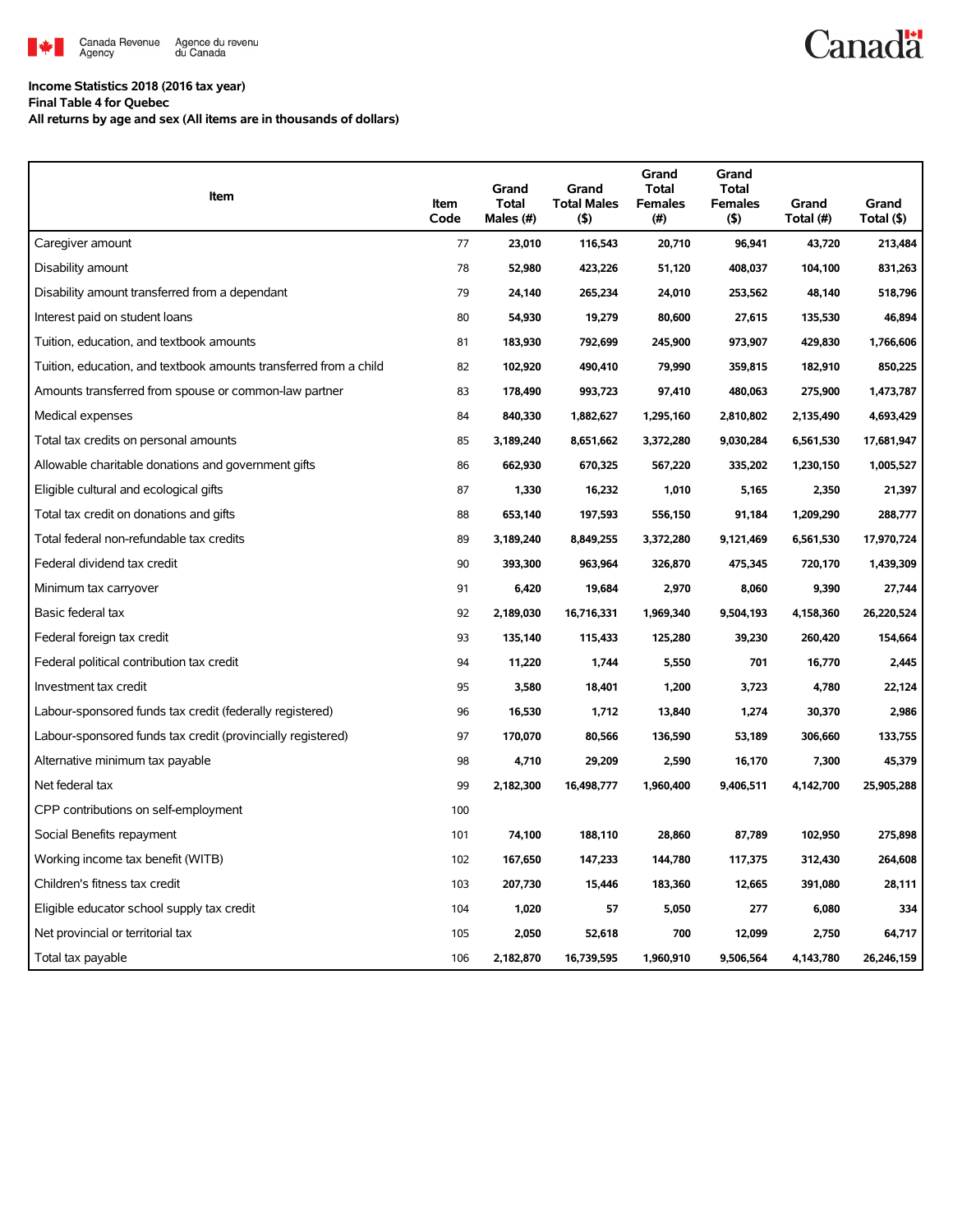| Item                                                                                          | Item<br>Code | Age<br>Group:<br>Under 20<br>Males (#) | Age<br>Group:<br>Under 20<br>Males (\$) | Age<br>Group:<br>Under 20<br>Females (#) | Age<br>Group:<br>Under 20<br>Females (\$) |
|-----------------------------------------------------------------------------------------------|--------------|----------------------------------------|-----------------------------------------|------------------------------------------|-------------------------------------------|
| Number of taxable returns                                                                     | $\mathbf{1}$ | 15,880                                 |                                         | 8,490                                    |                                           |
| Number of non-taxable returns                                                                 | 2            | 106,840                                |                                         | 115,160                                  |                                           |
| Total number of returns                                                                       | 3            | 122,720                                |                                         | 123,650                                  |                                           |
| Employment income                                                                             | 4            | 103,290                                | 832,543                                 | 105,920                                  | 746,439                                   |
| Commissions (from employment)                                                                 | 5            | 1,700                                  | 2,533                                   | 4,360                                    | 2,594                                     |
| Other employment income                                                                       | 6            | 1,750                                  | 4,806                                   | 1,550                                    | 4,412                                     |
| Old age security (OAS) pension                                                                | 7            |                                        |                                         |                                          |                                           |
| CPP or QPP benefits                                                                           | 8            | 3,730                                  | 7,015                                   | 3,880                                    | 7,337                                     |
| Other pensions and superannuation                                                             | 9            | 150                                    | 860                                     | 180                                      | 1,050                                     |
| Elected split-pension amount                                                                  | 10           |                                        |                                         |                                          |                                           |
| Universal child care benefit (UCCB)                                                           | 11           | 2,420                                  | 988                                     | 3,430                                    | 1,824                                     |
| Employment insurance and other benefits                                                       | 12           | 2,550                                  | 9,396                                   | 1,250                                    | 4,066                                     |
| Taxable amount of dividends from taxable Canadian corporations                                | 13           | 3,340                                  | 41,680                                  | 3,220                                    | 40,722                                    |
| Interest and other investment income                                                          | 14           | 5,570                                  | 4,220                                   | 5,750                                    | 4,232                                     |
| Net partnership income (limited or non-active partners only)                                  | 15           |                                        |                                         |                                          |                                           |
| Net rental income                                                                             | 16           | 150                                    | $-82$                                   | 110                                      | 368                                       |
| Taxable capital gains                                                                         | 17           | 1,940                                  | 22,175                                  | 1,810                                    | 23,441                                    |
| <b>RRSP</b> income                                                                            | 18           |                                        |                                         | 80                                       | 978                                       |
| Other income                                                                                  | 19           | 18,260                                 | 70,469                                  | 19,640                                   | 74,143                                    |
| Net business income                                                                           | 20           | 3,800                                  | 15,188                                  | 3,440                                    | 11,246                                    |
| Net professional income                                                                       | 21           | 540                                    | 1,843                                   | 550                                      | 1,685                                     |
| Net commission income                                                                         | 22           | 320                                    | 1,012                                   | 220                                      | 558                                       |
| Net farming income                                                                            | 23           | 110                                    | 446                                     | 40                                       | 229                                       |
| Net fishing income                                                                            | 24           |                                        |                                         |                                          |                                           |
| Workers' compensation benefits                                                                | 25           | 1,090                                  | 2,193                                   | 850                                      | 2,127                                     |
| Social assistance payments                                                                    | 26           | 3,330                                  | 21,386                                  | 2,930                                    | 18,536                                    |
| Net federal supplements                                                                       | 27           |                                        |                                         |                                          |                                           |
| Total income assessed                                                                         | 28           | 113,010                                | 1,039,549                               | 114,790                                  | 946,015                                   |
| Registered pension plan (RPP) deduction                                                       | 29           | 4,420                                  | 2,674                                   | 3,830                                    | 1,030                                     |
| RRSP/PRPP deduction                                                                           | 30           | 1,260                                  | 1,579                                   | 700                                      | 1,875                                     |
| Deduction for elected split-pension amount                                                    | 31           |                                        |                                         |                                          |                                           |
| Annual union, professional, or like dues                                                      | 32           | 29,440                                 | 4,800                                   | 21,490                                   | 3,079                                     |
| Child care expenses                                                                           | 33           | 10                                     | 21                                      | 150                                      | 166                                       |
| <b>Business investment loss</b>                                                               | 34           |                                        |                                         |                                          |                                           |
| Moving expenses                                                                               | 35           | 60                                     | 49                                      |                                          |                                           |
| Support payments made                                                                         | 36           |                                        |                                         |                                          |                                           |
| Carrying charges and interest expenses                                                        | 37           | 380                                    | 406                                     | 370                                      | 400                                       |
| Deduction for CPP/QPP contributions on self-employment and other earnings                     | 38           | 1,750                                  | 316                                     | 1,480                                    | 213                                       |
| Deduction for provincial parental insurance plan (PPIP) premiums on self-employment<br>income | 39           | 3,670                                  | 77                                      | 3,180                                    | 56                                        |
| Exploration and development expenses                                                          | 40           |                                        |                                         |                                          |                                           |
| Other employment expenses                                                                     | 41           | 230                                    | 321                                     | 80                                       | 66                                        |
| Clergy residence deduction                                                                    | 42           |                                        |                                         |                                          |                                           |
| Other deductions                                                                              | 43           | 620                                    | 379                                     | 530                                      | 348                                       |
| Total deductions before adjustments                                                           | 44           | 34,800                                 | 10,637                                  | 26,510                                   | 7,294                                     |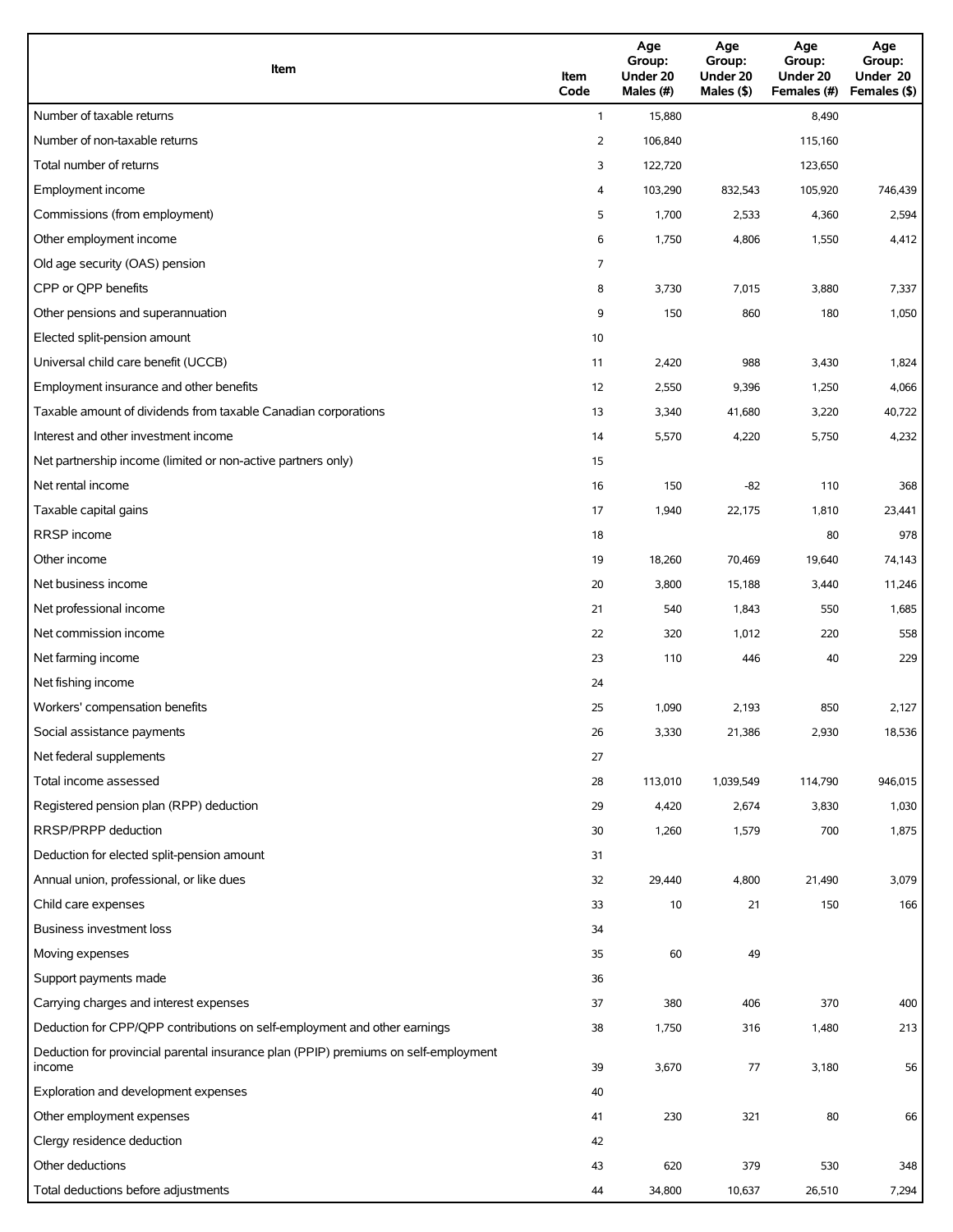| Item                                                                | <b>Item Code</b> | <b>Age Group:</b><br>Under 20<br>Males (#) | <b>Age Group:</b><br>Under 20<br>Males (\$) | Age Group: Age Group:<br>Under 20<br>Females (#) | Under 20<br>Females (\$) |
|---------------------------------------------------------------------|------------------|--------------------------------------------|---------------------------------------------|--------------------------------------------------|--------------------------|
| Social benefits repayment                                           | 45               |                                            |                                             |                                                  |                          |
| Net income                                                          | 46               | 112,940                                    | 1,029,409                                   | 114,720                                          | 938,881                  |
| Canadian Forces personnel and police deduction                      | 47               |                                            |                                             |                                                  |                          |
| Security options deductions                                         | 48               |                                            |                                             |                                                  |                          |
| Other payments deduction                                            | 49               | 4,390                                      | 23,579                                      | 3,770                                            | 20,663                   |
| Non-capital losses of other years                                   | 50               |                                            |                                             |                                                  |                          |
| Net capital losses of other years                                   | 51               | 40                                         | 44                                          | 30                                               | 37                       |
| Capital gains deduction                                             | 52               | 110                                        | 14,488                                      | 110                                              | 16,955                   |
| Northern residents deductions                                       | 53               | 160                                        | 414                                         | 120                                              | 262                      |
| <b>Additional deductions</b>                                        | 54               | 40                                         | 136                                         | 40                                               | 128                      |
| Farming/fishing losses of prior years                               | 55               |                                            |                                             |                                                  |                          |
| Total deductions from net income                                    | 56               | 4,740                                      | 38,682                                      | 4,060                                            | 38,049                   |
| Taxable income assessed                                             | 57               | 111,000                                    | 990,738                                     | 113,280                                          | 900,857                  |
| Basic personal amount                                               | 58               | 122,710                                    | 1,406,161                                   | 123,650                                          | 1,416,928                |
| Age amount                                                          | 59               |                                            |                                             |                                                  |                          |
| Spouse or common-law partner amount                                 | 60               | 160                                        | 1,211                                       | 220                                              | 1,937                    |
| Amount for an eligible dependant                                    | 61               | 20                                         | 223                                         | 660                                              | 7,514                    |
| Family caregiver amount for children under 18 years of age          | 62               |                                            |                                             | 10                                               | 23                       |
| Amount for infirm dependants age 18 or older                        | 63               |                                            |                                             |                                                  |                          |
| CPP or QPP contributions through employment                         | 64               | 52,630                                     | 20,109                                      | 54,050                                           | 15,602                   |
| CPP or QPP contributions on self-employment and other earnings      | 65               | 1,750                                      | 316                                         | 1,480                                            | 213                      |
| Employment insurance premiums                                       | 66               | 86,970                                     | 12,334                                      | 90,150                                           | 11,068                   |
| PPIP premiums paid                                                  | 67               | 87,320                                     | 4,393                                       | 90,280                                           | 3,952                    |
| PPIP premiums payable on employment income                          | 68               | 1,650                                      | 68                                          | 1,520                                            | 42                       |
| PPIP premiums payable on self-employment income                     | 69               | 3,750                                      | 100                                         | 3,240                                            | 73                       |
| Volunteer firefighters' amount/search and rescue volunteers' amount | 70               | 60                                         | 177                                         |                                                  |                          |
| Canada employment amount                                            | 71               | 103,770                                    | 115,251                                     | 106,370                                          | 118,246                  |
| Public transit amount                                               | 72               | 7,730                                      | 9,567                                       | 10,290                                           | 5,468                    |
| Children's arts amount                                              | 73               |                                            |                                             |                                                  |                          |
| Home accessibility expenses                                         | 74               |                                            |                                             |                                                  |                          |
| Home buyers' amount                                                 | 75               | 60                                         | 258                                         | 50                                               | 206                      |
| Pension income amount                                               | 76               | 140                                        | 232                                         | 170                                              | 284                      |
| Caregiver amount                                                    | 77               |                                            |                                             |                                                  |                          |
| Disability amount                                                   | 78               | 1,200                                      | 10,635                                      | 580                                              | 5,243                    |
| Disability amount transferred from a dependant                      | 79               |                                            |                                             |                                                  |                          |
| Interest paid on student loans                                      | 80               | 70                                         | 7                                           |                                                  |                          |
| Tuition, education, and textbook amounts                            | 81               | 11,290                                     | 31,624                                      | 10,840                                           | 29,795                   |
| Tuition, education, and textbook amounts transferred from a child   | 82               | 30                                         | 58                                          | 40                                               | 99                       |
| Amounts transferred from spouse or common-law partner               | 83               | 20                                         | 56                                          | 10                                               | 32                       |
| Medical expenses                                                    | 84               | 4,780                                      | 3,188                                       | 7,670                                            | 4,910                    |
| Total tax credits on personal amounts                               | 85               | 122,710                                    | 242,399                                     | 123,650                                          | 243,265                  |
| Allowable charitable donations and government gifts                 | 86               | 3,880                                      | 293                                         | 4,250                                            | 254                      |
| Eligible cultural and ecological gifts                              | 87               |                                            |                                             |                                                  |                          |
| Total tax credit on donations and gifts                             | 88               | 3,440                                      | 75                                          | 3,810                                            | 62                       |
| Total federal non-refundable tax credits                            | 89               | 122,710                                    | 242,474                                     | 123,650                                          | 243,327                  |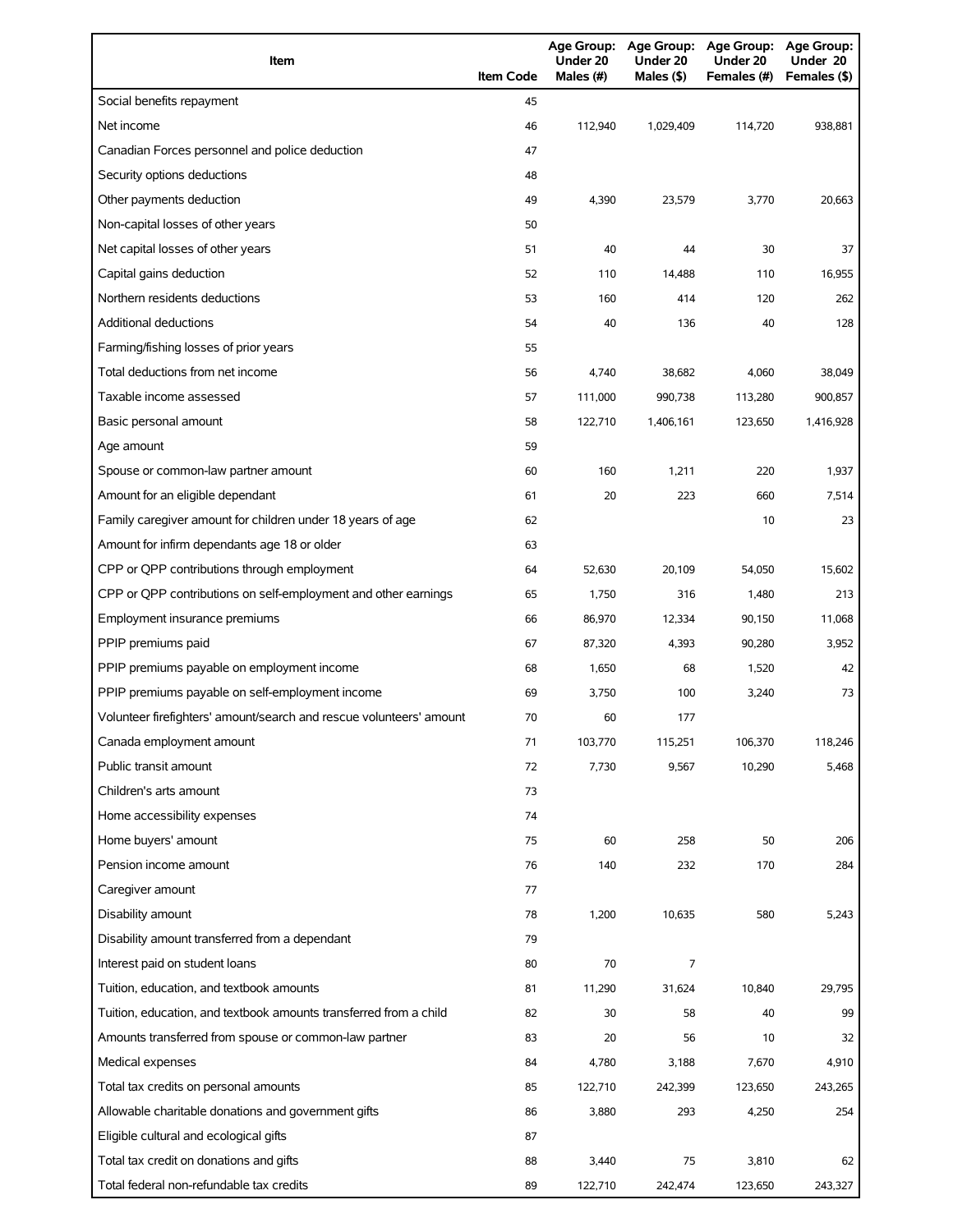| <b>Item</b>                                                 | <b>Item Code</b> | Age Group:<br>Under 20<br>Males (#) | Age Group:<br>Under 20<br>Males $($ \$) | Age Group:<br>Under 20<br>Females (#) | <b>Age Group:</b><br>Under 20<br>Females (\$) |
|-------------------------------------------------------------|------------------|-------------------------------------|-----------------------------------------|---------------------------------------|-----------------------------------------------|
| Federal dividend tax credit                                 | 90               | 2,090                               | 4,013                                   | 1,930                                 | 3,789                                         |
| Minimum tax carryover                                       | 91               | 50                                  | 137                                     | 50                                    | 148                                           |
| Basic federal tax                                           | 92               | 15,960                              | 19,203                                  | 8,560                                 | 8,263                                         |
| Federal foreign tax credit                                  | 93               | 270                                 | 161                                     | 230                                   | 101                                           |
| Federal political contribution tax credit                   | 94               |                                     |                                         |                                       |                                               |
| Investment tax credit                                       | 95               |                                     |                                         |                                       |                                               |
| Labour-sponsored funds tax credit (federally registered)    | 96               | 30                                  | 1                                       |                                       |                                               |
| Labour-sponsored funds tax credit (provincially registered) | 97               | 180                                 | 33                                      |                                       |                                               |
| Alternative minimum tax payable                             | 98               | 80                                  | 849                                     | 80                                    | 1,058                                         |
| Net federal tax                                             | 99               | 15,880                              | 19,011                                  | 8,490                                 | 8,167                                         |
| CPP contributions on self-employment                        | 100              |                                     |                                         |                                       |                                               |
| Social Benefits repayment                                   | 101              |                                     |                                         |                                       |                                               |
| Working income tax benefit (WITB)                           | 102              | 9,160                               | 8,515                                   | 6,960                                 | 6,552                                         |
| Children's fitness tax credit                               | 103              |                                     |                                         |                                       |                                               |
| Eligible educator school supply tax credit                  | 104              | 30                                  | $\overline{2}$                          | 50                                    | 3                                             |
| Net provincial or territorial tax                           | 105              |                                     |                                         |                                       |                                               |
| Total tax payable                                           | 106              | 15,880                              | 19,014                                  | 8,490                                 | 8,167                                         |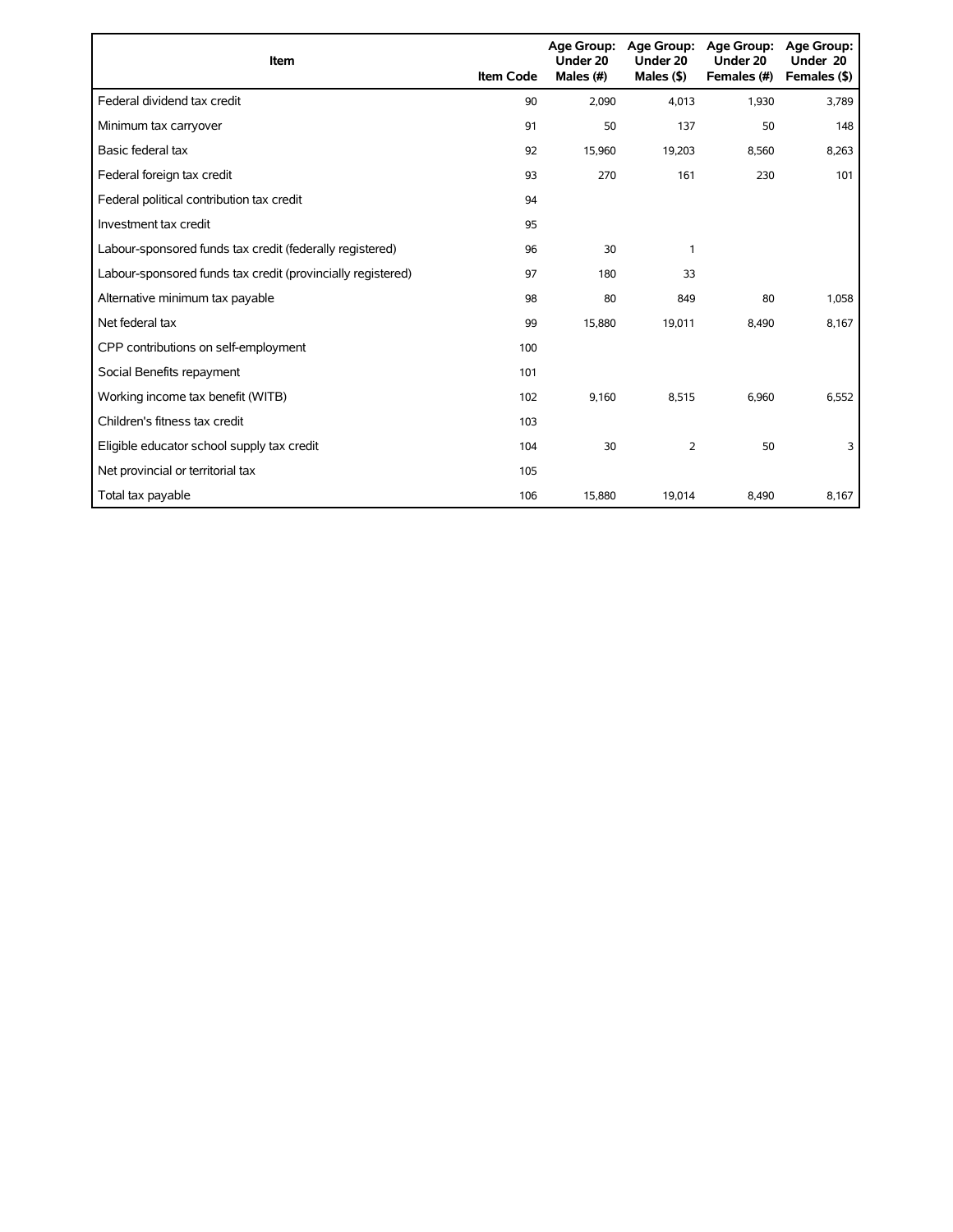| Item                                                                                          | Item<br>Code | Age<br>Group:<br>20 to 24<br>Males (#) | Age<br>Group:<br>20 to 24<br>Males (\$) | Age<br>Group:<br>20 to 24<br>Females (#) | Age<br>Group:<br>20 to 24<br>Females (\$) |
|-----------------------------------------------------------------------------------------------|--------------|----------------------------------------|-----------------------------------------|------------------------------------------|-------------------------------------------|
| Number of taxable returns                                                                     | $\mathbf{1}$ | 105,660                                |                                         | 75,160                                   |                                           |
| Number of non-taxable returns                                                                 | 2            | 128,120                                |                                         | 158,090                                  |                                           |
| Total number of returns                                                                       | 3            | 233,780                                |                                         | 233,240                                  |                                           |
| Employment income                                                                             | 4            | 203,330                                | 4,180,128                               | 201,880                                  | 3,354,671                                 |
| Commissions (from employment)                                                                 | 5            | 8,450                                  | 47,448                                  | 13,970                                   | 28,209                                    |
| Other employment income                                                                       | 6            | 13,890                                 | 23,654                                  | 6,630                                    | 17,381                                    |
| Old age security (OAS) pension                                                                | 7            |                                        |                                         |                                          |                                           |
| CPP or OPP benefits                                                                           | 8            | 290                                    | 610                                     | 350                                      | 744                                       |
| Other pensions and superannuation                                                             | 9            | 150                                    | 721                                     | 200                                      | 871                                       |
| Elected split-pension amount                                                                  | 10           |                                        |                                         | 10                                       | 47                                        |
| Universal child care benefit (UCCB)                                                           | 11           | 1,070                                  | 1,150                                   | 15,240                                   | 17,371                                    |
| Employment insurance and other benefits                                                       | 12           | 31,290                                 | 167,931                                 | 19,960                                   | 111,036                                   |
| Taxable amount of dividends from taxable Canadian corporations                                | 13           | 9,230                                  | 121,215                                 | 8,140                                    | 117,173                                   |
| Interest and other investment income                                                          | 14           | 14,550                                 | 6,542                                   | 13,910                                   | 5,797                                     |
| Net partnership income (limited or non-active partners only)                                  | 15           |                                        |                                         | 20                                       | 214                                       |
| Net rental income                                                                             | 16           | 2,240                                  | 2,642                                   | 1,360                                    | 1,864                                     |
| Taxable capital gains                                                                         | 17           | 4,410                                  | 19,574                                  | 3,500                                    | 18,354                                    |
| <b>RRSP</b> income                                                                            | 18           |                                        |                                         | 800                                      | 1,059                                     |
| Other income                                                                                  | 19           | 31,480                                 | 104,452                                 | 33,480                                   | 112,490                                   |
| Net business income                                                                           | 20           | 11,590                                 | 73,416                                  | 11,270                                   | 57,896                                    |
| Net professional income                                                                       | 21           | 1,580                                  | 9,444                                   | 1,940                                    | 12,005                                    |
| Net commission income                                                                         | 22           | 1,430                                  | 9,994                                   | 990                                      | 4,433                                     |
| Net farming income                                                                            | 23           | 380                                    | 2,272                                   | 120                                      | 271                                       |
| Net fishing income                                                                            | 24           | 30                                     | 676                                     |                                          |                                           |
| Workers' compensation benefits                                                                | 25           | 4,260                                  | 13,995                                  | 6,500                                    | 29,369                                    |
| Social assistance payments                                                                    | 26           | 13,720                                 | 98,022                                  | 12,860                                   | 91,592                                    |
| Net federal supplements                                                                       | 27           |                                        |                                         |                                          |                                           |
| Total income assessed                                                                         | 28           | 221,780                                | 4,886,939                               | 222,550                                  | 3,983,211                                 |
| Registered pension plan (RPP) deduction                                                       | 29           | 35,450                                 | 52,239                                  | 40,250                                   | 45,202                                    |
| RRSP/PRPP deduction                                                                           | 30           | 20,110                                 | 55,875                                  | 14,890                                   | 33,245                                    |
| Deduction for elected split-pension amount                                                    | 31           |                                        |                                         |                                          |                                           |
| Annual union, professional, or like dues                                                      | 32           | 76,070                                 | 28,147                                  | 65,900                                   | 21,058                                    |
| Child care expenses                                                                           | 33           | 800                                    | 2,049                                   | 7,500                                    | 19,509                                    |
| Business investment loss                                                                      | 34           |                                        |                                         |                                          |                                           |
| Moving expenses                                                                               | 35           | 560                                    | 500                                     | 610                                      | 552                                       |
| Support payments made                                                                         | 36           | 10                                     | 3                                       |                                          |                                           |
| Carrying charges and interest expenses                                                        | 37           | 1,080                                  | 1,227                                   | 830                                      | 708                                       |
| Deduction for CPP/QPP contributions on self-employment and other earnings                     | 38           | 10,300                                 | 3,908                                   | 9,900                                    | 3,112                                     |
| Deduction for provincial parental insurance plan (PPIP) premiums on self-employment<br>income | 39           | 12,520                                 | 418                                     | 11,850                                   | 330                                       |
| Exploration and development expenses                                                          | 40           |                                        |                                         |                                          |                                           |
| Other employment expenses                                                                     | 41           | 3,000                                  | 7,286                                   | 870                                      | 1,494                                     |
| Clergy residence deduction                                                                    | 42           |                                        |                                         |                                          |                                           |
| Other deductions                                                                              | 43           | 4,760                                  | 2,777                                   | 3,220                                    | 1,575                                     |
| Total deductions before adjustments                                                           | 44           | 104,800                                | 154,554                                 | 96,120                                   | 127,120                                   |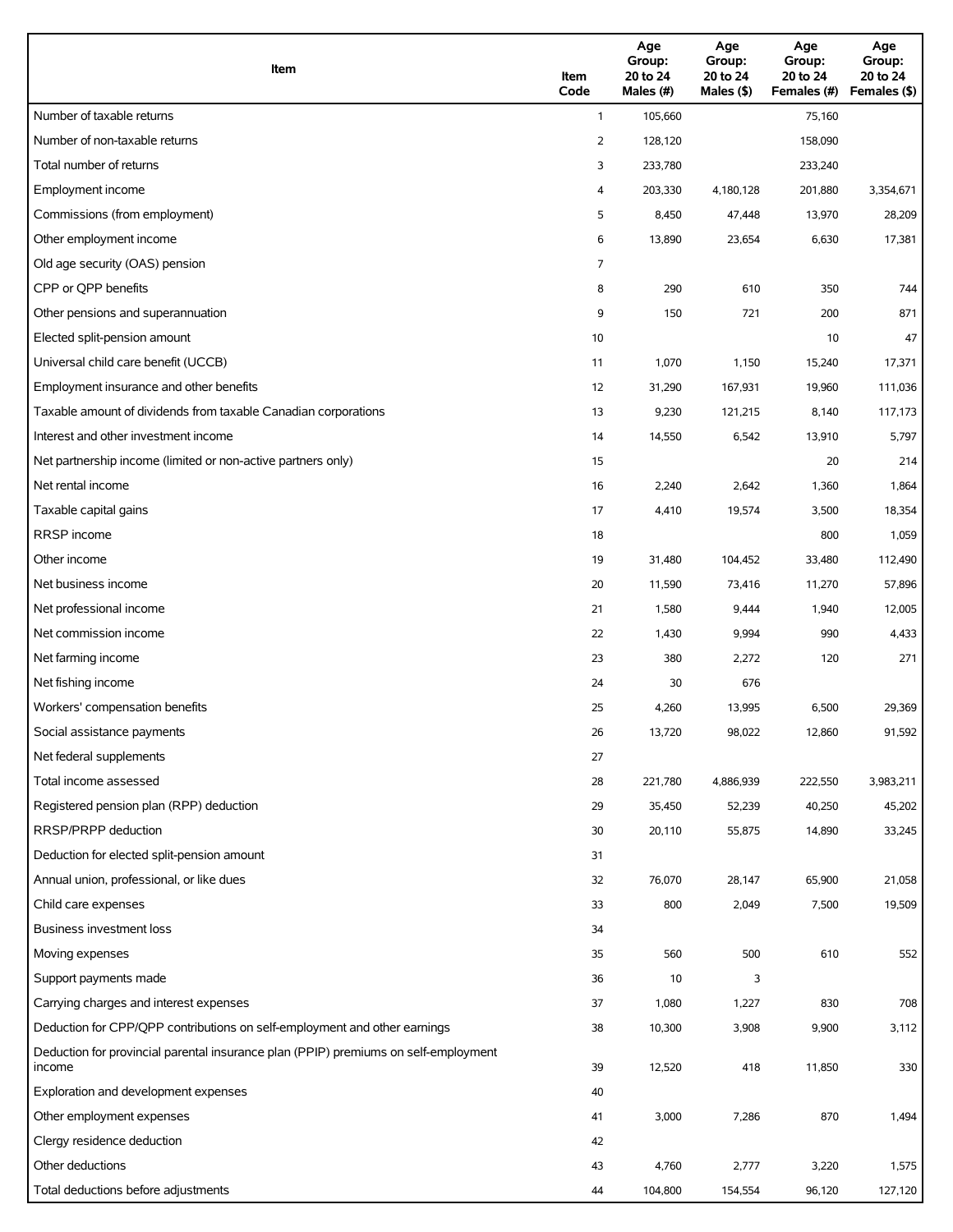| Item                                                                | <b>Item Code</b> | 20 to 24<br>Males $(H)$ | 20 to 24<br>Males (\$) | Age Group: Age Group: Age Group:<br>20 to 24<br>Females (#) | <b>Age Group:</b><br>20 to 24<br>Females (\$) |
|---------------------------------------------------------------------|------------------|-------------------------|------------------------|-------------------------------------------------------------|-----------------------------------------------|
| Social benefits repayment                                           | 45               |                         |                        | 20                                                          | 27                                            |
| Net income                                                          | 46               | 221.590                 | 4,732,751              | 222,310                                                     | 3,857,405                                     |
| Canadian Forces personnel and police deduction                      | 47               |                         |                        |                                                             |                                               |
| Security options deductions                                         | 48               |                         |                        |                                                             |                                               |
| Other payments deduction                                            | 49               | 17,810                  | 112,018                | 19,190                                                      | 120,972                                       |
| Non-capital losses of other years                                   | 50               |                         |                        | 30                                                          | 42                                            |
| Net capital losses of other years                                   | 51               | 230                     | 286                    | 120                                                         | 118                                           |
| Capital gains deduction                                             | 52               | 110                     | 11,673                 | 90                                                          | 12,974                                        |
| Northern residents deductions                                       | 53               | 770                     | 2,614                  | 650                                                         | 2,020                                         |
| Additional deductions                                               | 54               | 50                      | 325                    | 50                                                          | 151                                           |
| Farming/fishing losses of prior years                               | 55               |                         |                        |                                                             |                                               |
| Total deductions from net income                                    | 56               | 18,990                  | 127,394                | 20,070                                                      | 136,330                                       |
| Taxable income assessed                                             | 57               | 214,540                 | 4,605,481              | 217,350                                                     | 3,721,190                                     |
| Basic personal amount                                               | 58               | 233,780                 | 2,673,303              | 233,240                                                     | 2,667,367                                     |
| Age amount                                                          | 59               |                         |                        |                                                             |                                               |
| Spouse or common-law partner amount                                 | 60               | 4,140                   | 28,702                 | 3,490                                                       | 27,405                                        |
| Amount for an eligible dependant                                    | 61               | 340                     | 3,536                  | 6,740                                                       | 75,061                                        |
| Family caregiver amount for children under 18 years of age          | 62               | 40                      | 93                     | 130                                                         | 325                                           |
| Amount for infirm dependants age 18 or older                        | 63               |                         |                        |                                                             |                                               |
| CPP or QPP contributions through employment                         | 64               | 188,760                 | 181,669                | 185,920                                                     | 141,031                                       |
| CPP or QPP contributions on self-employment and other earnings      | 65               | 10,300                  | 3,908                  | 9,900                                                       | 3,112                                         |
| Employment insurance premiums                                       | 66               | 193,180                 | 61,033                 | 191,480                                                     | 50,565                                        |
| PPIP premiums paid                                                  | 67               |                         |                        |                                                             |                                               |
| PPIP premiums payable on employment income                          | 68               |                         |                        | 6,600                                                       | 435                                           |
| PPIP premiums payable on self-employment income                     | 69               | 12,790                  | 541                    | 12,060                                                      | 428                                           |
| Volunteer firefighters' amount/search and rescue volunteers' amount | 70               | 500                     | 1,512                  | 40                                                          | 105                                           |
| Canada employment amount                                            | 71               | 204,140                 | 232,962                | 202,580                                                     | 230,674                                       |
| Public transit amount                                               | 72               | 29,810                  | 19,099                 | 41,600                                                      | 24,615                                        |
| Children's arts amount                                              | 73               | 50                      | 10                     | 110                                                         | 18                                            |
| Home accessibility expenses                                         | 74               |                         |                        |                                                             |                                               |
| Home buyers' amount                                                 | 75               | 3,650                   | 15,605                 | 2,810                                                       | 10,285                                        |
| Pension income amount                                               | 76               | 150                     | 221                    | 200                                                         | 322                                           |
| Caregiver amount                                                    | 77               |                         |                        |                                                             |                                               |
| Disability amount                                                   | 78               | 2,210                   | 17,345                 | 1,360                                                       | 10,705                                        |
| Disability amount transferred from a dependant                      | 79               | 40                      | 379                    |                                                             |                                               |
| Interest paid on student loans                                      | 80               | 3,400                   | 870                    | 5,390                                                       | 1,384                                         |
| Tuition, education, and textbook amounts                            | 81               | 57,880                  | 248,675                | 74,760                                                      | 328,759                                       |
| Tuition, education, and textbook amounts transferred from a child   | 82               | 50                      | 188                    | 50                                                          | 156                                           |
| Amounts transferred from spouse or common-law partner               | 83               | 1,230                   | 4,023                  | 490                                                         | 1,516                                         |
| Medical expenses                                                    | 84               | 23,770                  | 18,015                 | 43,210                                                      | 35,360                                        |
| Total tax credits on personal amounts                               | 85               | 233,780                 | 530,214                | 233,240                                                     | 544,445                                       |
| Allowable charitable donations and government gifts                 | 86               | 20,630                  | 2,644                  | 24,220                                                      | 2,616                                         |
| Eligible cultural and ecological gifts                              | 87               | 40                      | 10                     |                                                             |                                               |
| Total tax credit on donations and gifts                             | 88               | 18,730                  | 662                    | 21,690                                                      | 624                                           |
| Total federal non-refundable tax credits                            | 89               | 233,780                 | 530,876                | 233,240                                                     | 545,069                                       |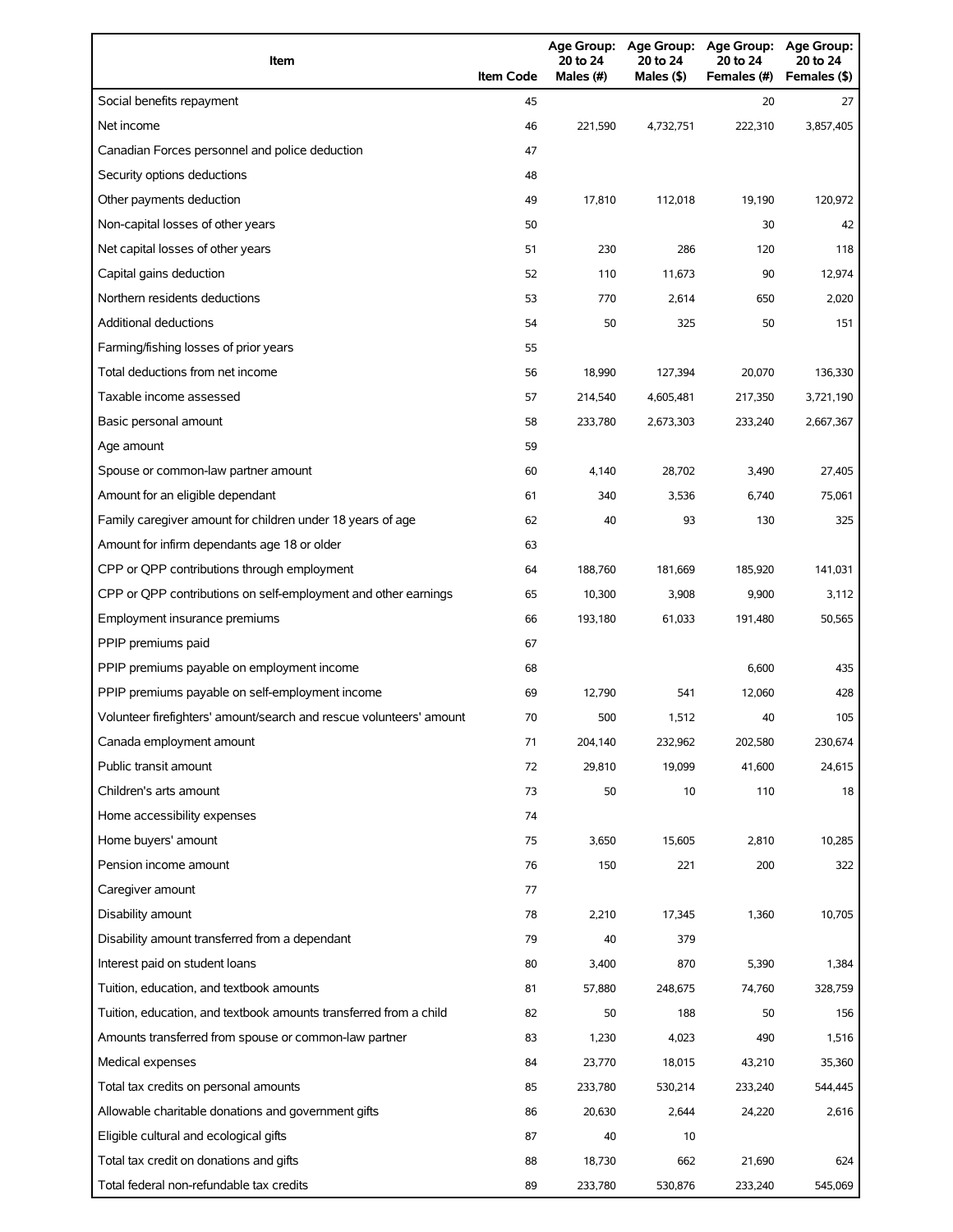| <b>Item</b>                                                 | <b>Item Code</b> | <b>Age Group:</b><br>20 to 24<br>Males (#) | <b>Age Group:</b><br>20 to 24<br>Males $($ \$) | <b>Age Group:</b><br>20 to 24<br>Females (#) | <b>Age Group:</b><br>20 to 24<br>Females (\$) |
|-------------------------------------------------------------|------------------|--------------------------------------------|------------------------------------------------|----------------------------------------------|-----------------------------------------------|
| Federal dividend tax credit                                 | 90               | 7,550                                      | 11,896                                         | 6,490                                        | 11,226                                        |
| Minimum tax carryover                                       | 91               | 50                                         | 128                                            | 60                                           | 136                                           |
| Basic federal tax                                           | 92               | 106.040                                    | 269,589                                        | 75,660                                       | 130,500                                       |
| Federal foreign tax credit                                  | 93               | 1,250                                      | 850                                            | 810                                          | 196                                           |
| Federal political contribution tax credit                   | 94               |                                            |                                                |                                              |                                               |
| Investment tax credit                                       | 95               |                                            |                                                |                                              |                                               |
| Labour-sponsored funds tax credit (federally registered)    | 96               | 320                                        | 24                                             |                                              |                                               |
| Labour-sponsored funds tax credit (provincially registered) | 97               | 2,970                                      | 1,051                                          | 1,380                                        | 360                                           |
| Alternative minimum tax payable                             | 98               | 80                                         | 702                                            | 100                                          | 863                                           |
| Net federal tax                                             | 99               | 105,660                                    | 267,652                                        | 75,160                                       | 129,940                                       |
| CPP contributions on self-employment                        | 100              |                                            |                                                |                                              |                                               |
| Social Benefits repayment                                   | 101              |                                            |                                                | 20                                           | 27                                            |
| Working income tax benefit (WITB)                           | 102              | 41,150                                     | 36,633                                         | 33,120                                       | 29,124                                        |
| Children's fitness tax credit                               | 103              | 210                                        | 7                                              | 570                                          | 18                                            |
| Eligible educator school supply tax credit                  | 104              | 50                                         | 2                                              | 230                                          | 12                                            |
| Net provincial or territorial tax                           | 105              |                                            |                                                |                                              |                                               |
| Total tax payable                                           | 106              | 105,660                                    | 268,549                                        | 75,160                                       | 129,972                                       |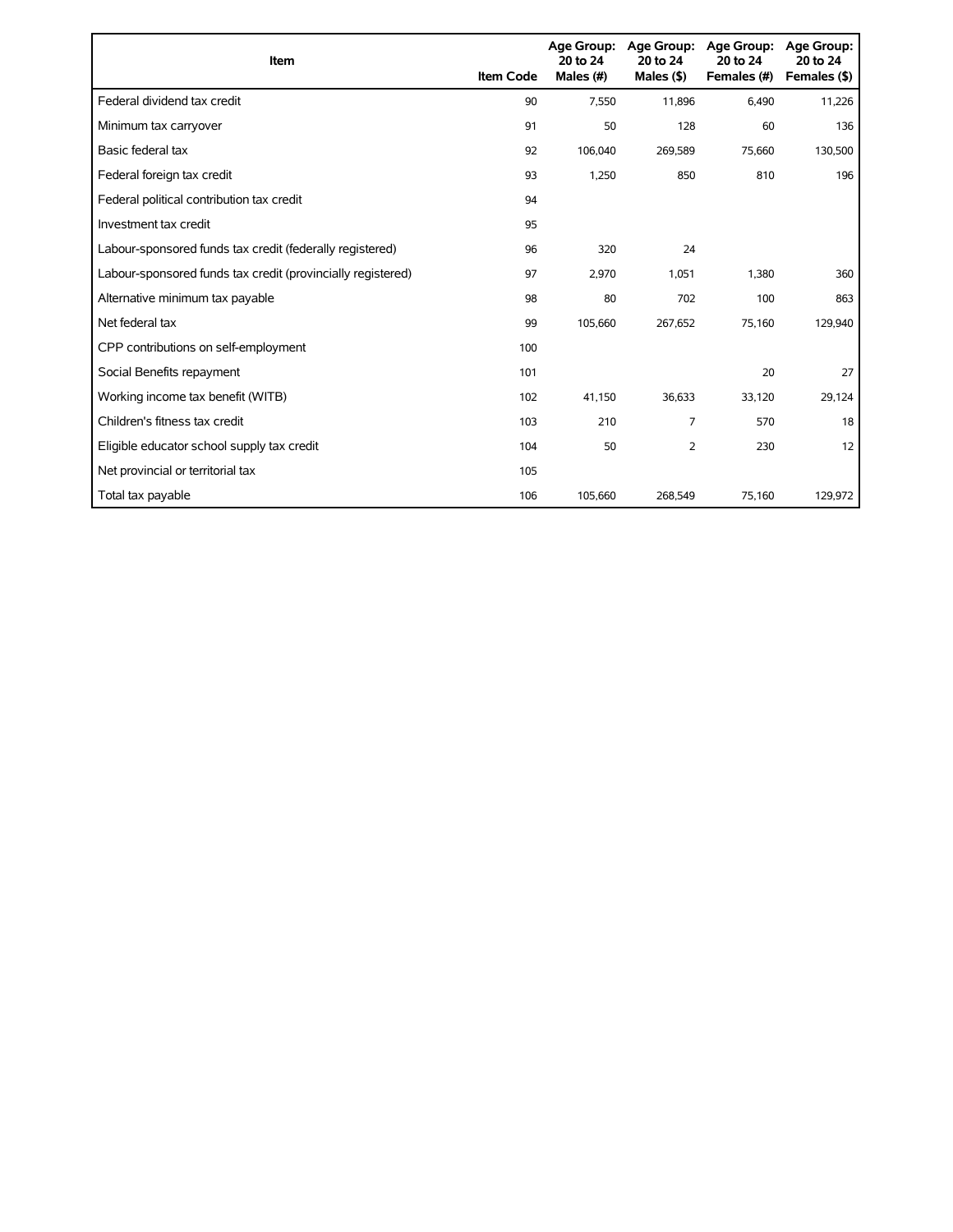| Item                                                                                          | Item<br>Code | Age<br>Group:<br>25 to 29<br>Males (#) | Age<br>Group:<br>25 to 29<br>Males (\$) | Age<br>Group:<br>25 to 29<br>Females (#) | Age<br>Group:<br>25 to 29<br>Females (\$) |
|-----------------------------------------------------------------------------------------------|--------------|----------------------------------------|-----------------------------------------|------------------------------------------|-------------------------------------------|
| Number of taxable returns                                                                     | $\mathbf{1}$ | 173,710                                |                                         | 150,800                                  |                                           |
| Number of non-taxable returns                                                                 | 2            | 70,520                                 |                                         | 97,370                                   |                                           |
| Total number of returns                                                                       | 3            | 244,230                                |                                         | 248,170                                  |                                           |
| Employment income                                                                             | 4            | 214,080                                | 7,870,016                               | 207,400                                  | 6,025,708                                 |
| Commissions (from employment)                                                                 | 5            | 9,180                                  | 124,367                                 | 10,830                                   | 62,108                                    |
| Other employment income                                                                       | 6            | 27,850                                 | 51,750                                  | 14,350                                   | 34,222                                    |
| Old age security (OAS) pension                                                                | 7            |                                        |                                         |                                          |                                           |
| CPP or QPP benefits                                                                           | 8            | 370                                    | 1,612                                   | 490                                      | 1,932                                     |
| Other pensions and superannuation                                                             | 9            | 130                                    | 898                                     | 80                                       | 561                                       |
| Elected split-pension amount                                                                  | 10           |                                        |                                         | 60                                       | 458                                       |
| Universal child care benefit (UCCB)                                                           | 11           | 6,780                                  | 7,897                                   | 57,360                                   | 74,597                                    |
| Employment insurance and other benefits                                                       | 12           | 55,350                                 | 326,300                                 | 55,680                                   | 494,771                                   |
| Taxable amount of dividends from taxable Canadian corporations                                | 13           | 13,710                                 | 148,226                                 | 9,860                                    | 98,134                                    |
| Interest and other investment income                                                          | 14           | 22,380                                 | 10,180                                  | 16,480                                   | 7,928                                     |
| Net partnership income (limited or non-active partners only)                                  | 15           | 50                                     | 292                                     |                                          |                                           |
| Net rental income                                                                             | 16           | 8,310                                  | 8,991                                   | 5,660                                    | 4,427                                     |
| Taxable capital gains                                                                         | 17           | 7,220                                  | 32,870                                  | 5,090                                    | 18,495                                    |
| <b>RRSP</b> income                                                                            | 18           | 9,520                                  | 16,752                                  | 6,830                                    | 8,868                                     |
| Other income                                                                                  | 19           | 23,410                                 | 85,288                                  | 22,920                                   | 81,483                                    |
| Net business income                                                                           | 20           | 17,520                                 | 174,808                                 | 19,490                                   | 158,333                                   |
| Net professional income                                                                       | 21           | 3,090                                  | 59,968                                  | 4,880                                    | 128,999                                   |
| Net commission income                                                                         | 22           | 1,900                                  | 24,678                                  | 1,680                                    | 12,329                                    |
| Net farming income                                                                            | 23           | 810                                    | 5,516                                   | 290                                      | 655                                       |
| Net fishing income                                                                            | 24           | 40                                     | 1,319                                   |                                          |                                           |
| Workers' compensation benefits                                                                | 25           | 5,490                                  | 26,974                                  | 14,410                                   | 90,262                                    |
| Social assistance payments                                                                    | 26           | 14,640                                 | 101,751                                 | 13,990                                   | 97,317                                    |
| Net federal supplements                                                                       | 27           |                                        |                                         |                                          |                                           |
| Total income assessed                                                                         | 28           | 236,800                                | 9,080,526                               | 240,450                                  | 7,402,540                                 |
| Registered pension plan (RPP) deduction                                                       | 29           | 66,970                                 | 174,013                                 | 76,710                                   | 167,391                                   |
| RRSP/PRPP deduction                                                                           | 30           | 56,730                                 | 226,887                                 | 54,220                                   | 175,136                                   |
| Deduction for elected split-pension amount                                                    | 31           |                                        |                                         |                                          |                                           |
| Annual union, professional, or like dues                                                      | 32           | 91,260                                 | 57,578                                  | 87,590                                   | 51,291                                    |
| Child care expenses                                                                           | 33           | 6,090                                  | 20,124                                  | 39,870                                   | 137,746                                   |
| Business investment loss                                                                      | 34           |                                        |                                         | 20                                       | 342                                       |
| Moving expenses                                                                               | 35           | 1,000                                  | 2,154                                   | 960                                      | 1,411                                     |
| Support payments made                                                                         | 36           | 60                                     | 54                                      |                                          |                                           |
| Carrying charges and interest expenses                                                        | 37           | 2,080                                  | 3,419                                   | 1,450                                    | 2,338                                     |
| Deduction for CPP/QPP contributions on self-employment and other earnings                     | 38           | 16,400                                 | 10,126                                  | 18,320                                   | 10,480                                    |
| Deduction for provincial parental insurance plan (PPIP) premiums on self-employment<br>income | 39           |                                        |                                         | 21,050                                   | 1,084                                     |
| Exploration and development expenses                                                          | 40           |                                        |                                         |                                          |                                           |
| Other employment expenses                                                                     | 41           | 5,970                                  | 20,361                                  | 2,790                                    | 7,123                                     |
| Clergy residence deduction                                                                    | 42           | 40                                     | 300                                     | 10                                       | 73                                        |
| Other deductions                                                                              | 43           | 8,960                                  | 7,150                                   | 7,410                                    | 4,618                                     |
| Total deductions before adjustments                                                           | 44           | 150,260                                | 524,135                                 | 159,270                                  | 559,547                                   |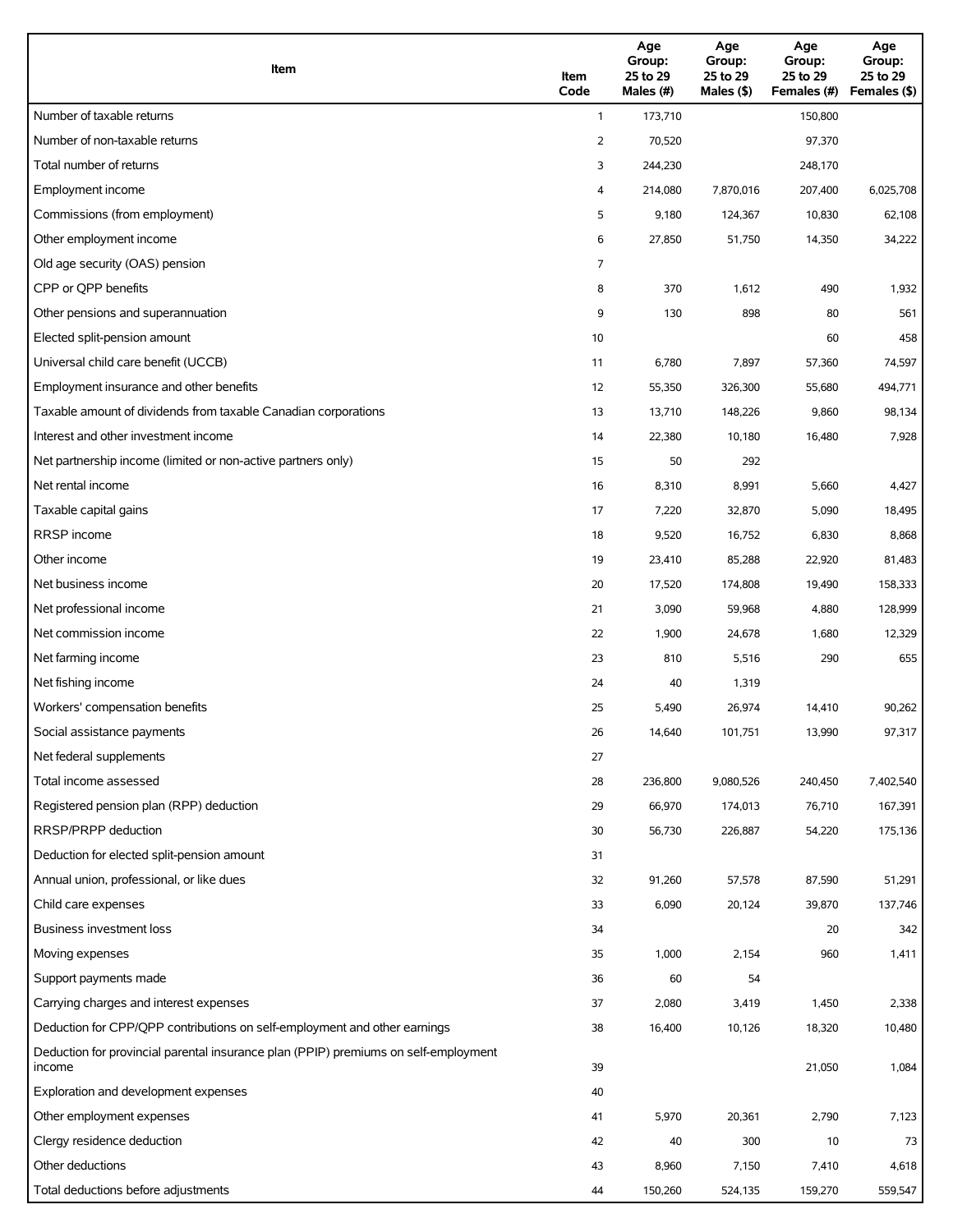| Item                                                                | <b>Item Code</b> | 25 to 29<br>Males (#) | 25 to 29<br>Males (\$) | Age Group: Age Group: Age Group:<br>25 to 29<br>Females (#) | Age Group:<br>25 to 29<br>Females (\$) |
|---------------------------------------------------------------------|------------------|-----------------------|------------------------|-------------------------------------------------------------|----------------------------------------|
| Social benefits repayment                                           | 45               | 3,770                 | 3,643                  | 110                                                         | 117                                    |
| Net income                                                          | 46               | 236,390               | 8,556,953              | 239,870                                                     | 6,846,327                              |
| Canadian Forces personnel and police deduction                      | 47               | 110                   | 2,149                  | 20                                                          | 221                                    |
| Security options deductions                                         | 48               | 80                    | 1,168                  | 40                                                          | 175                                    |
| Other payments deduction                                            | 49               | 19,920                | 128,725                | 28,220                                                      | 187,584                                |
| Non-capital losses of other years                                   | 50               | 140                   | 550                    | 140                                                         | 538                                    |
| Net capital losses of other years                                   | 51               | 660                   | 646                    | 380                                                         | 305                                    |
| Capital gains deduction                                             | 52               | 170                   | 18,202                 | 110                                                         | 10,646                                 |
| Northern residents deductions                                       | 53               | 1,260                 | 5,581                  | 1,070                                                       | 4,501                                  |
| <b>Additional deductions</b>                                        | 54               | 120                   | 2,429                  | 140                                                         | 2,142                                  |
| Farming/fishing losses of prior years                               | 55               | 30                    | 298                    |                                                             |                                        |
| Total deductions from net income                                    | 56               | 22,420                | 159,749                | 29,970                                                      | 206,140                                |
| Taxable income assessed                                             | 57               | 228,740               | 8,397,557              | 235,200                                                     | 6,640,584                              |
| Basic personal amount                                               | 58               | 244,230               | 2,783,711              | 248,150                                                     | 2,827,302                              |
| Age amount                                                          | 59               |                       |                        |                                                             |                                        |
| Spouse or common-law partner amount                                 | 60               | 14.130                | 102,399                | 8,770                                                       | 67,165                                 |
| Amount for an eligible dependant                                    | 61               | 1,590                 | 17,168                 | 15,600                                                      | 172,145                                |
| Family caregiver amount for children under 18 years of age          | 62               | 280                   | 669                    | 550                                                         | 1,403                                  |
| Amount for infirm dependants age 18 or older                        | 63               |                       |                        |                                                             |                                        |
| CPP or QPP contributions through employment                         | 64               | 206,180               | 341,288                | 195,340                                                     | 270,669                                |
| CPP or QPP contributions on self-employment and other earnings      | 65               | 16,400                | 10,126                 | 18,320                                                      | 10,480                                 |
| Employment insurance premiums                                       | 66               | 205,550               | 103,165                | 197,100                                                     | 85,007                                 |
| PPIP premiums paid                                                  | 67               |                       |                        |                                                             |                                        |
| PPIP premiums payable on employment income                          | 68               | 8,280                 | 1,276                  |                                                             |                                        |
| PPIP premiums payable on self-employment income                     | 69               |                       |                        | 21,320                                                      | 1,400                                  |
| Volunteer firefighters' amount/search and rescue volunteers' amount | 70               | 900                   | 2,700                  | 70                                                          | 219                                    |
| Canada employment amount                                            | 71               | 215,320               | 246,955                | 208,260                                                     | 237,355                                |
| Public transit amount                                               | 72               | 29,180                | 22,507                 | 34,470                                                      | 26,068                                 |
| Children's arts amount                                              | 73               | 570                   | 113                    | 1,430                                                       | 273                                    |
| Home accessibility expenses                                         | 74               | 60                    | 218                    | 40                                                          | 190                                    |
| Home buyers' amount                                                 | 75               | 8,870                 | 37,282                 | 6,510                                                       | 25,085                                 |
| Pension income amount                                               | 76               | 130                   | 168                    | 140                                                         | 219                                    |
| Caregiver amount                                                    | 77               | 200                   | 928                    | 180                                                         | 934                                    |
| Disability amount                                                   | 78               | 1,970                 | 15,566                 | 1,270                                                       | 10,111                                 |
| Disability amount transferred from a dependant                      | 79               | 340                   | 4,082                  | 880                                                         | 10,367                                 |
| Interest paid on student loans                                      | 80               | 12,160                | 4,338                  | 21,920                                                      | 7,803                                  |
| Tuition, education, and textbook amounts                            | 81               | 43,770                | 245,773                | 58,210                                                      | 303,283                                |
| Tuition, education, and textbook amounts transferred from a child   | 82               | 40                    | 116                    | 30                                                          | 89                                     |
| Amounts transferred from spouse or common-law partner               | 83               | 4,200                 | 14,252                 | 1,790                                                       | 6,519                                  |
| Medical expenses                                                    | 84               | 38,320                | 40,792                 | 75,820                                                      | 87,432                                 |
| Total tax credits on personal amounts                               | 85               | 244,230               | 605,580                | 248,160                                                     | 627,602                                |
| Allowable charitable donations and government gifts                 | 86               | 30,080                | 8,152                  | 31,040                                                      | 6,928                                  |
| Eligible cultural and ecological gifts                              | 87               | 50                    | 11                     | 40                                                          |                                        |
| Total tax credit on donations and gifts                             | 88               | 28,380                | 2,060                  | 28,880                                                      | 1,700                                  |
| Total federal non-refundable tax credits                            | 89               | 244,230               | 607,640                | 248,160                                                     | 629,303                                |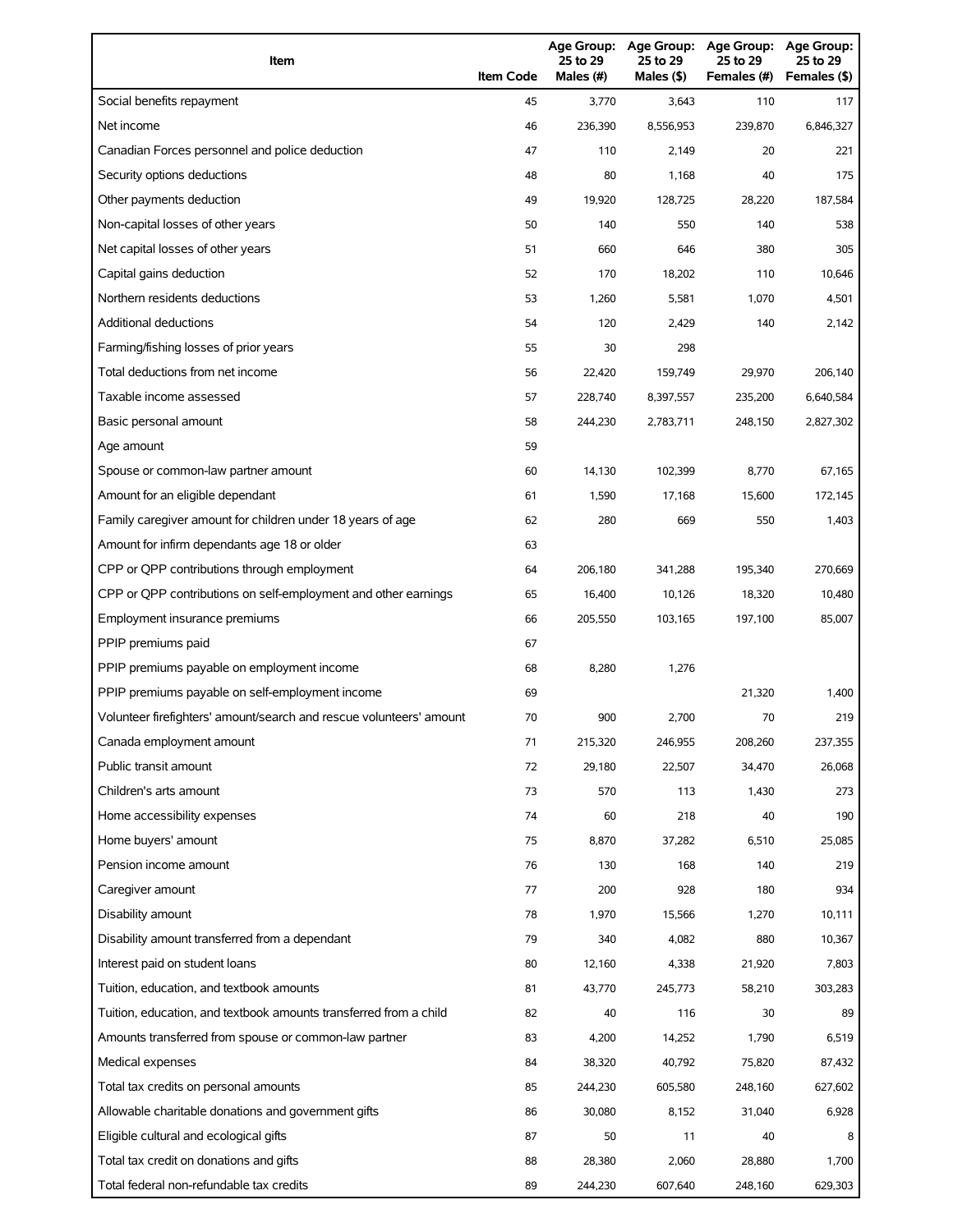| <b>Item</b>                                                 | <b>Item Code</b> | 25 to 29<br>Males (#) | Age Group: Age Group:<br>25 to 29<br>Males $(§)$ | Age Group:<br>25 to 29<br>Females (#) | Age Group:<br>25 to 29<br>Females (\$) |
|-------------------------------------------------------------|------------------|-----------------------|--------------------------------------------------|---------------------------------------|----------------------------------------|
| Federal dividend tax credit                                 | 90               | 12,950                | 15,665                                           | 9,300                                 | 10,407                                 |
| Minimum tax carryover                                       | 91               | 110                   | 360                                              | 110                                   | 355                                    |
| Basic federal tax                                           | 92               | 174,080               | 788,666                                          | 151,260                               | 497,160                                |
| Federal foreign tax credit                                  | 93               | 2,950                 | 2,817                                            | 2,110                                 | 1,013                                  |
| Federal political contribution tax credit                   | 94               | 230                   | 38                                               | 120                                   | 18                                     |
| Investment tax credit                                       | 95               | 40                    | 46                                               |                                       |                                        |
| Labour-sponsored funds tax credit (federally registered)    | 96               | 830                   | 76                                               | 650                                   | 46                                     |
| Labour-sponsored funds tax credit (provincially registered) | 97               | 8,360                 | 3,267                                            | 6,070                                 | 1,809                                  |
| Alternative minimum tax payable                             | 98               | 110                   | 1,065                                            | 80                                    | 652                                    |
| Net federal tax                                             | 99               | 173,690               | 782,435                                          | 150,770                               | 494,290                                |
| CPP contributions on self-employment                        | 100              |                       |                                                  |                                       |                                        |
| Social Benefits repayment                                   | 101              | 3,770                 | 3,643                                            | 110                                   | 117                                    |
| Working income tax benefit (WITB)                           | 102              | 25,210                | 21,812                                           | 21,200                                | 17,088                                 |
| Children's fitness tax credit                               | 103              | 4,030                 | 148                                              | 7,330                                 | 287                                    |
| Eligible educator school supply tax credit                  | 104              | 100                   | 5                                                | 780                                   | 42                                     |
| Net provincial or territorial tax                           | 105              | 50                    | 95                                               | 30                                    | 77                                     |
| Total tax payable                                           | 106              | 173,710               | 786,179                                          | 150,800                               | 494,492                                |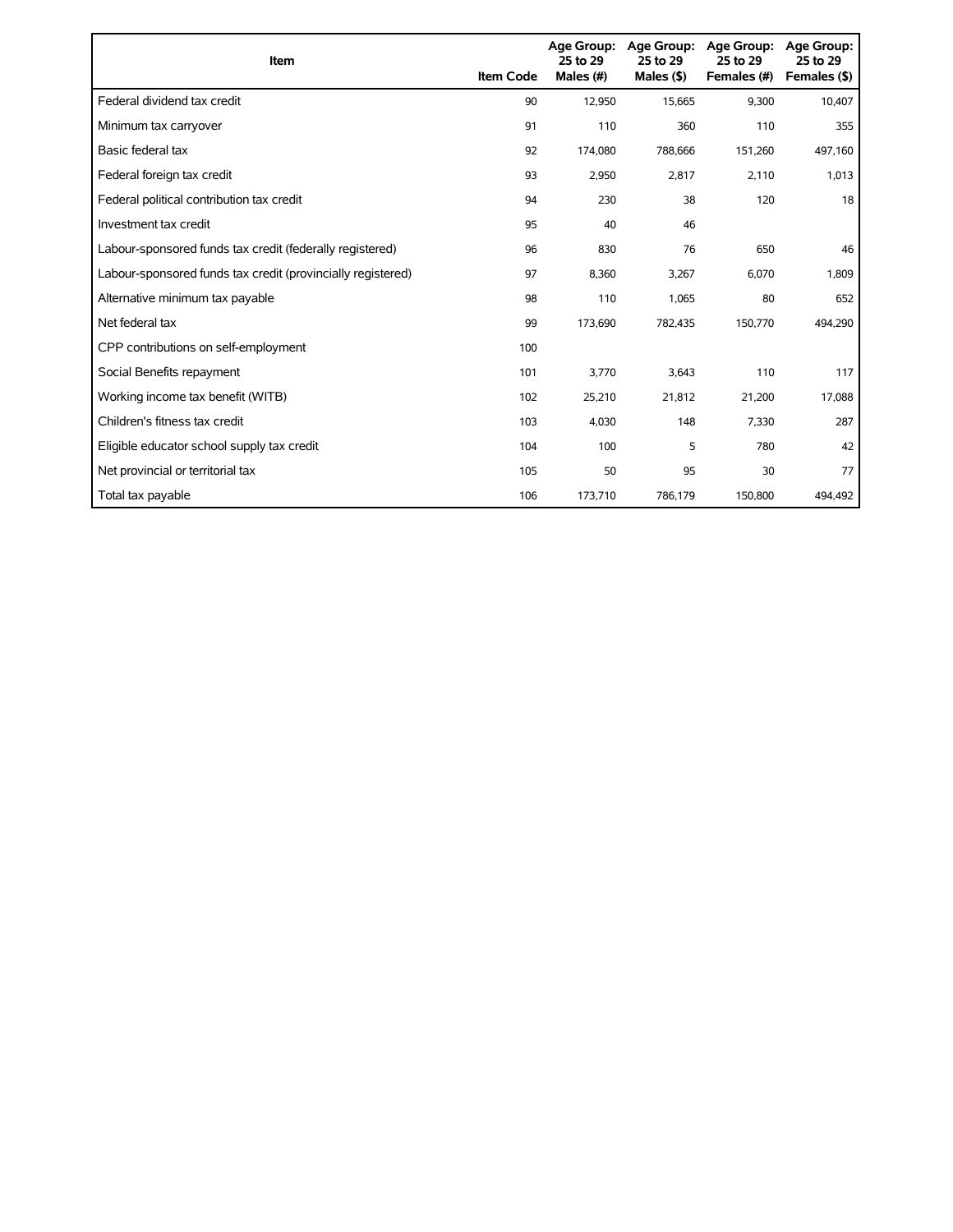| Item                                                                                          | Item<br>Code | Age<br>Group:<br>30 to 34<br>Males (#) | Age<br>Group:<br>30 to 34<br>Males (\$) | Age<br>Group:<br>30 to 34<br>Females (#) | Age<br>Group:<br>30 to 34<br>Females (\$) |
|-----------------------------------------------------------------------------------------------|--------------|----------------------------------------|-----------------------------------------|------------------------------------------|-------------------------------------------|
| Number of taxable returns                                                                     | $\mathbf{1}$ | 196,830                                |                                         | 171,100                                  |                                           |
| Number of non-taxable returns                                                                 | 2            | 50,680                                 |                                         | 84,050                                   |                                           |
| Total number of returns                                                                       | 3            | 247,510                                |                                         | 255,150                                  |                                           |
| Employment income                                                                             | 4            | 214,100                                | 10,172,426                              | 202,810                                  | 7,225,435                                 |
| Commissions (from employment)                                                                 | 5            | 8,470                                  | 193,030                                 | 7,260                                    | 67,122                                    |
| Other employment income                                                                       | 6            | 30,720                                 | 70,229                                  | 17,730                                   | 51,691                                    |
| Old age security (OAS) pension                                                                | 7            |                                        |                                         |                                          |                                           |
| CPP or QPP benefits                                                                           | 8            | 850                                    | 5,278                                   | 1,000                                    | 5,584                                     |
| Other pensions and superannuation                                                             | 9            | 180                                    | 1,814                                   | 160                                      | 1,462                                     |
| Elected split-pension amount                                                                  | 10           | 40                                     | 240                                     | 170                                      | 1,442                                     |
| Universal child care benefit (UCCB)                                                           | 11           | 22,370                                 | 28,584                                  | 111,930                                  | 153,662                                   |
| Employment insurance and other benefits                                                       | 12           | 64,960                                 | 381,246                                 | 68,220                                   | 764,004                                   |
| Taxable amount of dividends from taxable Canadian corporations                                | 13           | 19,130                                 | 333,577                                 | 12,920                                   | 185,792                                   |
| Interest and other investment income                                                          | 14           | 27,400                                 | 16,555                                  | 20,080                                   | 12,091                                    |
| Net partnership income (limited or non-active partners only)                                  | 15           | 90                                     | 873                                     | 50                                       | 655                                       |
| Net rental income                                                                             | 16           | 13,740                                 | 20,798                                  | 11,220                                   | 11,126                                    |
| Taxable capital gains                                                                         | 17           | 9,990                                  | 62,201                                  | 7,150                                    | 31,853                                    |
| <b>RRSP</b> income                                                                            | 18           | 22,920                                 | 43,110                                  | 18,280                                   | 26,823                                    |
| Other income                                                                                  | 19           | 22,130                                 | 110,729                                 | 22,600                                   | 96,716                                    |
| Net business income                                                                           | 20           | 20,430                                 | 261,509                                 | 23,160                                   | 240,813                                   |
| Net professional income                                                                       | 21           | 3,690                                  | 132,039                                 | 5,630                                    | 225,523                                   |
| Net commission income                                                                         | 22           | 1,840                                  | 34,176                                  | 1,860                                    | 20,204                                    |
| Net farming income                                                                            | 23           | 1,280                                  | 8,599                                   | 590                                      | 1,274                                     |
| Net fishing income                                                                            | 24           | 50                                     | 1,511                                   |                                          |                                           |
| Workers' compensation benefits                                                                | 25           | 6,270                                  | 42,538                                  | 13,110                                   | 91,839                                    |
| Social assistance payments                                                                    | 26           | 15,130                                 | 105,503                                 | 14,100                                   | 99,048                                    |
| Net federal supplements                                                                       | 27           |                                        |                                         |                                          |                                           |
| Total income assessed                                                                         | 28           | 242,430                                | 12,026,626                              | 248,940                                  | 9,316,443                                 |
| Registered pension plan (RPP) deduction                                                       | 29           | 79,840                                 | 271,734                                 | 93,030                                   | 278,087                                   |
| RRSP/PRPP deduction                                                                           | 30           | 81,570                                 | 366,255                                 | 77,880                                   | 256,362                                   |
| Deduction for elected split-pension amount                                                    | 31           | 60                                     | 220                                     | 30                                       | 82                                        |
| Annual union, professional, or like dues                                                      | 32           | 93,030                                 | 69,023                                  | 92,340                                   | 64,462                                    |
| Child care expenses                                                                           | 33           | 21,630                                 | 87,628                                  | 87,280                                   | 351,707                                   |
| Business investment loss                                                                      | 34           | 90                                     | 1,360                                   | 30                                       | 395                                       |
| Moving expenses                                                                               | 35           | 950                                    | 4,083                                   | 590                                      | 2,011                                     |
| Support payments made                                                                         | 36           | 170                                    | 376                                     | 30                                       | 111                                       |
| Carrying charges and interest expenses                                                        | 37           | 3,370                                  | 7,301                                   | 2,210                                    | 3,759                                     |
| Deduction for CPP/QPP contributions on self-employment and other earnings                     | 38           | 18,090                                 | 14,344                                  | 20,980                                   | 15,332                                    |
| Deduction for provincial parental insurance plan (PPIP) premiums on self-employment<br>income | 39           | 20,600                                 | 1,473                                   | 24,150                                   | 1,584                                     |
| Exploration and development expenses                                                          | 40           | 60                                     | 2,173                                   |                                          |                                           |
| Other employment expenses                                                                     | 41           | 7,540                                  | 31,653                                  | 3,540                                    | 10,164                                    |
| Clergy residence deduction                                                                    | 42           | 80                                     | 857                                     | 20                                       | 82                                        |
| Other deductions                                                                              | 43           | 9,920                                  | 8,268                                   | 8,410                                    | 6,309                                     |
| Total deductions before adjustments                                                           | 44           | 172,820                                | 866,813                                 | 186,800                                  | 991,857                                   |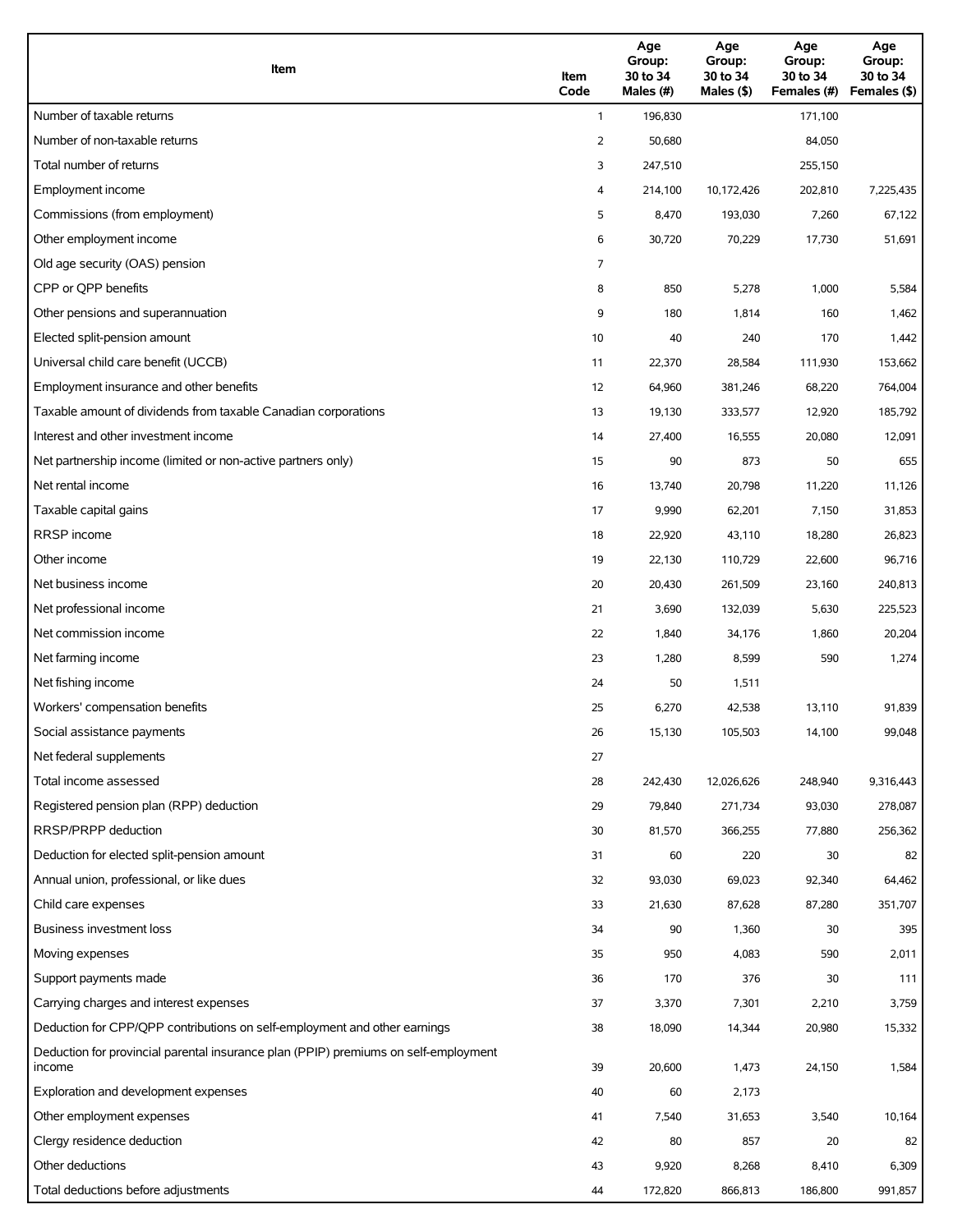| Item                                                                | <b>Item Code</b> | 30 to 34<br>Males (#) | 30 to 34<br>Males (\$) | Age Group: Age Group: Age Group:<br>30 to 34<br>Females (#) | Age Group:<br>30 to 34<br>Females (\$) |
|---------------------------------------------------------------------|------------------|-----------------------|------------------------|-------------------------------------------------------------|----------------------------------------|
| Social benefits repayment                                           | 45               | 4,660                 | 4,339                  | 250                                                         | 214                                    |
| Net income                                                          | 46               | 241,930               | 11,160,023             | 248,070                                                     | 8,329,759                              |
| Canadian Forces personnel and police deduction                      | 47               | 100                   | 2,303                  | 20                                                          | 348                                    |
| Security options deductions                                         | 48               | 200                   | 3,173                  | 70                                                          | 580                                    |
| Other payments deduction                                            | 49               | 21,160                | 148,045                | 27,020                                                      | 190,888                                |
| Non-capital losses of other years                                   | 50               | 220                   | 1,556                  | 190                                                         | 862                                    |
| Net capital losses of other years                                   | 51               | 1,190                 | 1,101                  | 620                                                         | 480                                    |
| Capital gains deduction                                             | 52               | 260                   | 20,243                 | 120                                                         | 11,698                                 |
| Northern residents deductions                                       | 53               | 1,300                 | 6,124                  | 1,050                                                       | 4,858                                  |
| Additional deductions                                               | 54               | 180                   | 5,118                  | 180                                                         | 4,199                                  |
| Farming/fishing losses of prior years                               | 55               | 40                    | 384                    | 30                                                          | 88                                     |
| Total deductions from net income                                    | 56               | 24,540                | 188,049                | 29,130                                                      | 214,002                                |
| Taxable income assessed                                             | 57               | 233,740               | 10,972,440             | 243,190                                                     | 8,116,184                              |
| Basic personal amount                                               | 58               | 247,500               | 2,816,099              | 255,140                                                     | 2,903,945                              |
| Age amount                                                          | 59               |                       |                        |                                                             |                                        |
| Spouse or common-law partner amount                                 | 60               | 26,600                | 205,245                | 12,170                                                      | 92,784                                 |
| Amount for an eligible dependant                                    | 61               | 4,390                 | 48,405                 | 26,050                                                      | 285,936                                |
| Family caregiver amount for children under 18 years of age          | 62               | 1,270                 | 3,029                  | 1,480                                                       | 3,736                                  |
| Amount for infirm dependants age 18 or older                        | 63               | 10                    | 52                     | 10                                                          | 46                                     |
| CPP or QPP contributions through employment                         | 64               | 208,350               | 409,454                | 192,900                                                     | 313,767                                |
| CPP or QPP contributions on self-employment and other earnings      | 65               | 18,090                | 14,344                 | 20,980                                                      | 15,332                                 |
| Employment insurance premiums                                       | 66               | 203,210               | 118,425                | 192,090                                                     | 94,229                                 |
| PPIP premiums paid                                                  | 67               |                       |                        |                                                             |                                        |
| PPIP premiums payable on employment income                          | 68               |                       |                        |                                                             |                                        |
| PPIP premiums payable on self-employment income                     | 69               |                       |                        |                                                             |                                        |
| Volunteer firefighters' amount/search and rescue volunteers' amount | 70               | 840                   | 2,514                  | 50                                                          | 153                                    |
| Canada employment amount                                            | 71               | 215,540               | 247,571                | 204,040                                                     | 232,665                                |
| Public transit amount                                               | 72               | 30,710                | 27,453                 | 28,020                                                      | 23,866                                 |
| Children's arts amount                                              | 73               | 4,640                 | 1,010                  | 7,010                                                       | 1,545                                  |
| Home accessibility expenses                                         | 74               | 80                    | 314                    | 90                                                          | 379                                    |
| Home buyers' amount                                                 | 75               | 6,020                 | 25,871                 | 4,020                                                       | 16,563                                 |
| Pension income amount                                               | 76               | 210                   | 355                    | 320                                                         | 560                                    |
| Caregiver amount                                                    | 77               | 440                   | 2,156                  | 390                                                         | 1,954                                  |
| Disability amount                                                   | 78               | 1,730                 | 13,758                 | 1,310                                                       | 10,423                                 |
| Disability amount transferred from a dependant                      | 79               | 1,520                 | 19,103                 | 2,450                                                       | 29,708                                 |
| Interest paid on student loans                                      | 80               | 14,370                | 5,114                  | 21,810                                                      | 7,588                                  |
| Tuition, education, and textbook amounts                            | 81               | 23,330                | 114,767                | 30,690                                                      | 123,032                                |
| Tuition, education, and textbook amounts transferred from a child   | 82               | 160                   | 423                    | 120                                                         | 266                                    |
| Amounts transferred from spouse or common-law partner               | 83               | 5,480                 | 18,037                 | 1,880                                                       | 6,593                                  |
| Medical expenses                                                    | 84               | 46,370                | 65,268                 | 88,500                                                      | 131,766                                |
| Total tax credits on personal amounts                               | 85               | 247,500               | 631,754                | 255,140                                                     | 650,513                                |
| Allowable charitable donations and government gifts                 | 86               | 38,150                | 16,871                 | 33,160                                                      | 11,009                                 |
| Eligible cultural and ecological gifts                              | 87               | 50                    | 12                     | 70                                                          | 27                                     |
| Total tax credit on donations and gifts                             | 88               | 36,810                | 4,449                  | 31,840                                                      | 2,777                                  |
| Total federal non-refundable tax credits                            | 89               | 247,500               | 636,203                | 255,140                                                     | 653,290                                |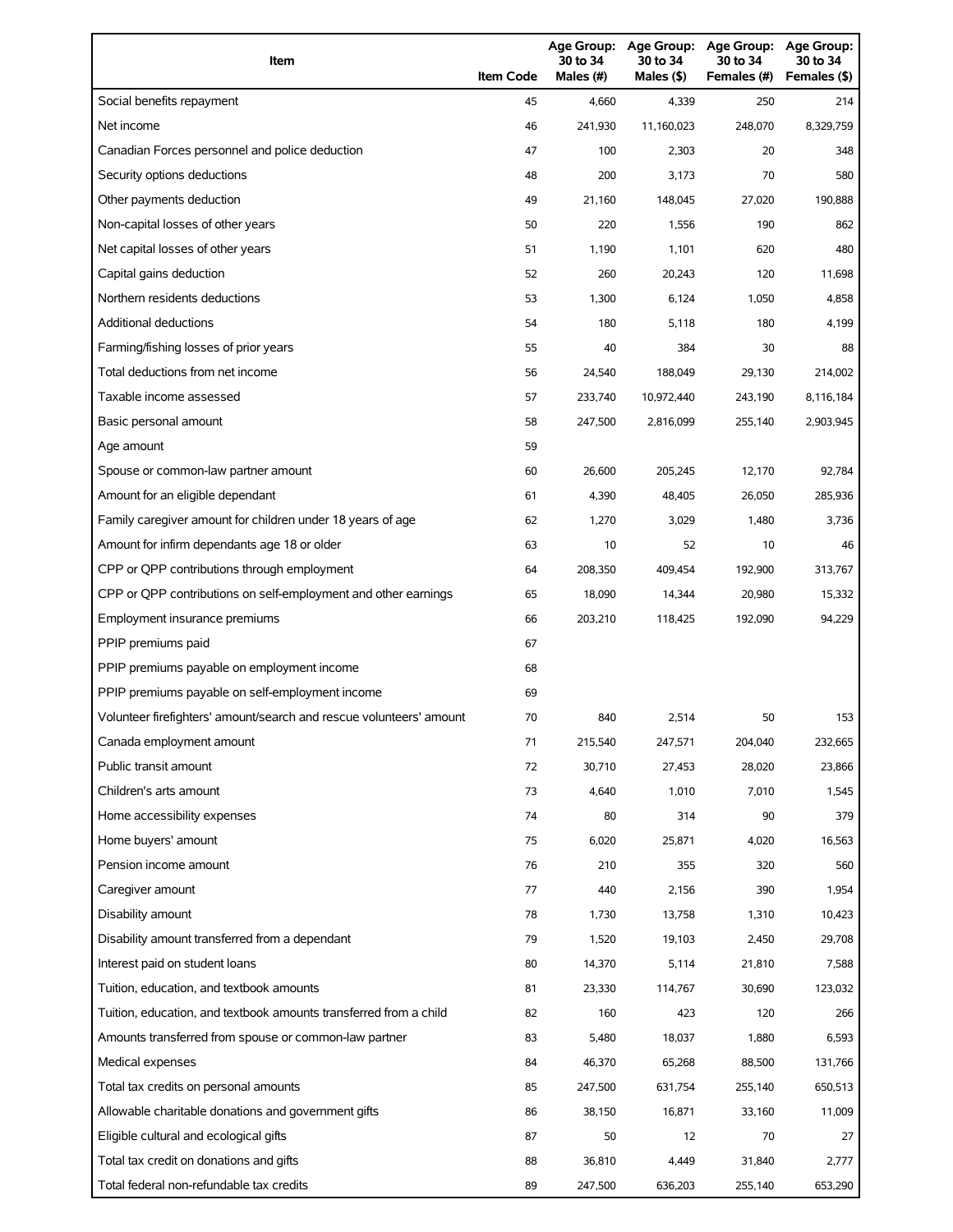| <b>Item</b>                                                 | <b>Item Code</b> | <b>Age Group:</b><br>30 to 34<br>Males (#) | Age Group:<br>30 to 34<br>Males $(§)$ | <b>Age Group:</b><br>30 to 34<br>Females (#) | <b>Age Group:</b><br>30 to 34<br>Females (\$) |
|-------------------------------------------------------------|------------------|--------------------------------------------|---------------------------------------|----------------------------------------------|-----------------------------------------------|
| Federal dividend tax credit                                 | 90               | 18,880                                     | 36,382                                | 12,670                                       | 20,397                                        |
| Minimum tax carryover                                       | 91               | 220                                        | 561                                   | 110                                          | 344                                           |
| Basic federal tax                                           | 92               | 197,030                                    | 1,231,704                             | 171,410                                      | 742,773                                       |
| Federal foreign tax credit                                  | 93               | 4,470                                      | 3,627                                 | 3,180                                        | 1,505                                         |
| Federal political contribution tax credit                   | 94               | 390                                        | 55                                    | 190                                          | 26                                            |
| Investment tax credit                                       | 95               | 100                                        | 286                                   | 30                                           | 52                                            |
| Labour-sponsored funds tax credit (federally registered)    | 96               | 1,300                                      | 111                                   | 1,030                                        | 73                                            |
| Labour-sponsored funds tax credit (provincially registered) | 97               | 13,390                                     | 5,209                                 | 10,250                                       | 2,979                                         |
| Alternative minimum tax payable                             | 98               | 170                                        | 974                                   | 90                                           | 690                                           |
| Net federal tax                                             | 99               | 196,810                                    | 1,222,479                             | 171,070                                      | 738,176                                       |
| CPP contributions on self-employment                        | 100              |                                            |                                       |                                              |                                               |
| Social Benefits repayment                                   | 101              | 4,660                                      | 4,339                                 | 250                                          | 214                                           |
| Working income tax benefit (WITB)                           | 102              | 15,870                                     | 13,416                                | 13,870                                       | 10,296                                        |
| Children's fitness tax credit                               | 103              | 22,510                                     | 1,183                                 | 29,740                                       | 1,632                                         |
| Eligible educator school supply tax credit                  | 104              | 130                                        | 8                                     | 790                                          | 38                                            |
| Net provincial or territorial tax                           | 105              | 90                                         | 576                                   | 50                                           | 248                                           |
| Total tax payable                                           | 106              | 196,830                                    | 1,227,401                             | 171,100                                      | 738,655                                       |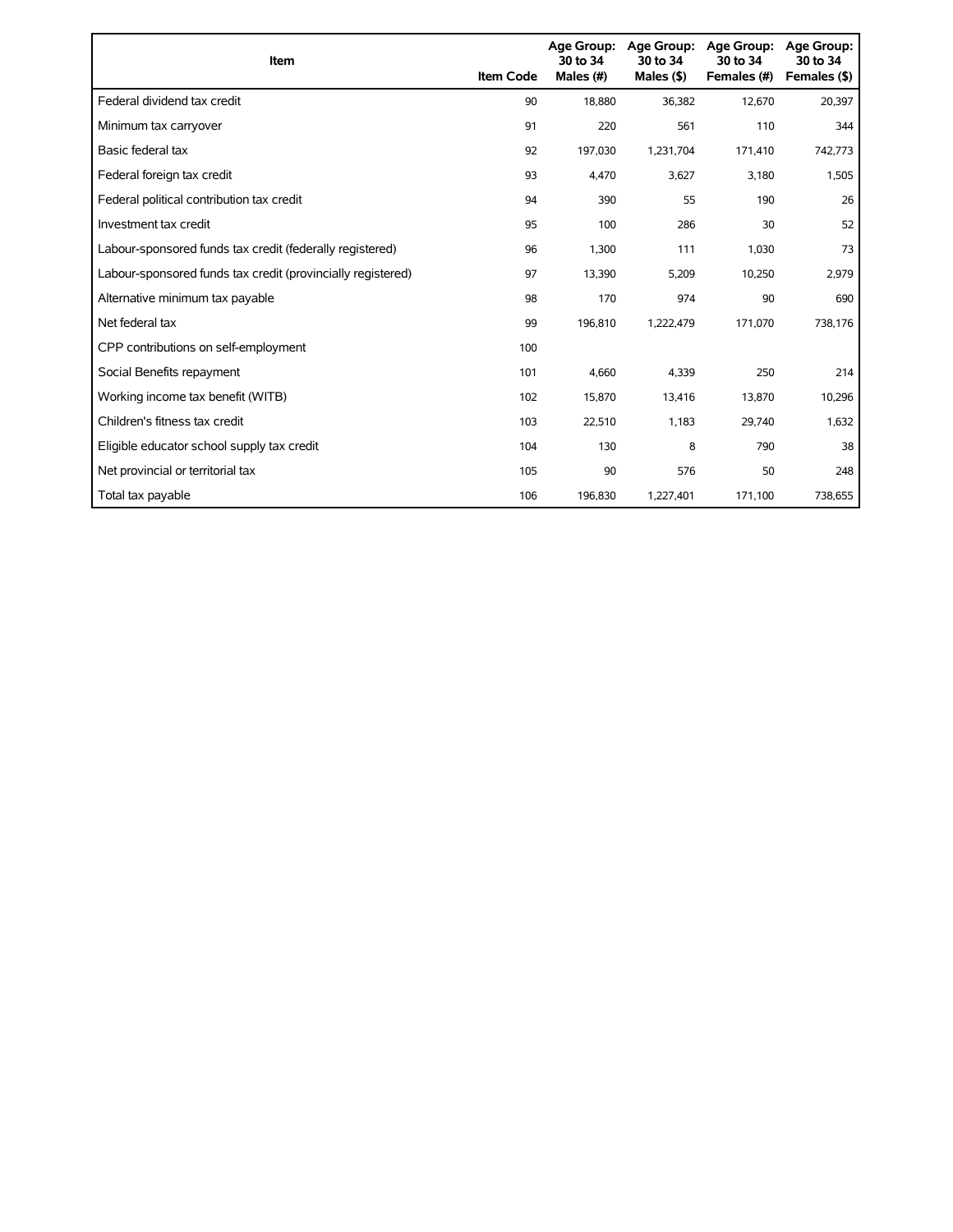| Item                                                                                          | Item<br>Code | Age<br>Group:<br>35 to 39<br>Males (#) | Age<br>Group:<br>35 to 39<br>Males (\$) | Age<br>Group:<br>35 to 39<br>Females (#) | Age<br>Group:<br>35 to 39<br>Females (\$) |
|-----------------------------------------------------------------------------------------------|--------------|----------------------------------------|-----------------------------------------|------------------------------------------|-------------------------------------------|
| Number of taxable returns                                                                     | $\mathbf{1}$ | 219,750                                |                                         | 190,040                                  |                                           |
| Number of non-taxable returns                                                                 | 2            | 50,350                                 |                                         | 84,930                                   |                                           |
| Total number of returns                                                                       | 3            | 270,100                                |                                         | 274,970                                  |                                           |
| Employment income                                                                             | 4            | 230,220                                | 12,706,901                              | 216,500                                  | 9,158,693                                 |
| Commissions (from employment)                                                                 | 5            | 8,270                                  | 268,979                                 | 6,350                                    | 84,938                                    |
| Other employment income                                                                       | 6            | 32,320                                 | 102,023                                 | 19,680                                   | 67,594                                    |
| Old age security (OAS) pension                                                                | 7            |                                        |                                         |                                          |                                           |
| CPP or QPP benefits                                                                           | 8            | 1,530                                  | 9,656                                   | 2,250                                    | 14,320                                    |
| Other pensions and superannuation                                                             | 9            | 380                                    | 4,531                                   | 240                                      | 2,783                                     |
| Elected split-pension amount                                                                  | 10           | 80                                     | 707                                     | 480                                      | 4,082                                     |
| Universal child care benefit (UCCB)                                                           | 11           | 41,380                                 | 50,432                                  | 142,590                                  | 172,095                                   |
| Employment insurance and other benefits                                                       | 12           | 59,020                                 | 357,807                                 | 51,560                                   | 507,643                                   |
| Taxable amount of dividends from taxable Canadian corporations                                | 13           | 25,740                                 | 527,757                                 | 17,700                                   | 282,350                                   |
| Interest and other investment income                                                          | 14           | 32,660                                 | 27,414                                  | 26,010                                   | 19,158                                    |
| Net partnership income (limited or non-active partners only)                                  | 15           | 180                                    | 1,139                                   | 90                                       | 858                                       |
| Net rental income                                                                             | 16           | 18,730                                 | 30,058                                  | 15,590                                   | 22,795                                    |
| Taxable capital gains                                                                         | 17           | 13,160                                 | 97,658                                  | 10,450                                   | 45,171                                    |
| <b>RRSP</b> income                                                                            | 18           | 37,780                                 | 84,451                                  | 31,100                                   | 54,062                                    |
| Other income                                                                                  | 19           | 24,570                                 | 128,999                                 | 24,820                                   | 111,512                                   |
| Net business income                                                                           | 20           | 24,380                                 | 330,485                                 | 26,790                                   | 313,423                                   |
| Net professional income                                                                       | 21           | 4,220                                  | 194,442                                 | 5,940                                    | 264,654                                   |
| Net commission income                                                                         | 22           | 2,050                                  | 49,274                                  | 2,020                                    | 25,165                                    |
| Net farming income                                                                            | 23           | 2,030                                  | 10,416                                  | 910                                      | 1,545                                     |
| Net fishing income                                                                            | 24           | 70                                     | 4,012                                   | 10                                       | 93                                        |
| Workers' compensation benefits                                                                | 25           | 7,400                                  | 57,996                                  | 8,860                                    | 61,461                                    |
| Social assistance payments                                                                    | 26           | 16,460                                 | 118,025                                 | 15,170                                   | 108,414                                   |
| Net federal supplements                                                                       | 27           |                                        |                                         |                                          |                                           |
| Total income assessed                                                                         | 28           | 265,810                                | 15, 163, 254                            | 269,970                                  | 11,326,928                                |
| Registered pension plan (RPP) deduction                                                       | 29           | 92,720                                 | 370,592                                 | 109,400                                  | 407,833                                   |
| RRSP/PRPP deduction                                                                           | 30           | 104,000                                | 522,424                                 | 95,670                                   | 339,479                                   |
| Deduction for elected split-pension amount                                                    | 31           | 150                                    | 721                                     | 60                                       | 198                                       |
| Annual union, professional, or like dues                                                      | 32           | 101,050                                | 80,495                                  | 103,220                                  | 79,692                                    |
| Child care expenses                                                                           | 33           | 39,620                                 | 150,337                                 | 109,680                                  | 380,104                                   |
| <b>Business investment loss</b>                                                               | 34           | 130                                    | 2,034                                   | 60                                       | 1,581                                     |
| Moving expenses                                                                               | 35           | 680                                    | 3,902                                   | 410                                      | 2,225                                     |
| Support payments made                                                                         | 36           | 360                                    | 2,024                                   | 40                                       | 74                                        |
| Carrying charges and interest expenses                                                        | 37           | 5,050                                  | 13,130                                  | 3,530                                    | 7,852                                     |
| Deduction for CPP/QPP contributions on self-employment and other earnings                     | 38           | 20,920                                 | 18,225                                  | 24,380                                   | 19,526                                    |
| Deduction for provincial parental insurance plan (PPIP) premiums on self-employment<br>income | 39           |                                        |                                         | 27,300                                   | 1,994                                     |
| Exploration and development expenses                                                          | 40           | 120                                    | 4,081                                   | 30                                       | 624                                       |
| Other employment expenses                                                                     | 41           | 9,440                                  | 43,635                                  | 4,250                                    | 14,137                                    |
| Clergy residence deduction                                                                    | 42           | 140                                    | 1,540                                   | 30                                       | 292                                       |
| Other deductions                                                                              | 43           | 10,130                                 | 15,250                                  | 8,130                                    | 7,184                                     |
| Total deductions before adjustments                                                           | 44           | 199,920                                | 1,230,363                               | 210,130                                  | 1,263,930                                 |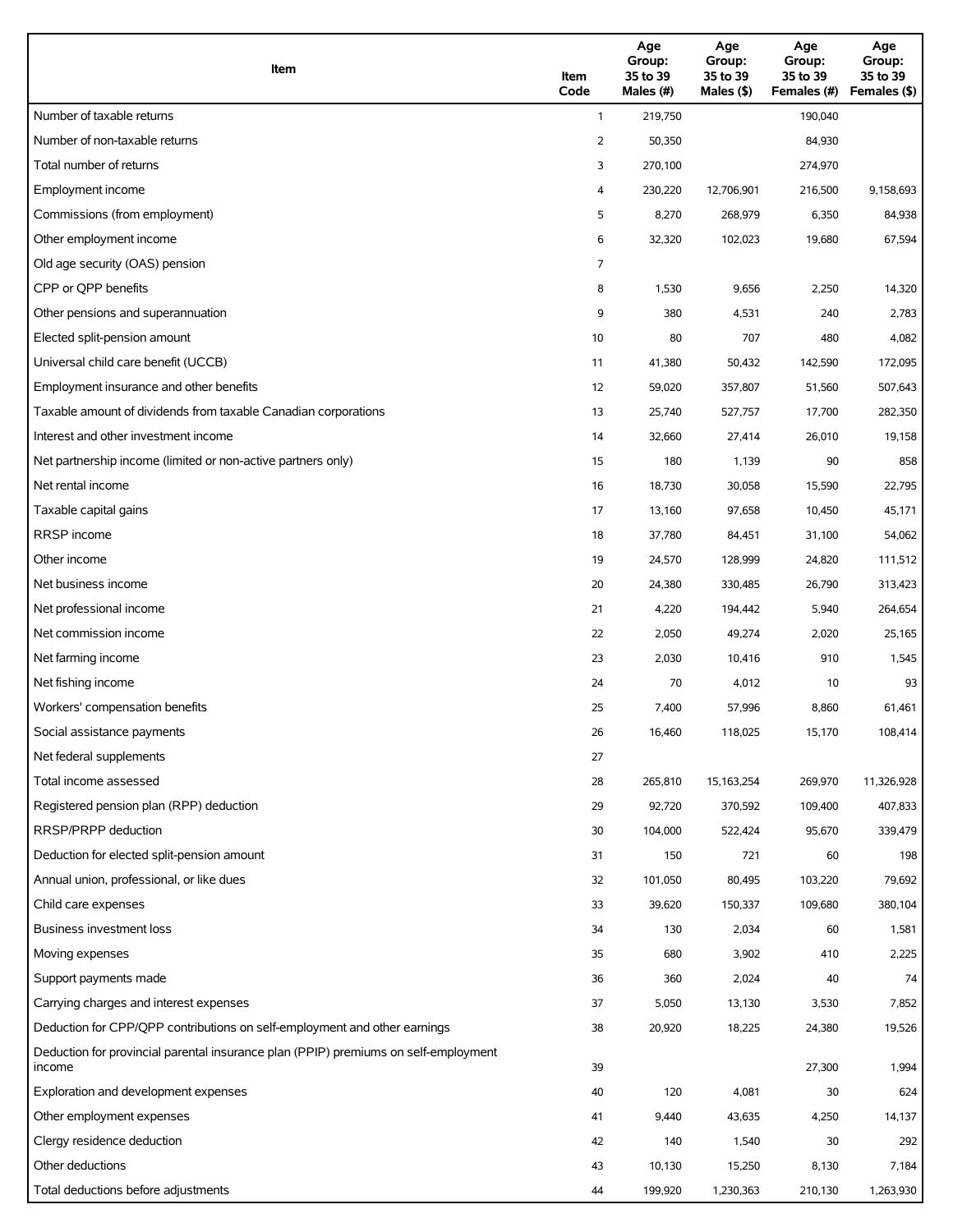| Item                                                                | <b>Item Code</b> | 35 to 39<br>Males (#) | 35 to 39<br>Males (\$) | Age Group: Age Group: Age Group:<br>35 to 39<br>Females (#) | Age Group:<br>35 to 39<br>Females (\$) |
|---------------------------------------------------------------------|------------------|-----------------------|------------------------|-------------------------------------------------------------|----------------------------------------|
| Social benefits repayment                                           | 45               | 4,860                 | 4,731                  | 510                                                         | 416                                    |
| Net income                                                          | 46               | 265,170               | 13,938,573             | 268,860                                                     | 10,071,258                             |
| Canadian Forces personnel and police deduction                      | 47               | 90                    | 2,455                  | 20                                                          | 351                                    |
| Security options deductions                                         | 48               | 430                   | 10,525                 | 150                                                         | 4,012                                  |
| Other payments deduction                                            | 49               | 23,590                | 176,021                | 23,870                                                      | 169,877                                |
| Non-capital losses of other years                                   | 50               | 300                   | 2,589                  | 300                                                         | 2,204                                  |
| Net capital losses of other years                                   | 51               | 2,020                 | 3,188                  | 1,120                                                       | 963                                    |
| Capital gains deduction                                             | 52               | 430                   | 39,893                 | 190                                                         | 18,858                                 |
| Northern residents deductions                                       | 53               | 1,290                 | 6,431                  | 930                                                         | 4,218                                  |
| Additional deductions                                               | 54               | 200                   | 8,692                  | 190                                                         | 8,056                                  |
| Farming/fishing losses of prior years                               | 55               | 90                    | 475                    |                                                             |                                        |
| Total deductions from net income                                    | 56               | 28,250                | 250,294                | 26,700                                                      | 209,327                                |
| Taxable income assessed                                             | 57               | 255,890               | 13,688,889             | 263,440                                                     | 9,862,645                              |
| Basic personal amount                                               | 58               | 270,090               | 3,075,858              | 274,960                                                     | 3,134,368                              |
| Age amount                                                          | 59               |                       |                        |                                                             |                                        |
| Spouse or common-law partner amount                                 | 60               | 35,300                | 278,460                | 13,620                                                      | 105,480                                |
| Amount for an eligible dependant                                    | 61               | 9,670                 | 106,602                | 39,210                                                      | 427,173                                |
| Family caregiver amount for children under 18 years of age          | 62               | 3,020                 | 7,432                  | 2,790                                                       | 6,842                                  |
| Amount for infirm dependants age 18 or older                        | 63               |                       |                        | 30                                                          | 135                                    |
| CPP or QPP contributions through employment                         | 64               | 225,090               | 471,309                | 207,770                                                     | 376,969                                |
| CPP or QPP contributions on self-employment and other earnings      | 65               | 20,920                | 18,225                 | 24,380                                                      | 19,526                                 |
| Employment insurance premiums                                       | 66               | 216,010               | 133,160                | 205,680                                                     | 111,268                                |
| PPIP premiums paid                                                  | 67               |                       |                        |                                                             |                                        |
| PPIP premiums payable on employment income                          | 68               |                       |                        |                                                             |                                        |
| PPIP premiums payable on self-employment income                     | 69               |                       |                        | 27,450                                                      | 2,573                                  |
| Volunteer firefighters' amount/search and rescue volunteers' amount | 70               | 1,010                 | 3,036                  | 60                                                          | 186                                    |
| Canada employment amount                                            | 71               | 232,140               | 266,763                | 217,950                                                     | 248,940                                |
| Public transit amount                                               | 72               | 31,710                | 29,950                 | 26,610                                                      | 23,828                                 |
| Children's arts amount                                              | 73               | 14,620                | 3,684                  | 15,950                                                      | 3,995                                  |
| Home accessibility expenses                                         | 74               | 130                   | 686                    | 90                                                          | 328                                    |
| Home buyers' amount                                                 | 75               | 3,890                 | 17,348                 | 2,450                                                       | 10,495                                 |
| Pension income amount                                               | 76               | 440                   | 780                    | 700                                                         | 1,279                                  |
| Caregiver amount                                                    | 77               | 950                   | 4,867                  | 920                                                         | 4,621                                  |
| Disability amount                                                   | 78               | 1,940                 | 15,452                 | 1,570                                                       | 12,485                                 |
| Disability amount transferred from a dependant                      | 79               | 3,500                 | 45,549                 | 4,180                                                       | 51,602                                 |
| Interest paid on student loans                                      | 80               | 11,500                | 3,932                  | 15,140                                                      | 5,107                                  |
| Tuition, education, and textbook amounts                            | 81               | 17,210                | 67,391                 | 23,660                                                      | 74,794                                 |
| Tuition, education, and textbook amounts transferred from a child   | 82               | 1,140                 | 3,376                  | 1,940                                                       | 6,007                                  |
| Amounts transferred from spouse or common-law partner               | 83               | 6,100                 | 19,544                 | 1,840                                                       | 6,762                                  |
| Medical expenses                                                    | 84               | 57,700                | 98,300                 | 101,470                                                     | 178,402                                |
| Total tax credits on personal amounts                               | 85               | 270,090               | 710,134                | 274,960                                                     | 728,997                                |
| Allowable charitable donations and government gifts                 | 86               | 50,160                | 28,318                 | 41,450                                                      | 16,059                                 |
| Eligible cultural and ecological gifts                              | 87               | 90                    | 88                     | 60                                                          | 22                                     |
| Total tax credit on donations and gifts                             | 88               | 48,970                | 7,682                  | 40,360                                                      | 4,097                                  |
| Total federal non-refundable tax credits                            | 89               | 270,090               | 717,817                | 274,960                                                     | 733,094                                |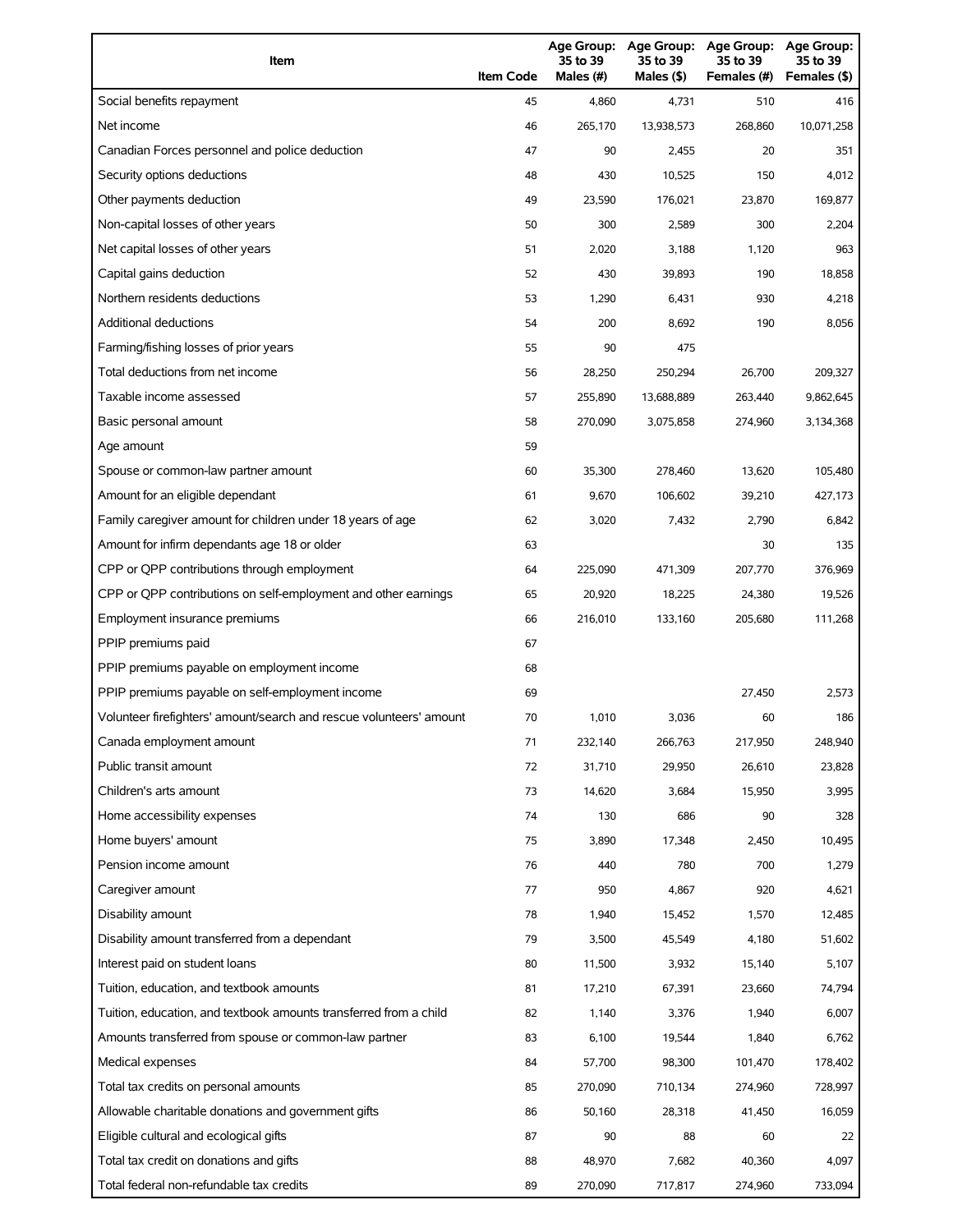| <b>Item</b>                                                 | <b>Item Code</b> | 35 to 39<br>Males (#) | Age Group: Age Group:<br>35 to 39<br>Males $(§)$ | Age Group:<br>35 to 39<br>Females (#) | Age Group:<br>35 to 39<br>Females (\$) |
|-------------------------------------------------------------|------------------|-----------------------|--------------------------------------------------|---------------------------------------|----------------------------------------|
| Federal dividend tax credit                                 | 90               | 25,480                | 58,251                                           | 17,230                                | 31,370                                 |
| Minimum tax carryover                                       | 91               | 390                   | 1,108                                            | 150                                   | 454                                    |
| Basic federal tax                                           | 92               | 219,930               | 1,683,929                                        | 190,310                               | 980,301                                |
| Federal foreign tax credit                                  | 93               | 6,480                 | 6,629                                            | 4,610                                 | 1,998                                  |
| Federal political contribution tax credit                   | 94               | 560                   | 84                                               | 240                                   | 35                                     |
| Investment tax credit                                       | 95               | 190                   | 554                                              | 50                                    | 104                                    |
| Labour-sponsored funds tax credit (federally registered)    | 96               | 1,800                 | 153                                              | 1,500                                 | 108                                    |
| Labour-sponsored funds tax credit (provincially registered) | 97               | 18,100                | 7,164                                            | 14,690                                | 4,388                                  |
| Alternative minimum tax payable                             | 98               | 260                   | 1,637                                            | 180                                   | 1,135                                  |
| Net federal tax                                             | 99               | 219,730               | 1,669,478                                        | 190,000                               | 973,728                                |
| CPP contributions on self-employment                        | 100              |                       |                                                  |                                       |                                        |
| Social Benefits repayment                                   | 101              | 4,860                 | 4,731                                            | 510                                   | 416                                    |
| Working income tax benefit (WITB)                           | 102              | 13,730                | 11,129                                           | 12,610                                | 8,754                                  |
| Children's fitness tax credit                               | 103              | 51,450                | 3,714                                            | 54,480                                | 3,895                                  |
| Eligible educator school supply tax credit                  | 104              | 170                   | 8                                                | 970                                   | 52                                     |
| Net provincial or territorial tax                           | 105              | 150                   | 2,643                                            | 90                                    | 1,345                                  |
| Total tax payable                                           | 106              | 219,750               | 1,676,866                                        | 190,040                               | 975,515                                |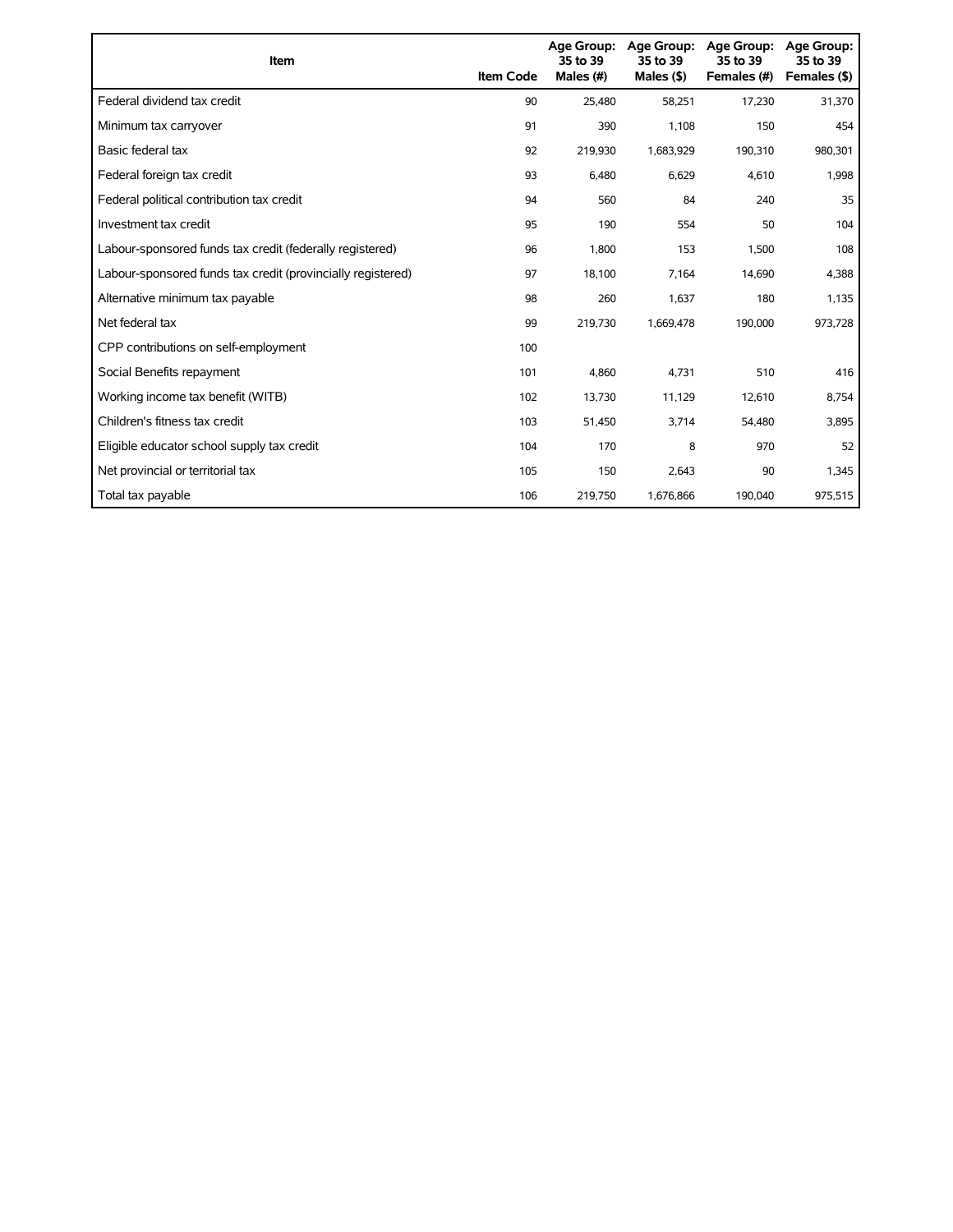| Item                                                                                          | Item<br>Code | Age<br>Group:<br>40 to 44<br>Males (#) | Age<br>Group:<br>40 to 44<br>Males (\$) | Age<br>Group:<br>40 to 44<br>Females (#) | Age<br>Group:<br>40 to 44<br>Females (\$) |
|-----------------------------------------------------------------------------------------------|--------------|----------------------------------------|-----------------------------------------|------------------------------------------|-------------------------------------------|
| Number of taxable returns                                                                     | $\mathbf{1}$ | 204,540                                |                                         | 180,150                                  |                                           |
| Number of non-taxable returns                                                                 | 2            | 46,860                                 |                                         | 71,930                                   |                                           |
| Total number of returns                                                                       | 3            | 251,390                                |                                         | 252,080                                  |                                           |
| Employment income                                                                             | 4            | 209,370                                | 12,811,539                              | 198,090                                  | 9,345,681                                 |
| Commissions (from employment)                                                                 | 5            | 7,490                                  | 312,320                                 | 5,530                                    | 95,368                                    |
| Other employment income                                                                       | 6            | 28,610                                 | 113,514                                 | 18,370                                   | 76,884                                    |
| Old age security (OAS) pension                                                                | 7            |                                        |                                         |                                          |                                           |
| CPP or QPP benefits                                                                           | 8            | 2,150                                  | 13,955                                  | 3,590                                    | 23,549                                    |
| Other pensions and superannuation                                                             | 9            | 670                                    | 13,204                                  | 410                                      | 5,659                                     |
| Elected split-pension amount                                                                  | 10           | 180                                    | 984                                     | 1,250                                    | 11,577                                    |
| Universal child care benefit (UCCB)                                                           | 11           | 45,550                                 | 44,546                                  | 124,340                                  | 110,820                                   |
| Employment insurance and other benefits                                                       | 12           | 40,750                                 | 259,651                                 | 31,120                                   | 209,004                                   |
| Taxable amount of dividends from taxable Canadian corporations                                | 13           | 28,880                                 | 701,055                                 | 21,050                                   | 365,015                                   |
| Interest and other investment income                                                          | 14           | 33,320                                 | 41,212                                  | 28,880                                   | 27,859                                    |
| Net partnership income (limited or non-active partners only)                                  | 15           | 320                                    | 2,519                                   | 130                                      | 1,197                                     |
| Net rental income                                                                             | 16           | 20,280                                 | 55,604                                  | 16,700                                   | 34,386                                    |
| Taxable capital gains                                                                         | 17           | 14,790                                 | 156,093                                 | 12,590                                   | 63,602                                    |
| <b>RRSP</b> income                                                                            | 18           | 39,530                                 | 109,278                                 | 30,650                                   | 74,113                                    |
| Other income                                                                                  | 19           | 24,410                                 | 170,263                                 | 23,850                                   | 127,963                                   |
| Net business income                                                                           | 20           | 24,350                                 | 363,758                                 | 25,770                                   | 341,647                                   |
| Net professional income                                                                       | 21           | 4,380                                  | 281,247                                 | 5,460                                    | 275,517                                   |
| Net commission income                                                                         | 22           | 2,080                                  | 53,143                                  | 1,900                                    | 25,366                                    |
| Net farming income                                                                            | 23           | 2,230                                  | 15,049                                  | 1,000                                    | 4,652                                     |
| Net fishing income                                                                            | 24           | 90                                     | 6,243                                   |                                          |                                           |
| Workers' compensation benefits                                                                | 25           | 7,750                                  | 73,121                                  | 5,830                                    | 41,434                                    |
| Social assistance payments                                                                    | 26           | 15,500                                 | 114,843                                 | 14,370                                   | 108,149                                   |
| Net federal supplements                                                                       | 27           |                                        |                                         |                                          |                                           |
| Total income assessed                                                                         | 28           | 247,870                                | 15,713,334                              | 247,760                                  | 11,378,349                                |
| Registered pension plan (RPP) deduction                                                       | 29           | 85,400                                 | 379,721                                 | 101,430                                  | 427,251                                   |
| RRSP/PRPP deduction                                                                           | 30           | 100,930                                | 605,872                                 | 91,570                                   | 383,263                                   |
| Deduction for elected split-pension amount                                                    | 31           | 280                                    | 2,167                                   | 110                                      | 426                                       |
| Annual union, professional, or like dues                                                      | 32           | 91,070                                 | 75,689                                  | 95,290                                   | 78,121                                    |
| Child care expenses                                                                           | 33           | 37,620                                 | 109,724                                 | 77,160                                   | 192,035                                   |
| Business investment loss                                                                      | 34           | 160                                    | 4,689                                   | 60                                       | 1,099                                     |
| Moving expenses                                                                               | 35           | 440                                    | 3,162                                   | 290                                      | 1,861                                     |
| Support payments made                                                                         | 36           | 560                                    | 5,260                                   | 60                                       | 241                                       |
| Carrying charges and interest expenses                                                        | 37           | 6,830                                  | 20,915                                  | 4,520                                    | 12,457                                    |
| Deduction for CPP/QPP contributions on self-employment and other earnings                     | 38           | 21,350                                 | 20,087                                  | 23,760                                   | 20,570                                    |
| Deduction for provincial parental insurance plan (PPIP) premiums on self-employment<br>income | 39           | 23,600                                 | 2,061                                   | 26,040                                   | 2,084                                     |
| Exploration and development expenses                                                          | 40           | 230                                    | 9,054                                   | 70                                       | 924                                       |
| Other employment expenses                                                                     | 41           | 10,170                                 | 50,549                                  | 4,420                                    | 16,517                                    |
| Clergy residence deduction                                                                    | 42           | 140                                    | 1,831                                   | 20                                       | 204                                       |
| Other deductions                                                                              | 43           | 8,300                                  | 11,781                                  | 7,040                                    | 6,880                                     |
| Total deductions before adjustments                                                           | 44           | 187,620                                | 1,302,705                               | 189,110                                  | 1,144,724                                 |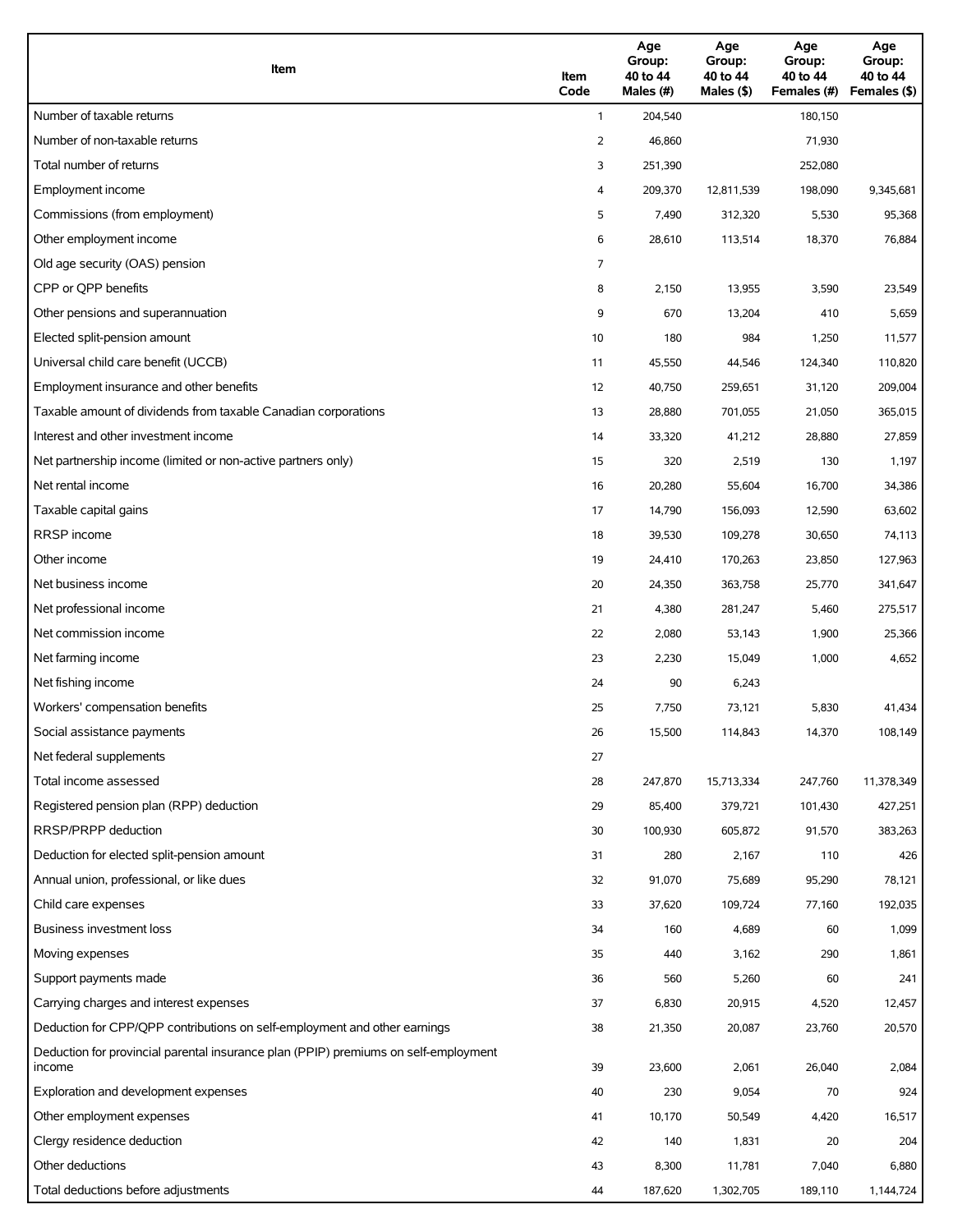| Item                                                                | <b>Item Code</b> | 40 to 44<br>Males (#) | 40 to 44<br>Males (\$) | Age Group: Age Group: Age Group:<br>40 to 44<br>Females (#) | Age Group:<br>40 to 44<br>Females (\$) |
|---------------------------------------------------------------------|------------------|-----------------------|------------------------|-------------------------------------------------------------|----------------------------------------|
| Social benefits repayment                                           | 45               | 4,130                 | 4,262                  | 560                                                         | 507                                    |
| Net income                                                          | 46               | 247,170               | 14,415,900             | 246,730                                                     | 10,241,685                             |
| Canadian Forces personnel and police deduction                      | 47               | 100                   | 2,478                  | 20                                                          | 274                                    |
| Security options deductions                                         | 48               | 620                   | 26,721                 | 250                                                         | 4,089                                  |
| Other payments deduction                                            | 49               | 23,000                | 187,964                | 20,040                                                      | 149,592                                |
| Non-capital losses of other years                                   | 50               | 380                   | 3,851                  | 410                                                         | 2,410                                  |
| Net capital losses of other years                                   | 51               | 2,790                 | 5,983                  | 1,530                                                       | 1,768                                  |
| Capital gains deduction                                             | 52               | 500                   | 47,935                 | 250                                                         | 19,153                                 |
| Northern residents deductions                                       | 53               | 1,330                 | 6,561                  | 980                                                         | 4,279                                  |
| Additional deductions                                               | 54               | 200                   | 10,640                 | 210                                                         | 9,465                                  |
| Farming/fishing losses of prior years                               | 55               | 100                   | 1,769                  | 50                                                          | 283                                    |
| Total deductions from net income                                    | 56               | 28,750                | 293,909                | 23,590                                                      | 191,338                                |
| Taxable income assessed                                             | 57               | 238,000               | 14,122,728             | 240,610                                                     | 10,051,163                             |
| Basic personal amount                                               | 58               | 251,390               | 2,867,368              | 252,080                                                     | 2,878,981                              |
| Age amount                                                          | 59               |                       |                        |                                                             |                                        |
| Spouse or common-law partner amount                                 | 60               | 33,220                | 267,850                | 11,640                                                      | 90,194                                 |
| Amount for an eligible dependant                                    | 61               | 12,090                | 129,806                | 40,400                                                      | 430,279                                |
| Family caregiver amount for children under 18 years of age          | 62               | 3,620                 | 8,896                  | 2,850                                                       | 6,903                                  |
| Amount for infirm dependants age 18 or older                        | 63               | 30                    | 94                     | 60                                                          | 286                                    |
| CPP or QPP contributions through employment                         | 64               | 204,990               | 440,553                | 191,840                                                     | 366,082                                |
| CPP or QPP contributions on self-employment and other earnings      | 65               | 21,350                | 20,087                 | 23,760                                                      | 20,570                                 |
| Employment insurance premiums                                       | 66               | 193,180               | 121,879                | 188,680                                                     | 107,191                                |
| PPIP premiums paid                                                  | 67               |                       |                        |                                                             |                                        |
| PPIP premiums payable on employment income                          | 68               |                       |                        | 5,340                                                       | 1,403                                  |
| PPIP premiums payable on self-employment income                     | 69               | 23,770                | 2,660                  | 26,200                                                      | 2,688                                  |
| Volunteer firefighters' amount/search and rescue volunteers' amount | 70               | 900                   | 2,697                  | 70                                                          | 204                                    |
| Canada employment amount                                            | 71               | 211,520               | 243,054                | 199,660                                                     | 228,628                                |
| Public transit amount                                               | 72               | 28,430                | 27,032                 | 25,660                                                      | 23,441                                 |
| Children's arts amount                                              | 73               | 18,970                | 5,361                  | 16,440                                                      | 4,459                                  |
| Home accessibility expenses                                         | 74               | 140                   | 621                    | 110                                                         | 464                                    |
| Home buyers' amount                                                 | 75               | 2,300                 | 10,383                 | 1,500                                                       | 6,730                                  |
| Pension income amount                                               | 76               | 820                   | 1,527                  | 1,600                                                       | 3,061                                  |
| Caregiver amount                                                    | 77               | 2,040                 | 10,566                 | 1,910                                                       | 9,734                                  |
| Disability amount                                                   | 78               | 1,900                 | 15,104                 | 1,690                                                       | 13,421                                 |
| Disability amount transferred from a dependant                      | 79               | 4,170                 | 53,833                 | 4,160                                                       | 50,663                                 |
| Interest paid on student loans                                      | 80               | 6,930                 | 2,495                  | 8,350                                                       | 2,956                                  |
| Tuition, education, and textbook amounts                            | 81               | 11,500                | 38,899                 | 16,940                                                      | 49,039                                 |
| Tuition, education, and textbook amounts transferred from a child   | 82               | 7,160                 | 26,659                 | 10,400                                                      | 39,464                                 |
| Amounts transferred from spouse or common-law partner               | 83               | 4,670                 | 15,036                 | 1,370                                                       | 5,542                                  |
| Medical expenses                                                    | 84               | 59,600                | 113,114                | 97,080                                                      | 190,934                                |
| Total tax credits on personal amounts                               | 85               | 251,390               | 672,406                | 252,080                                                     | 686,735                                |
| Allowable charitable donations and government gifts                 | 86               | 53,550                | 41,099                 | 43,230                                                      | 20,607                                 |
| Eligible cultural and ecological gifts                              | 87               | 110                   | 443                    | 70                                                          | 77                                     |
| Total tax credit on donations and gifts                             | 88               | 52,760                | 11,634                 | 42,370                                                      | 5,402                                  |
| Total federal non-refundable tax credits                            | 89               | 251,390               | 684,040                | 252,080                                                     | 692,137                                |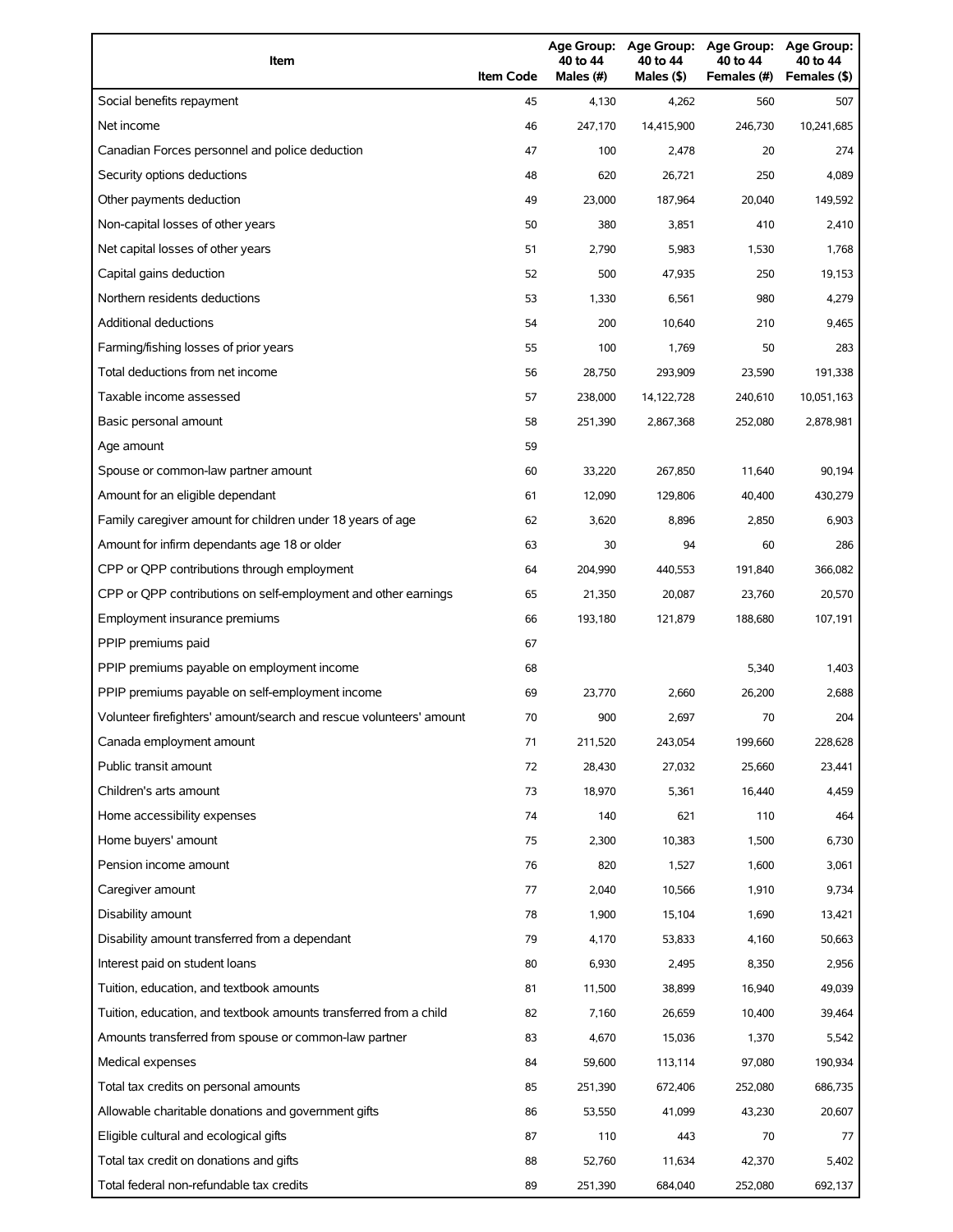| Item                                                        | <b>Item Code</b> | <b>Age Group:</b><br>40 to 44<br>Males (#) | Age Group:<br>40 to 44<br>Males $(§)$ | <b>Age Group:</b><br>40 to 44<br>Females (#) | <b>Age Group:</b><br>40 to 44<br>Females (\$) |
|-------------------------------------------------------------|------------------|--------------------------------------------|---------------------------------------|----------------------------------------------|-----------------------------------------------|
| Federal dividend tax credit                                 | 90               | 28,470                                     | 79.180                                | 20,230                                       | 41,303                                        |
| Minimum tax carryover                                       | 91               | 510                                        | 1,368                                 | 220                                          | 560                                           |
| Basic federal tax                                           | 92               | 204,700                                    | 1,887,509                             | 180,450                                      | 1,072,951                                     |
| Federal foreign tax credit                                  | 93               | 7,810                                      | 8,703                                 | 5,940                                        | 2,284                                         |
| Federal political contribution tax credit                   | 94               | 590                                        | 96                                    | 260                                          | 35                                            |
| Investment tax credit                                       | 95               | 280                                        | 1,161                                 | 90                                           | 150                                           |
| Labour-sponsored funds tax credit (federally registered)    | 96               | 1.720                                      | 165                                   | 1,550                                        | 120                                           |
| Labour-sponsored funds tax credit (provincially registered) | 97               | 18,920                                     | 7,922                                 | 15,590                                       | 5,115                                         |
| Alternative minimum tax payable                             | 98               | 320                                        | 1,984                                 | 220                                          | 1,067                                         |
| Net federal tax                                             | 99               | 204,510                                    | 1,869,590                             | 180,100                                      | 1,065,313                                     |
| CPP contributions on self-employment                        | 100              |                                            |                                       |                                              |                                               |
| Social Benefits repayment                                   | 101              | 4,130                                      | 4,262                                 | 560                                          | 507                                           |
| Working income tax benefit (WITB)                           | 102              | 12,100                                     | 9,708                                 | 11,250                                       | 7,963                                         |
| Children's fitness tax credit                               | 103              | 58,490                                     | 4,880                                 | 50,870                                       | 3,977                                         |
| Eligible educator school supply tax credit                  | 104              | 150                                        | 8                                     | 840                                          | 46                                            |
| Net provincial or territorial tax                           | 105              | 300                                        | 8,843                                 | 120                                          | 2,266                                         |
| Total tax payable                                           | 106              | 204,540                                    | 1,882,711                             | 180,150                                      | 1,068,111                                     |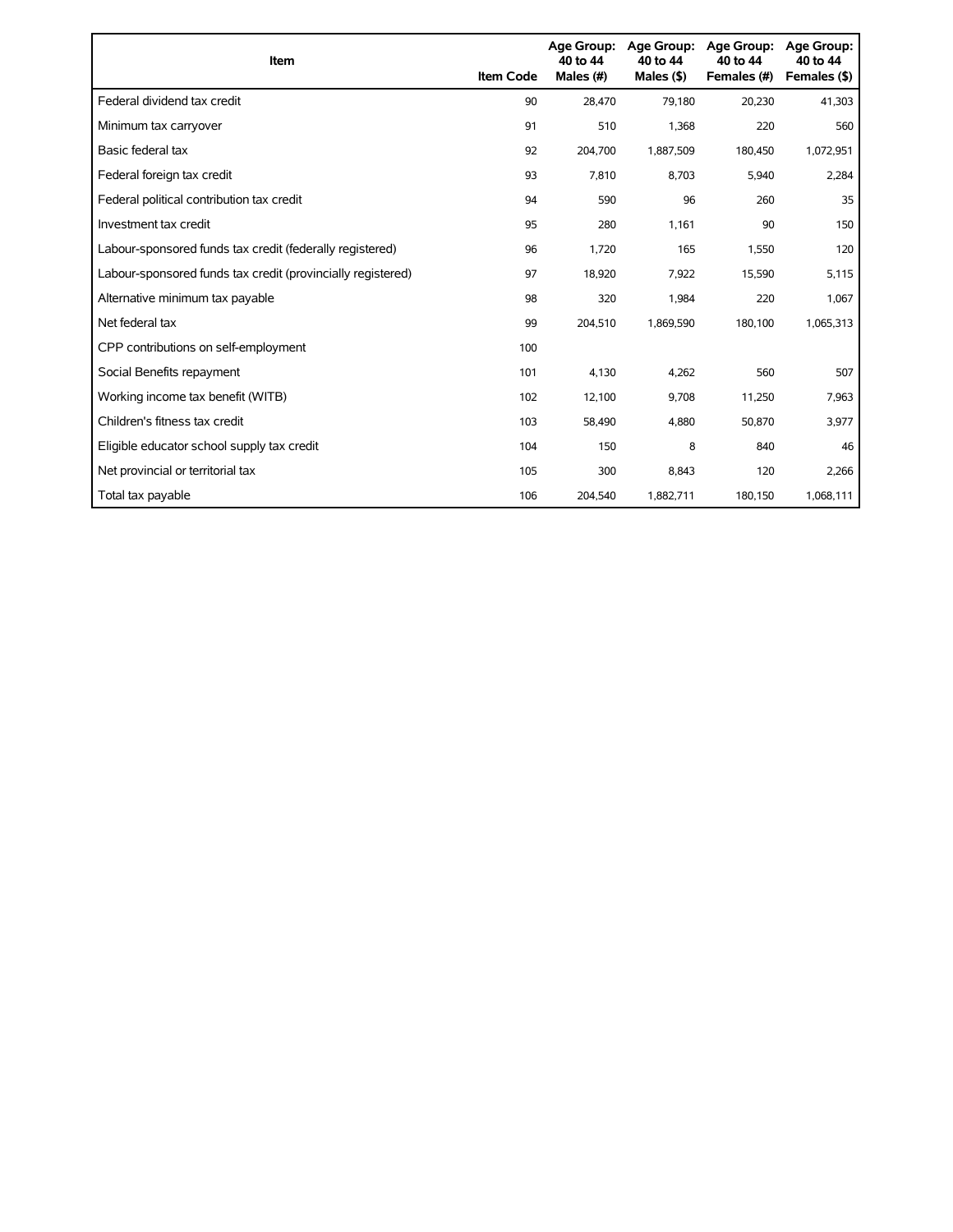| Item                                                                                          | Item<br>Code | Age<br>Group:<br>45 to 49<br>Males (#) | Age<br>Group:<br>45 to 49<br>Males (\$) | Age<br>Group:<br>45 to 49<br>Females (#) | Age<br>Group:<br>45 to 49<br>Females (\$) |
|-----------------------------------------------------------------------------------------------|--------------|----------------------------------------|-----------------------------------------|------------------------------------------|-------------------------------------------|
| Number of taxable returns                                                                     | $\mathbf{1}$ | 202,600                                |                                         | 184,440                                  |                                           |
| Number of non-taxable returns                                                                 | 2            | 48,400                                 |                                         | 65,650                                   |                                           |
| Total number of returns                                                                       | 3            | 251,000                                |                                         | 250,090                                  |                                           |
| Employment income                                                                             | 4            | 202,600                                | 12,967,880                              | 194,940                                  | 9,479,984                                 |
| Commissions (from employment)                                                                 | 5            | 7,060                                  | 337,570                                 | 5,600                                    | 111,490                                   |
| Other employment income                                                                       | 6            | 28,670                                 | 142,394                                 | 18,160                                   | 85,839                                    |
| Old age security (OAS) pension                                                                | 7            |                                        |                                         |                                          |                                           |
| CPP or QPP benefits                                                                           | 8            | 3,780                                  | 28,767                                  | 6,480                                    | 50,089                                    |
| Other pensions and superannuation                                                             | 9            | 1,700                                  | 43,765                                  | 860                                      | 14,050                                    |
| Elected split-pension amount                                                                  | 10           | 530                                    | 3,542                                   | 3,480                                    | 33,738                                    |
| Universal child care benefit (UCCB)                                                           | 11           | 39,360                                 | 30,080                                  | 85,820                                   | 53,114                                    |
| Employment insurance and other benefits                                                       | 12           | 34,560                                 | 229,153                                 | 26,540                                   | 136,640                                   |
| Taxable amount of dividends from taxable Canadian corporations                                | 13           | 33,270                                 | 836,156                                 | 26,570                                   | 401,014                                   |
| Interest and other investment income                                                          | 14           | 37,620                                 | 66,518                                  | 35,590                                   | 44,994                                    |
| Net partnership income (limited or non-active partners only)                                  | 15           | 390                                    | 1,493                                   | 170                                      | 1,609                                     |
| Net rental income                                                                             | 16           | 22,370                                 | 79,639                                  | 18,280                                   | 51,393                                    |
| Taxable capital gains                                                                         | 17           | 17,110                                 | 217,968                                 | 16,160                                   | 107,301                                   |
| <b>RRSP</b> income                                                                            | 18           | 31,010                                 | 128,171                                 | 24,100                                   | 92,669                                    |
| Other income                                                                                  | 19           | 26,460                                 | 268,631                                 | 25,320                                   | 176,332                                   |
| Net business income                                                                           | 20           | 25,150                                 | 402,940                                 | 25,190                                   | 341,546                                   |
| Net professional income                                                                       | 21           | 4,070                                  | 299,831                                 | 5,290                                    | 289,464                                   |
| Net commission income                                                                         | 22           | 2,140                                  | 64,531                                  | 1,900                                    | 34,520                                    |
| Net farming income                                                                            | 23           | 2,520                                  | 17,350                                  | 1,170                                    | 2,689                                     |
| Net fishing income                                                                            | 24           | 120                                    | 5,258                                   | 20                                       | 928                                       |
| Workers' compensation benefits                                                                | 25           | 9,240                                  | 100,197                                 | 5,640                                    | 42,417                                    |
| Social assistance payments                                                                    | 26           | 17,680                                 | 135,234                                 | 15,710                                   | 124,993                                   |
| Net federal supplements                                                                       | 27           |                                        |                                         |                                          |                                           |
| Total income assessed                                                                         | 28           | 247,450                                | 16,407,368                              | 243,890                                  | 11,692,168                                |
| Registered pension plan (RPP) deduction                                                       | 29           | 83,230                                 | 389,044                                 | 96,590                                   | 419,396                                   |
| RRSP/PRPP deduction                                                                           | 30           | 100,980                                | 713,104                                 | 93,530                                   | 483,426                                   |
| Deduction for elected split-pension amount                                                    | 31           | 900                                    | 8,407                                   | 180                                      | 704                                       |
| Annual union, professional, or like dues                                                      | 32           | 90,270                                 | 76,550                                  | 90,540                                   | 74,266                                    |
| Child care expenses                                                                           | 33           | 22,750                                 | 52,302                                  | 33,330                                   | 58,401                                    |
| Business investment loss                                                                      | 34           | 160                                    | 4,184                                   | 70                                       | 1,300                                     |
| Moving expenses                                                                               | 35           | 340                                    | 2,554                                   | 230                                      | 1,321                                     |
| Support payments made                                                                         | 36           | 810                                    | 11,770                                  | 50                                       | 227                                       |
| Carrying charges and interest expenses                                                        | 37           | 8,760                                  | 32,287                                  | 6,060                                    | 17,954                                    |
| Deduction for CPP/QPP contributions on self-employment and other earnings                     | 38           | 22,300                                 | 21,584                                  | 23,750                                   | 20,714                                    |
| Deduction for provincial parental insurance plan (PPIP) premiums on self-employment<br>income | 39           |                                        |                                         | 25,750                                   | 2,104                                     |
| Exploration and development expenses                                                          | 40           | 390                                    | 14,259                                  | 130                                      | 3,434                                     |
| Other employment expenses                                                                     | 41           | 10,850                                 | 55,887                                  | 4,700                                    | 18,694                                    |
| Clergy residence deduction                                                                    | 42           | 180                                    | 1,966                                   | 10                                       | 100                                       |
| Other deductions                                                                              | 43           | 7,690                                  | 13,359                                  | 6,940                                    | 7,160                                     |
| Total deductions before adjustments                                                           | 44           | 183,150                                | 1,399,564                               | 177,930                                  | 1,109,592                                 |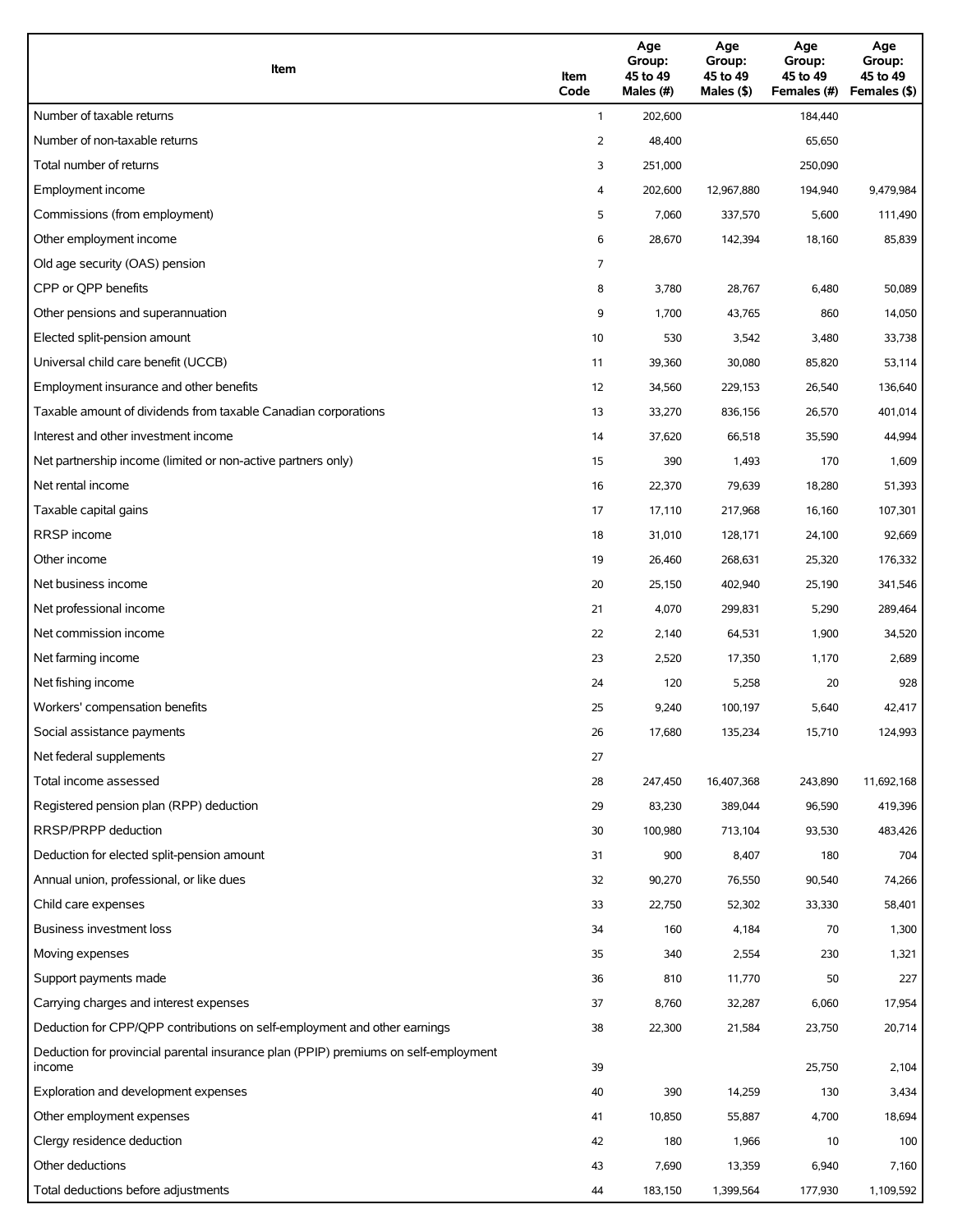| Item                                                                | <b>Item Code</b> | Age Group:<br>45 to 49<br>Males (#) | Age Group:<br>45 to 49<br>Males (\$) | <b>Age Group:</b><br>45 to 49<br>Females (#) | <b>Age Group:</b><br>45 to 49<br>Females (\$) |
|---------------------------------------------------------------------|------------------|-------------------------------------|--------------------------------------|----------------------------------------------|-----------------------------------------------|
| Social benefits repayment                                           | 45               | 4,060                               | 4,490                                | 570                                          | 621                                           |
| Net income                                                          | 46               | 246.630                             | 15,013,465                           | 242,810                                      | 10,592,045                                    |
| Canadian Forces personnel and police deduction                      | 47               | 80                                  | 2,548                                |                                              |                                               |
| Security options deductions                                         | 48               | 590                                 | 37,367                               | 250                                          | 6,094                                         |
| Other payments deduction                                            | 49               | 26,580                              | 235,436                              | 21,190                                       | 167,411                                       |
| Non-capital losses of other years                                   | 50               | 400                                 | 4,356                                | 500                                          | 3,625                                         |
| Net capital losses of other years                                   | 51               | 3,500                               | 10,750                               | 2,120                                        | 3,823                                         |
| Capital gains deduction                                             | 52               | 640                                 | 66,382                               | 330                                          | 33,418                                        |
| Northern residents deductions                                       | 53               | 1,490                               | 7,115                                | 1,050                                        | 4,577                                         |
| <b>Additional deductions</b>                                        | 54               | 230                                 | 14,700                               | 180                                          | 8,326                                         |
| Farming/fishing losses of prior years                               | 55               | 120                                 | 1,290                                | 50                                           | 298                                           |
| Total deductions from net income                                    | 56               | 33,260                              | 379,949                              | 25,520                                       | 227,881                                       |
| Taxable income assessed                                             | 57               | 234,880                             | 14,634,415                           | 234,230                                      | 10,364,847                                    |
| Basic personal amount                                               | 58               | 251,000                             | 2,867,171                            | 250,090                                      | 2,860,153                                     |
| Age amount                                                          | 59               |                                     |                                      |                                              |                                               |
| Spouse or common-law partner amount                                 | 60               | 30,650                              | 251,154                              | 10,830                                       | 84,222                                        |
| Amount for an eligible dependant                                    | 61               | 10,090                              | 102,825                              | 28,900                                       | 293,793                                       |
| Family caregiver amount for children under 18 years of age          | 62               | 2,890                               | 7,042                                | 1,900                                        | 4,558                                         |
| Amount for infirm dependants age 18 or older                        | 63               | 70                                  | 327                                  | 90                                           | 379                                           |
| CPP or QPP contributions through employment                         | 64               | 198,360                             | 428,818                              | 189,580                                      | 363,769                                       |
| CPP or QPP contributions on self-employment and other earnings      | 65               | 22,300                              | 21,584                               | 23,750                                       | 20,714                                        |
| Employment insurance premiums                                       | 66               | 184,430                             | 117,060                              | 185,480                                      | 106,095                                       |
| PPIP premiums paid                                                  | 67               |                                     |                                      |                                              |                                               |
| PPIP premiums payable on employment income                          | 68               |                                     |                                      | 5,110                                        | 1,376                                         |
| PPIP premiums payable on self-employment income                     | 69               |                                     |                                      | 25,890                                       | 2,715                                         |
| Volunteer firefighters' amount/search and rescue volunteers' amount | 70               | 750                                 | 2,250                                | 60                                           | 165                                           |
| Canada employment amount                                            | 71               | 205,320                             | 235,841                              | 196,660                                      | 225,599                                       |
| Public transit amount                                               | 72               | 27,170                              | 25,751                               | 26,360                                       | 24,580                                        |
| Children's arts amount                                              | 73               | 13,630                              | 3,905                                | 9,530                                        | 2,552                                         |
| Home accessibility expenses                                         | 74               | 150                                 | 778                                  | 110                                          | 567                                           |
| Home buyers' amount                                                 | 75               | 1,450                               | 6,567                                | 1,050                                        | 4,780                                         |
| Pension income amount                                               | 76               | 2,170                               | 4,184                                | 4,200                                        | 8,094                                         |
| Caregiver amount                                                    | 77               | 3,400                               | 17,491                               | 3,130                                        | 15,528                                        |
| Disability amount                                                   | 78               | 2,380                               | 18,956                               | 2,190                                        | 17,446                                        |
| Disability amount transferred from a dependant                      | 79               | 3,860                               | 45,947                               | 3,330                                        | 36,252                                        |
| Interest paid on student loans                                      | 80               | 3,610                               | 1,373                                | 4,250                                        | 1,502                                         |
| Tuition, education, and textbook amounts                            | 81               | 7,440                               | 21,781                               | 11,910                                       | 30,516                                        |
| Tuition, education, and textbook amounts transferred from a child   | 82               | 24,100                              | 108,029                              | 23,520                                       | 104,814                                       |
| Amounts transferred from spouse or common-law partner               | 83               | 3,410                               | 11,899                               | 1,500                                        | 7,190                                         |
| Medical expenses                                                    | 84               | 63,270                              | 128,183                              | 98,140                                       | 217,249                                       |
| Total tax credits on personal amounts                               | 85               | 251,000                             | 673,100                              | 250,090                                      | 671,895                                       |
| Allowable charitable donations and government gifts                 | 86               | 56,170                              | 49,378                               | 45,350                                       | 27,083                                        |
| Eligible cultural and ecological gifts                              | 87               |                                     |                                      | 60                                           | 148                                           |
| Total tax credit on donations and gifts                             | 88               | 55,510                              | 14,272                               | 44,680                                       | 7,392                                         |
| Total federal non-refundable tax credits                            | 89               | 251,000                             | 687,372                              | 250,090                                      | 679,287                                       |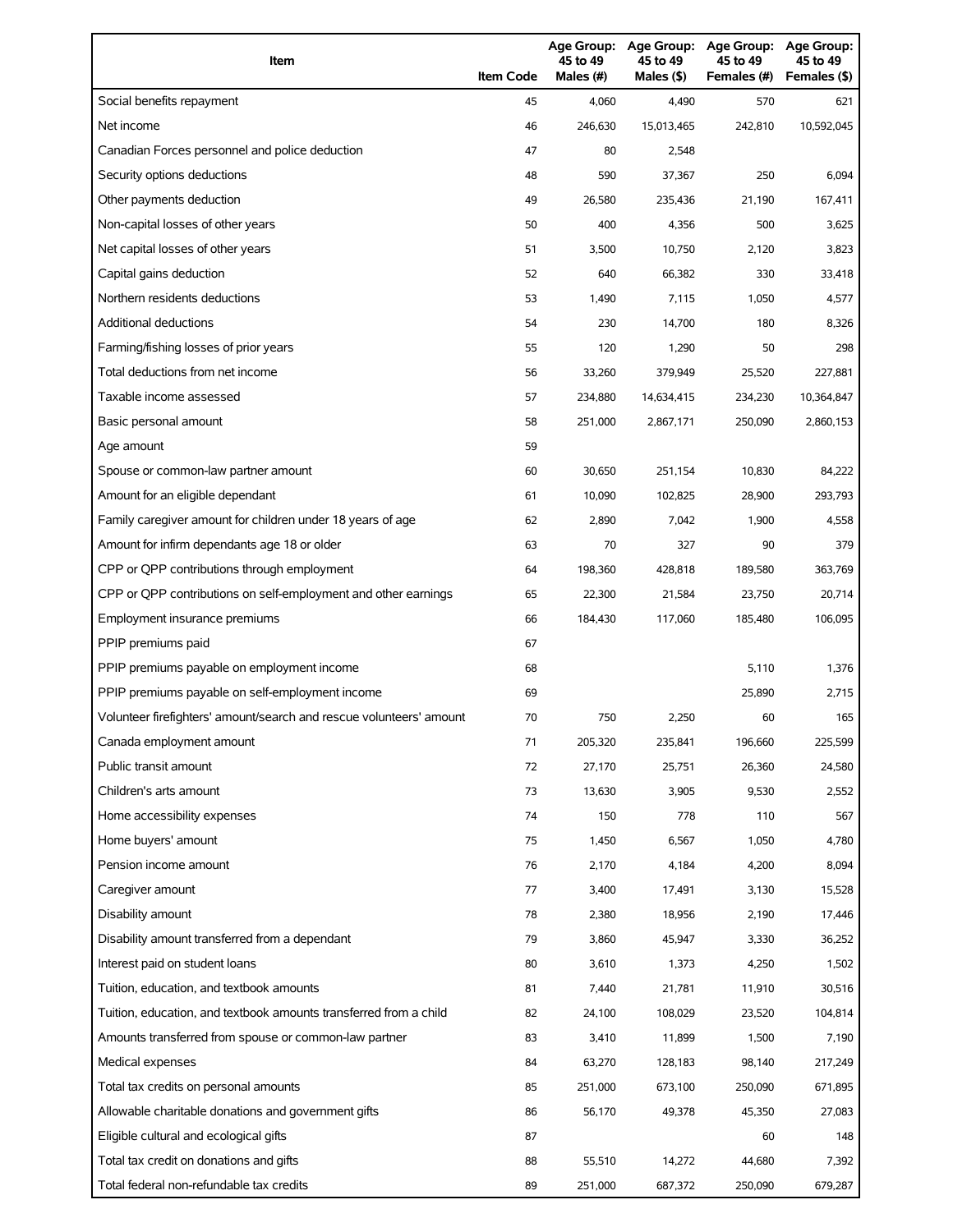| Item                                                        | <b>Item Code</b> | <b>Age Group:</b><br>45 to 49<br>Males (#) | Age Group:<br>45 to 49<br>Males $(§)$ | <b>Age Group:</b><br>45 to 49<br>Females (#) | <b>Age Group:</b><br>45 to 49<br>Females (\$) |
|-------------------------------------------------------------|------------------|--------------------------------------------|---------------------------------------|----------------------------------------------|-----------------------------------------------|
| Federal dividend tax credit                                 | 90               | 32,510                                     | 95,278                                | 25,230                                       | 45,726                                        |
| Minimum tax carryover                                       | 91               | 600                                        | 1,893                                 | 320                                          | 800                                           |
| Basic federal tax                                           | 92               | 202,860                                    | 2,033,662                             | 184,790                                      | 1,155,859                                     |
| Federal foreign tax credit                                  | 93               | 9,570                                      | 15,688                                | 8,000                                        | 2,998                                         |
| Federal political contribution tax credit                   | 94               | 720                                        | 132                                   | 310                                          | 53                                            |
| Investment tax credit                                       | 95               | 380                                        | 1,715                                 | 130                                          | 467                                           |
| Labour-sponsored funds tax credit (federally registered)    | 96               | 1,920                                      | 187                                   | 1,690                                        | 151                                           |
| Labour-sponsored funds tax credit (provincially registered) | 97               | 20,160                                     | 9,196                                 | 17,770                                       | 6,540                                         |
| Alternative minimum tax payable                             | 98               | 490                                        | 2,805                                 | 280                                          | 1,723                                         |
| Net federal tax                                             | 99               | 202,580                                    | 2,006,523                             | 184,420                                      | 1,145,721                                     |
| CPP contributions on self-employment                        | 100              |                                            |                                       |                                              |                                               |
| Social Benefits repayment                                   | 101              | 4,060                                      | 4,490                                 | 570                                          | 621                                           |
| Working income tax benefit (WITB)                           | 102              | 12,100                                     | 10,191                                | 11,280                                       | 8,805                                         |
| Children's fitness tax credit                               | 103              | 42,470                                     | 3,445                                 | 28,800                                       | 2,112                                         |
| Eligible educator school supply tax credit                  | 104              | 150                                        | 9                                     | 600                                          | 35                                            |
| Net provincial or territorial tax                           | 105              | 230                                        | 9,152                                 | 110                                          | 3,050                                         |
| Total tax payable                                           | 106              | 202,600                                    | 2,020,173                             | 184,440                                      | 1,149,409                                     |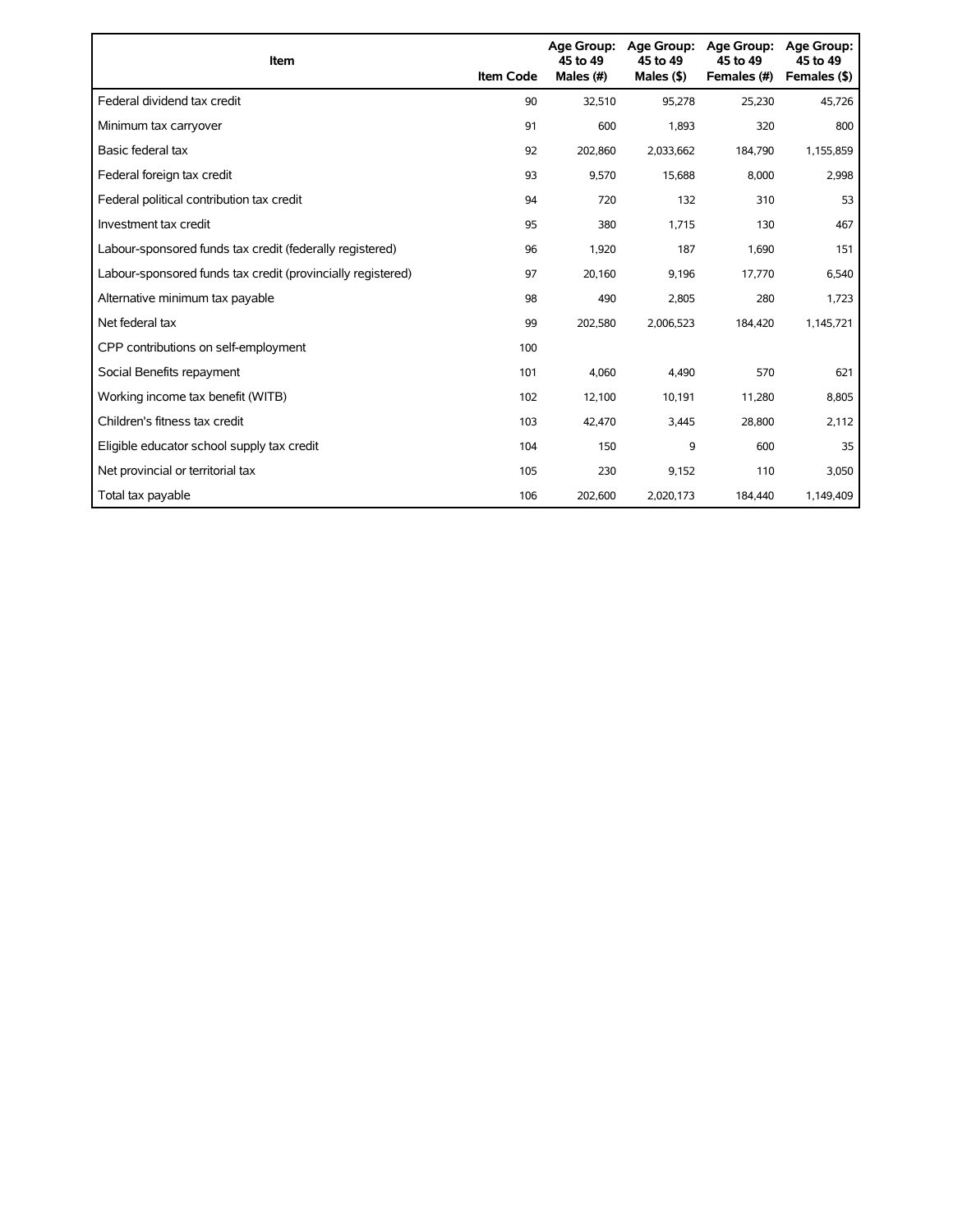| Item                                                                                          | Item<br>Code | Age<br>Group:<br>50 to 54<br>Males (#) | Age<br>Group:<br>50 to 54<br>Males (\$) | Age<br>Group:<br>50 to 54<br>Females (#) | Age<br>Group:<br>50 to 54<br>Females (\$) |
|-----------------------------------------------------------------------------------------------|--------------|----------------------------------------|-----------------------------------------|------------------------------------------|-------------------------------------------|
| Number of taxable returns                                                                     | $\mathbf{1}$ | 236,900                                |                                         | 220,110                                  |                                           |
| Number of non-taxable returns                                                                 | 2            | 57,930                                 |                                         | 75,900                                   |                                           |
| Total number of returns                                                                       | 3            | 294,830                                |                                         | 296,010                                  |                                           |
| Employment income                                                                             | 4            | 230,500                                | 14,812,491                              | 224,580                                  | 10,591,879                                |
| Commissions (from employment)                                                                 | 5            | 7,260                                  | 334,237                                 | 6,180                                    | 118,700                                   |
| Other employment income                                                                       | 6            | 34,560                                 | 173,624                                 | 21,270                                   | 113,972                                   |
| Old age security (OAS) pension                                                                | 7            |                                        |                                         |                                          |                                           |
| CPP or QPP benefits                                                                           | 8            | 7,830                                  | 63,844                                  | 13,180                                   | 109,535                                   |
| Other pensions and superannuation                                                             | 9            | 5,130                                  | 149,037                                 | 3,060                                    | 71,028                                    |
| Elected split-pension amount                                                                  | 10           | 2,340                                  | 13,898                                  | 12,650                                   | 126,876                                   |
| Universal child care benefit (UCCB)                                                           | 11           | 25,880                                 | 15,774                                  | 41,410                                   | 19,394                                    |
| Employment insurance and other benefits                                                       | 12           | 39,480                                 | 266,318                                 | 32,070                                   | 160,716                                   |
| Taxable amount of dividends from taxable Canadian corporations                                | 13           | 44,930                                 | 1,065,173                               | 37,930                                   | 510,767                                   |
| Interest and other investment income                                                          | 14           | 52,990                                 | 110,743                                 | 53,000                                   | 83,759                                    |
| Net partnership income (limited or non-active partners only)                                  | 15           | 560                                    | 3,144                                   | 260                                      | 1,626                                     |
| Net rental income                                                                             | 16           | 28,180                                 | 132,045                                 | 22,490                                   | 69,525                                    |
| Taxable capital gains                                                                         | 17           | 24,320                                 | 312,747                                 | 24,280                                   | 157,579                                   |
| <b>RRSP</b> income                                                                            | 18           | 27,260                                 | 167,601                                 | 22,970                                   | 148,699                                   |
| Other income                                                                                  | 19           | 35,030                                 | 465,456                                 | 34,640                                   | 278,265                                   |
| Net business income                                                                           | 20           | 28,310                                 | 475,145                                 | 26,810                                   | 363,541                                   |
| Net professional income                                                                       | 21           | 5,020                                  | 380,169                                 | 5,460                                    | 286,809                                   |
| Net commission income                                                                         | 22           | 2,260                                  | 73,818                                  | 2,040                                    | 41,573                                    |
| Net farming income                                                                            | 23           | 4,010                                  | 34,044                                  | 1,790                                    | 10,442                                    |
| Net fishing income                                                                            | 24           | 170                                    | 7,988                                   | 20                                       | 292                                       |
| Workers' compensation benefits                                                                | 25           | 12,850                                 | 153,903                                 | 7,280                                    | 59,119                                    |
| Social assistance payments                                                                    | 26           | 23,430                                 | 185,768                                 | 20,060                                   | 166,382                                   |
| Net federal supplements                                                                       | 27           |                                        |                                         |                                          |                                           |
| Total income assessed                                                                         | 28           | 290,350                                | 19,397,323                              | 284,720                                  | 13,515,302                                |
| Registered pension plan (RPP) deduction                                                       | 29           | 95,740                                 | 454,462                                 | 109,100                                  | 470,092                                   |
| RRSP/PRPP deduction                                                                           | 30           | 122,810                                | 1,048,905                               | 113,330                                  | 685,606                                   |
| Deduction for elected split-pension amount                                                    | 31           | 2,760                                  | 28,435                                  | 740                                      | 4,291                                     |
| Annual union, professional, or like dues                                                      | 32           | 106,780                                | 91,055                                  | 103,180                                  | 82,015                                    |
| Child care expenses                                                                           | 33           | 9,960                                  | 18,971                                  | 8,560                                    | 11,919                                    |
| Business investment loss                                                                      | 34           | 220                                    | 6,809                                   | 80                                       | 2,015                                     |
| Moving expenses                                                                               | 35           | 310                                    | 2,546                                   | 240                                      | 1,581                                     |
| Support payments made                                                                         | 36           | 1,180                                  | 19,412                                  | 50                                       | 424                                       |
| Carrying charges and interest expenses                                                        | 37           | 12,230                                 | 61,450                                  | 9,470                                    | 30,563                                    |
| Deduction for CPP/QPP contributions on self-employment and other earnings                     | 38           | 26,360                                 | 26,528                                  | 25,690                                   | 22,006                                    |
| Deduction for provincial parental insurance plan (PPIP) premiums on self-employment<br>income | 39           | 28,500                                 | 2,710                                   | 27,770                                   | 2,243                                     |
| Exploration and development expenses                                                          | 40           | 520                                    | 13,354                                  | 200                                      | 2,904                                     |
| Other employment expenses                                                                     | 41           | 12,290                                 | 61,888                                  | 5,240                                    | 20,936                                    |
| Clergy residence deduction                                                                    | 42           | 220                                    | 2,566                                   | 20                                       | 263                                       |
| Other deductions                                                                              | 43           | 8,590                                  | 21,523                                  | 8,160                                    | 9,380                                     |
| Total deductions before adjustments                                                           | 44           | 210,890                                | 1,860,688                               | 199,440                                  | 1,346,377                                 |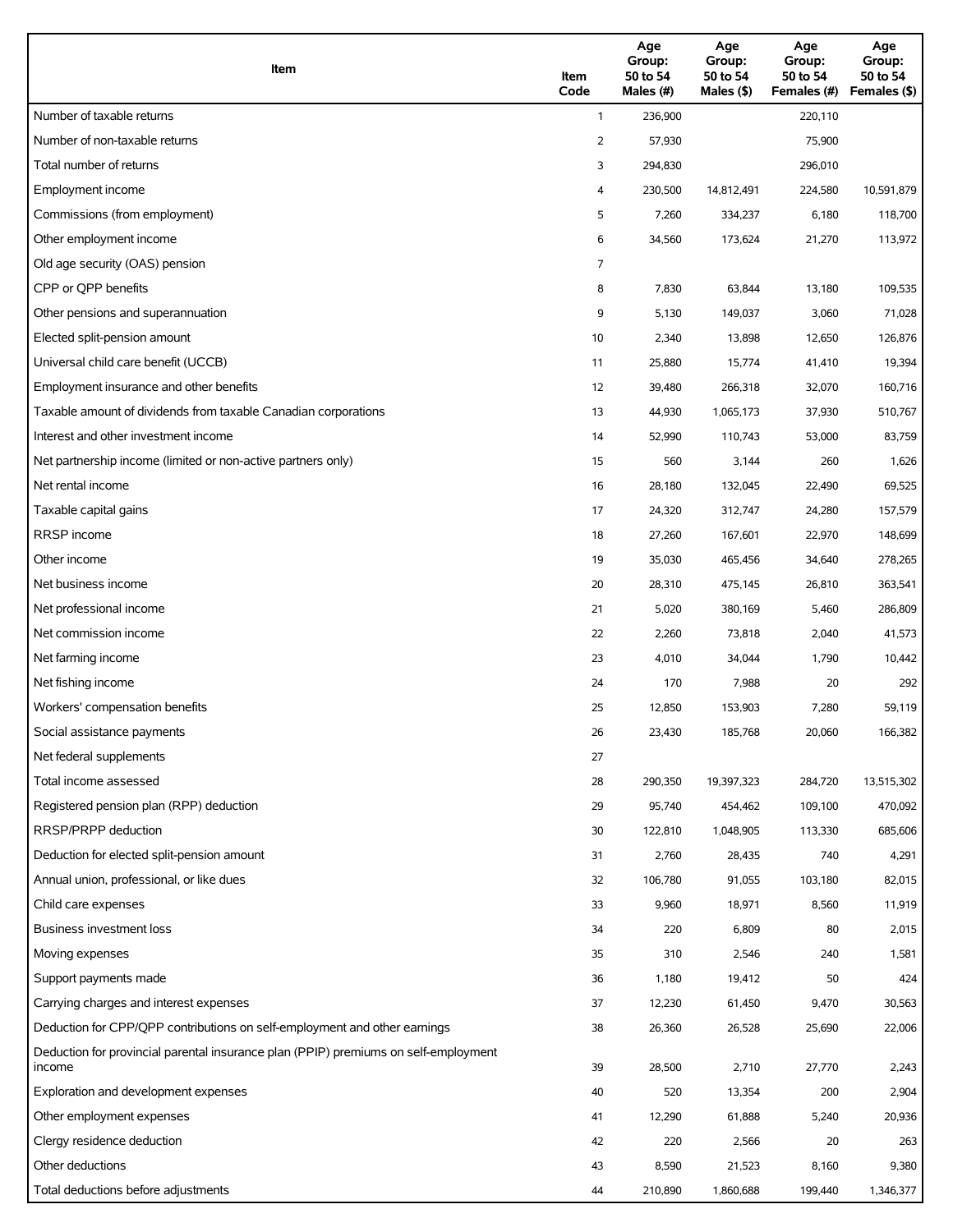| Item                                                                | <b>Item Code</b> | Age Group:<br>50 to 54<br>Males (#) | Age Group:<br>50 to 54<br>Males (\$) | <b>Age Group:</b><br>50 to 54<br>Females (#) | <b>Age Group:</b><br>50 to 54<br>Females (\$) |
|---------------------------------------------------------------------|------------------|-------------------------------------|--------------------------------------|----------------------------------------------|-----------------------------------------------|
| Social benefits repayment                                           | 45               | 4,800                               | 5,579                                | 580                                          | 645                                           |
| Net income                                                          | 46               | 289,410                             | 17,548,385                           | 283,550                                      | 12,176,683                                    |
| Canadian Forces personnel and police deduction                      | 47               | 60                                  | 2,313                                |                                              |                                               |
| Security options deductions                                         | 48               | 610                                 | 42,002                               | 280                                          | 8,909                                         |
| Other payments deduction                                            | 49               | 35,820                              | 339,697                              | 27,160                                       | 225,507                                       |
| Non-capital losses of other years                                   | 50               | 460                                 | 3,442                                | 530                                          | 4,224                                         |
| Net capital losses of other years                                   | 51               | 4,990                               | 33,795                               | 3,490                                        | 5,632                                         |
| Capital gains deduction                                             | 52               | 980                                 | 93,755                               | 510                                          | 45,296                                        |
| Northern residents deductions                                       | 53               | 1,860                               | 8,650                                | 1,210                                        | 5,210                                         |
| <b>Additional deductions</b>                                        | 54               | 240                                 | 14,571                               | 260                                          | 10,319                                        |
| Farming/fishing losses of prior years                               | 55               | 200                                 | 1,398                                | 80                                           | 326                                           |
| Total deductions from net income                                    | 56               | 44,740                              | 539,761                              | 33,300                                       | 305,514                                       |
| Taxable income assessed                                             | 57               | 271,530                             | 17,010,266                           | 269,830                                      | 11,871,961                                    |
| Basic personal amount                                               | 58               | 294,820                             | 3,372,002                            | 296,010                                      | 3,387,821                                     |
| Age amount                                                          | 59               |                                     |                                      |                                              |                                               |
| Spouse or common-law partner amount                                 | 60               | 32,820                              | 269,889                              | 11,540                                       | 87,011                                        |
| Amount for an eligible dependant                                    | 61               | 6,280                               | 61,311                               | 14,840                                       | 142,842                                       |
| Family caregiver amount for children under 18 years of age          | 62               | 1,610                               | 3,852                                | 840                                          | 1,978                                         |
| Amount for infirm dependants age 18 or older                        | 63               | 130                                 | 541                                  | 120                                          | 481                                           |
| CPP or QPP contributions through employment                         | 64               | 225,700                             | 487,447                              | 218,080                                      | 410,016                                       |
| CPP or QPP contributions on self-employment and other earnings      | 65               | 26,360                              | 26,528                               | 25,690                                       | 22,006                                        |
| Employment insurance premiums                                       | 66               | 208,210                             | 132,276                              | 212,960                                      | 119,698                                       |
| PPIP premiums paid                                                  | 67               |                                     |                                      |                                              |                                               |
| PPIP premiums payable on employment income                          | 68               |                                     |                                      | 5,440                                        | 1,481                                         |
| PPIP premiums payable on self-employment income                     | 69               | 28,640                              | 3,496                                | 27,900                                       | 2,893                                         |
| Volunteer firefighters' amount/search and rescue volunteers' amount | 70               | 740                                 | 2,205                                | 50                                           | 153                                           |
| Canada employment amount                                            | 71               | 234,260                             | 268,940                              | 227,030                                      | 260,353                                       |
| Public transit amount                                               | 72               | 25,890                              | 24,798                               | 26,260                                       | 25,122                                        |
| Children's arts amount                                              | 73               | 6,610                               | 1,864                                | 3,310                                        | 885                                           |
| Home accessibility expenses                                         | 74               | 170                                 | 854                                  | 120                                          | 577                                           |
| Home buyers' amount                                                 | 75               | 1,040                               | 4,738                                | 800                                          | 3,556                                         |
| Pension income amount                                               | 76               | 7,330                               | 14,256                               | 15,040                                       | 29,224                                        |
| Caregiver amount                                                    | 77               | 4,710                               | 23,562                               | 3,910                                        | 17,958                                        |
| Disability amount                                                   | 78               | 3,500                               | 27,935                               | 3,500                                        | 27,891                                        |
| Disability amount transferred from a dependant                      | 79               | 3,460                               | 35,212                               | 2,640                                        | 24,480                                        |
| Interest paid on student loans                                      | 80               | 1,690                               | 672                                  | 2,110                                        | 668                                           |
| Tuition, education, and textbook amounts                            | 81               | 4,950                               | 12,164                               | 8,440                                        | 18,690                                        |
| Tuition, education, and textbook amounts transferred from a child   | 82               | 35,390                              | 179,650                              | 25,810                                       | 124,636                                       |
| Amounts transferred from spouse or common-law partner               | 83               | 3,210                               | 13,912                               | 3,030                                        | 15,874                                        |
| Medical expenses                                                    | 84               | 76,770                              | 155,375                              | 117,940                                      | 234,905                                       |
| Total tax credits on personal amounts                               | 85               | 294,820                             | 777,954                              | 296,010                                      | 751,654                                       |
| Allowable charitable donations and government gifts                 | 86               | 69,500                              | 60,940                               | 55,880                                       | 30,585                                        |
| Eligible cultural and ecological gifts                              | 87               | 110                                 | 625                                  | 100                                          | 200                                           |
| Total tax credit on donations and gifts                             | 88               | 68,950                              | 17,493                               | 55,170                                       | 8,255                                         |
| Total federal non-refundable tax credits                            | 89               | 294,820                             | 795,448                              | 296,010                                      | 759,909                                       |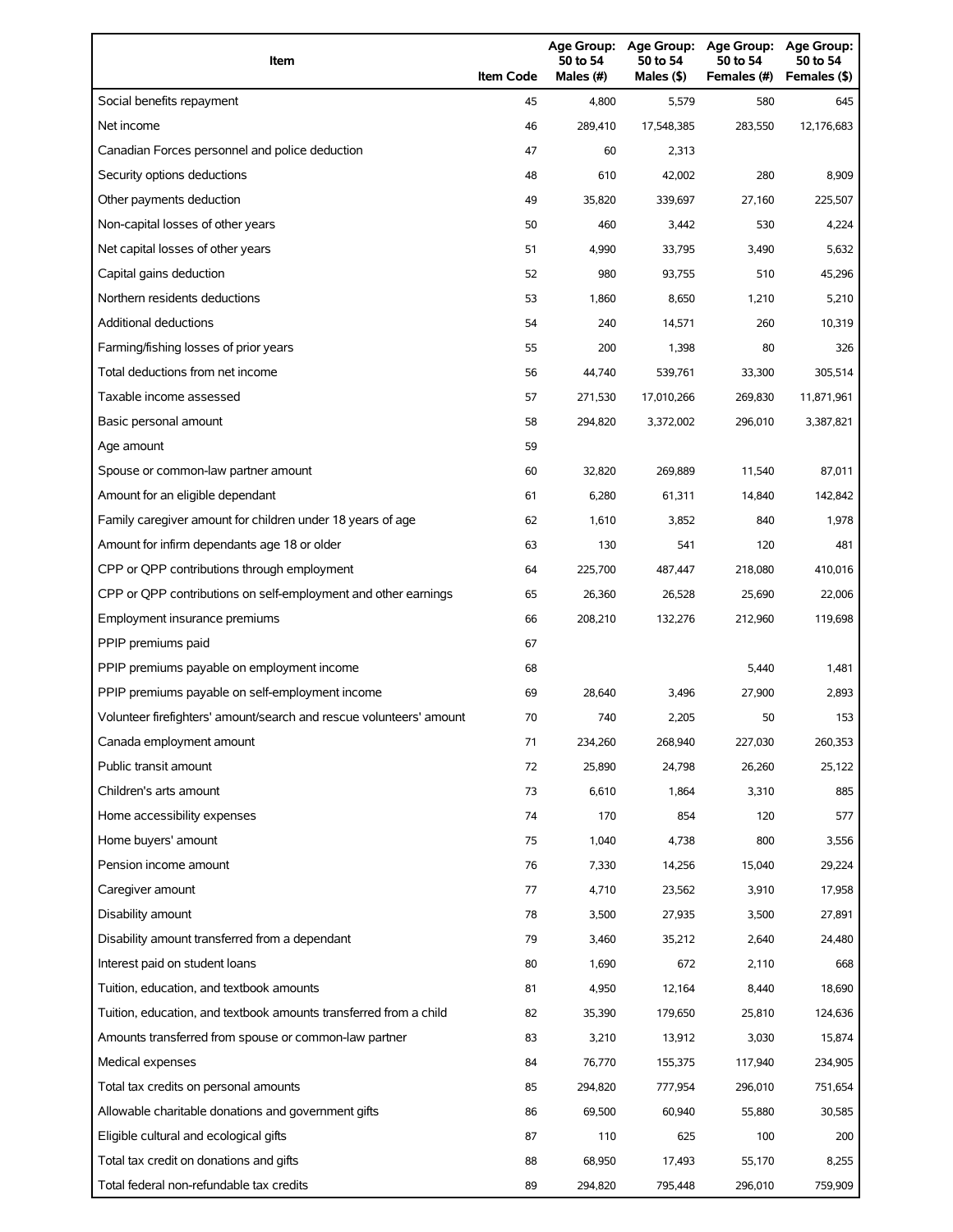| Item                                                        | <b>Item Code</b> | 50 to 54<br>Males (#) | Age Group: Age Group:<br>50 to 54<br>Males (\$) | <b>Age Group:</b><br>50 to 54<br>Females (#) | <b>Age Group:</b><br>50 to 54<br>Females (\$) |
|-------------------------------------------------------------|------------------|-----------------------|-------------------------------------------------|----------------------------------------------|-----------------------------------------------|
| Federal dividend tax credit                                 | 90               | 43.620                | 124,391                                         | 35,890                                       | 60,426                                        |
| Minimum tax carryover                                       | 91               | 910                   | 2,900                                           | 450                                          | 1,298                                         |
| Basic federal tax                                           | 92               | 237,330               | 2,375,703                                       | 220,720                                      | 1,328,670                                     |
| Federal foreign tax credit                                  | 93               | 13,620                | 13,507                                          | 12,400                                       | 5,173                                         |
| Federal political contribution tax credit                   | 94               | 900                   | 170                                             | 370                                          | 57                                            |
| Investment tax credit                                       | 95               | 520                   | 1,889                                           | 200                                          | 821                                           |
| Labour-sponsored funds tax credit (federally registered)    | 96               | 2,810                 | 311                                             | 2,640                                        | 265                                           |
| Labour-sponsored funds tax credit (provincially registered) | 97               | 30,030                | 15,069                                          | 26,380                                       | 11,188                                        |
| Alternative minimum tax payable                             | 98               | 640                   | 3,593                                           | 420                                          | 2,321                                         |
| Net federal tax                                             | 99               | 236,890               | 2,344,881                                       | 220,080                                      | 1,311,249                                     |
| CPP contributions on self-employment                        | 100              |                       |                                                 |                                              |                                               |
| Social Benefits repayment                                   | 101              | 4,800                 | 5,579                                           | 580                                          | 645                                           |
| Working income tax benefit (WITB)                           | 102              | 13,680                | 12,587                                          | 13,290                                       | 11,222                                        |
| Children's fitness tax credit                               | 103              | 20,210                | 1,503                                           | 9,580                                        | 624                                           |
| Eligible educator school supply tax credit                  | 104              | 110                   | 7                                               | 450                                          | 27                                            |
| Net provincial or territorial tax                           | 105              | 250                   | 10,129                                          | 100                                          | 2,490                                         |
| Total tax payable                                           | 106              | 236,900               | 2,360,602                                       | 220,110                                      | 1,314,410                                     |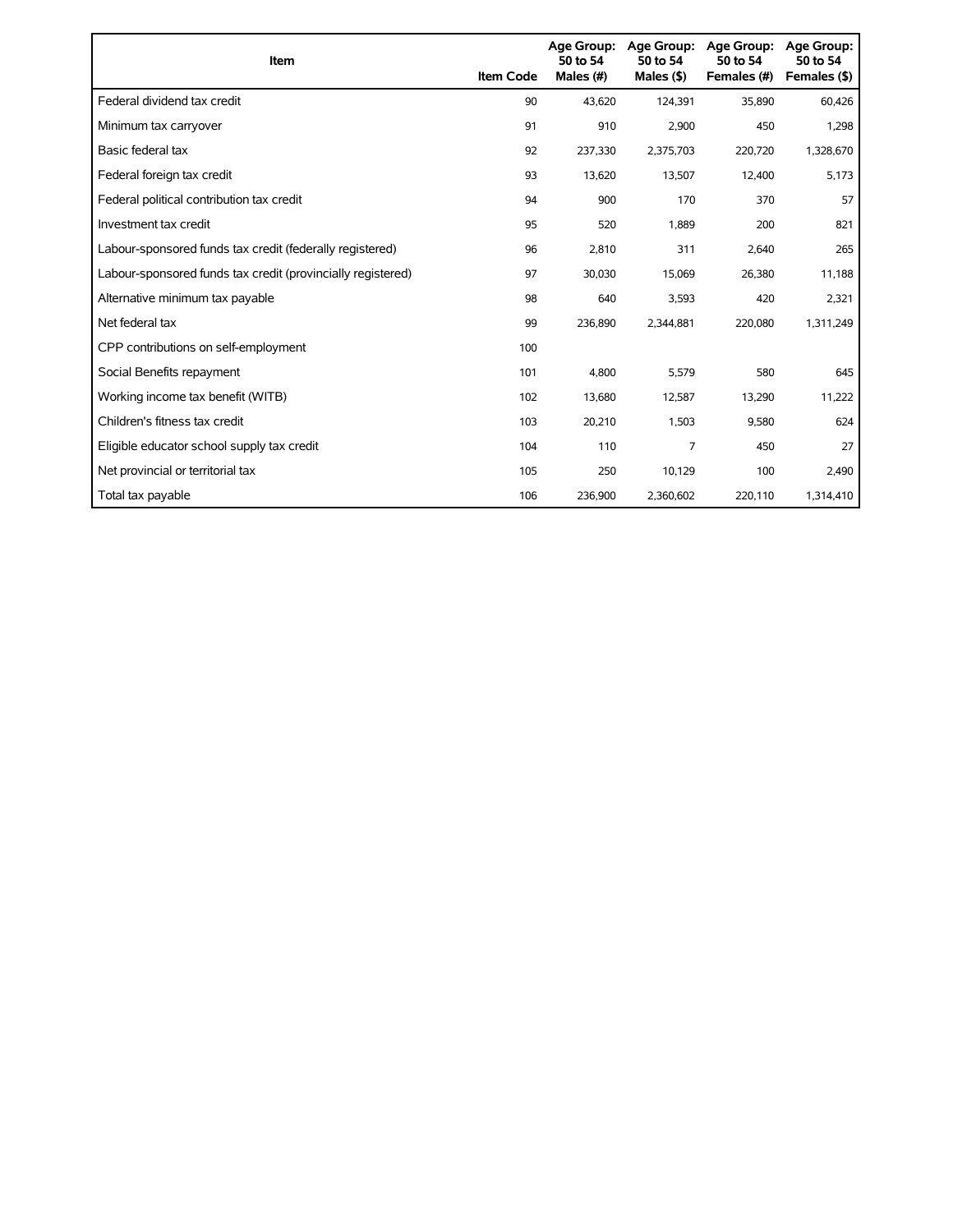| Item                                                                                          | Item<br>Code | Age<br>Group:<br>55 to 59<br>Males (#) | Age<br>Group:<br>55 to 59<br>Males $(\$)$ | Age<br>Group:<br>55 to 59<br>Females (#) | Age<br>Group:<br>55 to 59<br>Females (\$) |
|-----------------------------------------------------------------------------------------------|--------------|----------------------------------------|-------------------------------------------|------------------------------------------|-------------------------------------------|
| Number of taxable returns                                                                     | $\mathbf{1}$ | 243,690                                |                                           | 226,590                                  |                                           |
| Number of non-taxable returns                                                                 | 2            | 63,210                                 |                                           | 85,120                                   |                                           |
| Total number of returns                                                                       | 3            | 306,910                                |                                           | 311,710                                  |                                           |
| Employment income                                                                             | 4            | 221,910                                | 13,200,761                                | 209,310                                  | 8,607,674                                 |
| Commissions (from employment)                                                                 | 5            | 6,870                                  | 329,326                                   | 5,280                                    | 84,526                                    |
| Other employment income                                                                       | 6            | 38,310                                 | 195,094                                   | 22,140                                   | 112,091                                   |
| Old age security (OAS) pension                                                                | 7            |                                        |                                           |                                          |                                           |
| CPP or QPP benefits                                                                           | 8            | 13,670                                 | 123,328                                   | 23,310                                   | 208,333                                   |
| Other pensions and superannuation                                                             | 9            | 34,840                                 | 1,156,686                                 | 35,870                                   | 1,033,228                                 |
| Elected split-pension amount                                                                  | 10           | 9,140                                  | 58,612                                    | 33,450                                   | 382,799                                   |
| Universal child care benefit (UCCB)                                                           | 11           | 10,760                                 | 5,760                                     | 10,170                                   | 4,210                                     |
| Employment insurance and other benefits                                                       | 12           | 40,670                                 | 284,887                                   | 31,730                                   | 161,739                                   |
| Taxable amount of dividends from taxable Canadian corporations                                | 13           | 53,520                                 | 1,150,094                                 | 45,970                                   | 503,030                                   |
| Interest and other investment income                                                          | 14           | 65,980                                 | 166,927                                   | 69,160                                   | 120,133                                   |
| Net partnership income (limited or non-active partners only)                                  | 15           | 710                                    | 420                                       | 260                                      | 194                                       |
| Net rental income                                                                             | 16           | 29,290                                 | 164,361                                   | 22,810                                   | 84,356                                    |
| Taxable capital gains                                                                         | 17           | 31,060                                 | 426,032                                   | 30,830                                   | 193,655                                   |
| <b>RRSP</b> income                                                                            | 18           | 26,610                                 | 245,453                                   | 26,800                                   | 231,227                                   |
| Other income                                                                                  | 19           | 50,170                                 | 806,596                                   | 49,000                                   | 503,219                                   |
| Net business income                                                                           | 20           | 27,540                                 | 446,045                                   | 23,490                                   | 290,842                                   |
| Net professional income                                                                       | 21           | 5,680                                  | 452,007                                   | 5,360                                    | 233,414                                   |
| Net commission income                                                                         | 22           | 2,370                                  | 76,031                                    | 1,900                                    | 41,301                                    |
| Net farming income                                                                            | 23           | 4,690                                  | 41,353                                    | 2,010                                    | 11,900                                    |
| Net fishing income                                                                            | 24           | 190                                    | 10,387                                    | 20                                       | 180                                       |
| Workers' compensation benefits                                                                | 25           | 14,560                                 | 195,486                                   | 6,860                                    | 58,197                                    |
| Social assistance payments                                                                    | 26           | 25,720                                 | 212,597                                   | 22,740                                   | 193,203                                   |
| Net federal supplements                                                                       | 27           |                                        |                                           |                                          |                                           |
| Total income assessed                                                                         | 28           | 301,780                                | 19,748,788                                | 296,370                                  | 13,091,800                                |
| Registered pension plan (RPP) deduction                                                       | 29           | 85,960                                 | 382,756                                   | 93,570                                   | 372,986                                   |
| RRSP/PRPP deduction                                                                           | 30           | 124,220                                | 1,302,336                                 | 107,600                                  | 780,166                                   |
| Deduction for elected split-pension amount                                                    | 31           | 18,700                                 | 210,594                                   | 11,200                                   | 75,578                                    |
| Annual union, professional, or like dues                                                      | 32           | 101,590                                | 81,358                                    | 92,050                                   | 66,232                                    |
| Child care expenses                                                                           | 33           | 3,120                                  | 5,428                                     | 1,360                                    | 1,986                                     |
| Business investment loss                                                                      | 34           | 160                                    | 8,402                                     | 70                                       | 1,573                                     |
| Moving expenses                                                                               | 35           | 250                                    | 1,722                                     | 200                                      | 1,067                                     |
| Support payments made                                                                         | 36           | 1,570                                  | 30,957                                    | 40                                       | 468                                       |
| Carrying charges and interest expenses                                                        | 37           | 15,740                                 | 79,922                                    | 12,270                                   | 38,023                                    |
| Deduction for CPP/QPP contributions on self-employment and other earnings                     | 38           | 26,770                                 | 27,344                                    | 22,680                                   | 18,724                                    |
| Deduction for provincial parental insurance plan (PPIP) premiums on self-employment<br>income | 39           | 28,960                                 | 2,808                                     | 24,850                                   | 1,924                                     |
| Exploration and development expenses                                                          | 40           | 660                                    | 24,706                                    | 210                                      | 3,320                                     |
| Other employment expenses                                                                     | 41           | 11,820                                 | 61,869                                    | 4,140                                    | 16,490                                    |
| Clergy residence deduction                                                                    | 42           | 250                                    | 3,196                                     | 30                                       | 346                                       |
| Other deductions                                                                              | 43           | 9,080                                  | 18,251                                    | 8,070                                    | 18,421                                    |
| Total deductions before adjustments                                                           | 44           | 211,970                                | 2,241,740                                 | 188,350                                  | 1,397,354                                 |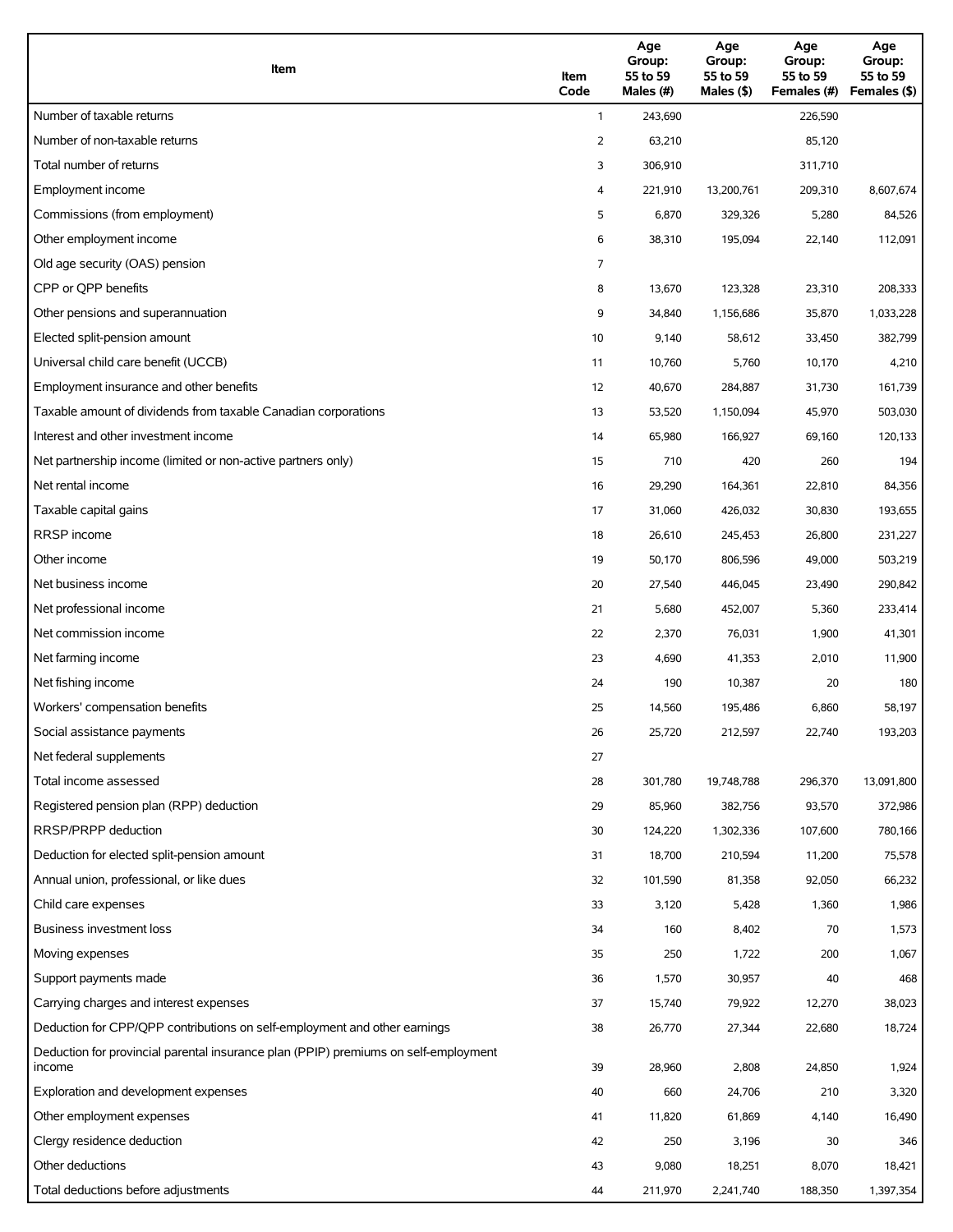| Item                                                                | <b>Item Code</b> | Age Group:<br>55 to 59<br>Males (#) | <b>Age Group:</b><br>55 to 59<br>Males (\$) | <b>Age Group:</b><br>55 to 59<br>Females (#) | <b>Age Group:</b><br>55 to 59<br>Females (\$) |
|---------------------------------------------------------------------|------------------|-------------------------------------|---------------------------------------------|----------------------------------------------|-----------------------------------------------|
| Social benefits repayment                                           | 45               | 4,400                               | 6,349                                       | 440                                          | 527                                           |
| Net income                                                          | 46               | 300,820                             | 17,517,519                                  | 295,300                                      | 11,701,486                                    |
| Canadian Forces personnel and police deduction                      | 47               | 20                                  | 581                                         |                                              |                                               |
| Security options deductions                                         | 48               | 550                                 | 45,965                                      | 220                                          | 8,263                                         |
| Other payments deduction                                            | 49               | 39,790                              | 408,100                                     | 29,350                                       | 251,425                                       |
| Non-capital losses of other years                                   | 50               | 500                                 | 4,118                                       | 480                                          | 2,922                                         |
| Net capital losses of other years                                   | 51               | 6,430                               | 24,793                                      | 4,550                                        | 8,182                                         |
| Capital gains deduction                                             | 52               | 1,320                               | 128,651                                     | 610                                          | 49,336                                        |
| Northern residents deductions                                       | 53               | 1,960                               | 8,930                                       | 1,180                                        | 5,018                                         |
| <b>Additional deductions</b>                                        | 54               | 300                                 | 16,252                                      | 300                                          | 12,324                                        |
| Farming/fishing losses of prior years                               | 55               | 220                                 | 2,158                                       | 80                                           | 452                                           |
| Total deductions from net income                                    | 56               | 50,410                              | 639,594                                     | 36,510                                       | 337,988                                       |
| Taxable income assessed                                             | 57               | 280,010                             | 16,879,549                                  | 278,350                                      | 11,364,114                                    |
| Basic personal amount                                               | 58               | 306,900                             | 3,512,773                                   | 311,710                                      | 3,569,403                                     |
| Age amount                                                          | 59               |                                     |                                             |                                              |                                               |
| Spouse or common-law partner amount                                 | 60               | 35,550                              | 293,265                                     | 10,950                                       | 76,353                                        |
| Amount for an eligible dependant                                    | 61               | 2,510                               | 23,242                                      | 4,470                                        | 38,818                                        |
| Family caregiver amount for children under 18 years of age          | 62               | 670                                 | 1,596                                       | 230                                          | 502                                           |
| Amount for infirm dependants age 18 or older                        | 63               | 180                                 | 645                                         | 170                                          | 571                                           |
| CPP or QPP contributions through employment                         | 64               | 213,710                             | 441,355                                     | 198,130                                      | 343,014                                       |
| CPP or QPP contributions on self-employment and other earnings      | 65               | 26,770                              | 27,344                                      | 22,680                                       | 18,724                                        |
| Employment insurance premiums                                       | 66               | 197,630                             | 120,412                                     | 193,600                                      | 101,091                                       |
| PPIP premiums paid                                                  | 67               | 210,410                             | 54,437                                      |                                              |                                               |
| PPIP premiums payable on employment income                          | 68               |                                     |                                             | 4,270                                        | 1,068                                         |
| PPIP premiums payable on self-employment income                     | 69               | 29.120                              | 3,623                                       | 24,980                                       | 2,483                                         |
| Volunteer firefighters' amount/search and rescue volunteers' amount | 70               | 540                                 | 1,623                                       | 40                                           | 105                                           |
| Canada employment amount                                            | 71               | 229,450                             | 258,992                                     | 214,150                                      | 240,992                                       |
| Public transit amount                                               | 72               | 19,150                              | 18,354                                      | 22,030                                       | 21,028                                        |
| Children's arts amount                                              | 73               | 2,250                               | 639                                         | 640                                          | 168                                           |
| Home accessibility expenses                                         | 74               | 170                                 | 937                                         | 130                                          | 559                                           |
| Home buyers' amount                                                 | 75               | 590                                 | 2,671                                       | 510                                          | 2,367                                         |
| Pension income amount                                               | 76               | 42,730                              | 84,047                                      | 62,710                                       | 122,855                                       |
| Caregiver amount                                                    | 77               | 4,330                               | 21,320                                      | 3,720                                        | 16,320                                        |
| Disability amount                                                   | 78               | 4,830                               | 38,530                                      | 4,660                                        | 37,190                                        |
| Disability amount transferred from a dependant                      | 79               | 2,650                               | 23,976                                      | 1,980                                        | 15,996                                        |
| Interest paid on student loans                                      | 80               | 760                                 | 272                                         | 1,020                                        | 384                                           |
| Tuition, education, and textbook amounts                            | 81               | 3,170                               | 7,010                                       | 5,150                                        | 9,724                                         |
| Tuition, education, and textbook amounts transferred from a child   | 82               | 23,430                              | 117,509                                     | 13,560                                       | 64,269                                        |
| Amounts transferred from spouse or common-law partner               | 83               | 5,620                               | 24,362                                      | 7,220                                        | 37,916                                        |
| Medical expenses                                                    | 84               | 86,980                              | 181,949                                     | 130,090                                      | 269,449                                       |
| Total tax credits on personal amounts                               | 85               | 306,900                             | 789,404                                     | 311,710                                      | 754,910                                       |
| Allowable charitable donations and government gifts                 | 86               | 77,130                              | 77,275                                      | 61,450                                       | 34,234                                        |
| Eligible cultural and ecological gifts                              | 87               | 130                                 | 852                                         | 90                                           | 185                                           |
| Total tax credit on donations and gifts                             | 88               | 76,630                              | 22,505                                      | 60,810                                       | 9,171                                         |
| Total federal non-refundable tax credits                            | 89               | 306,900                             | 811,909                                     | 311,710                                      | 764,081                                       |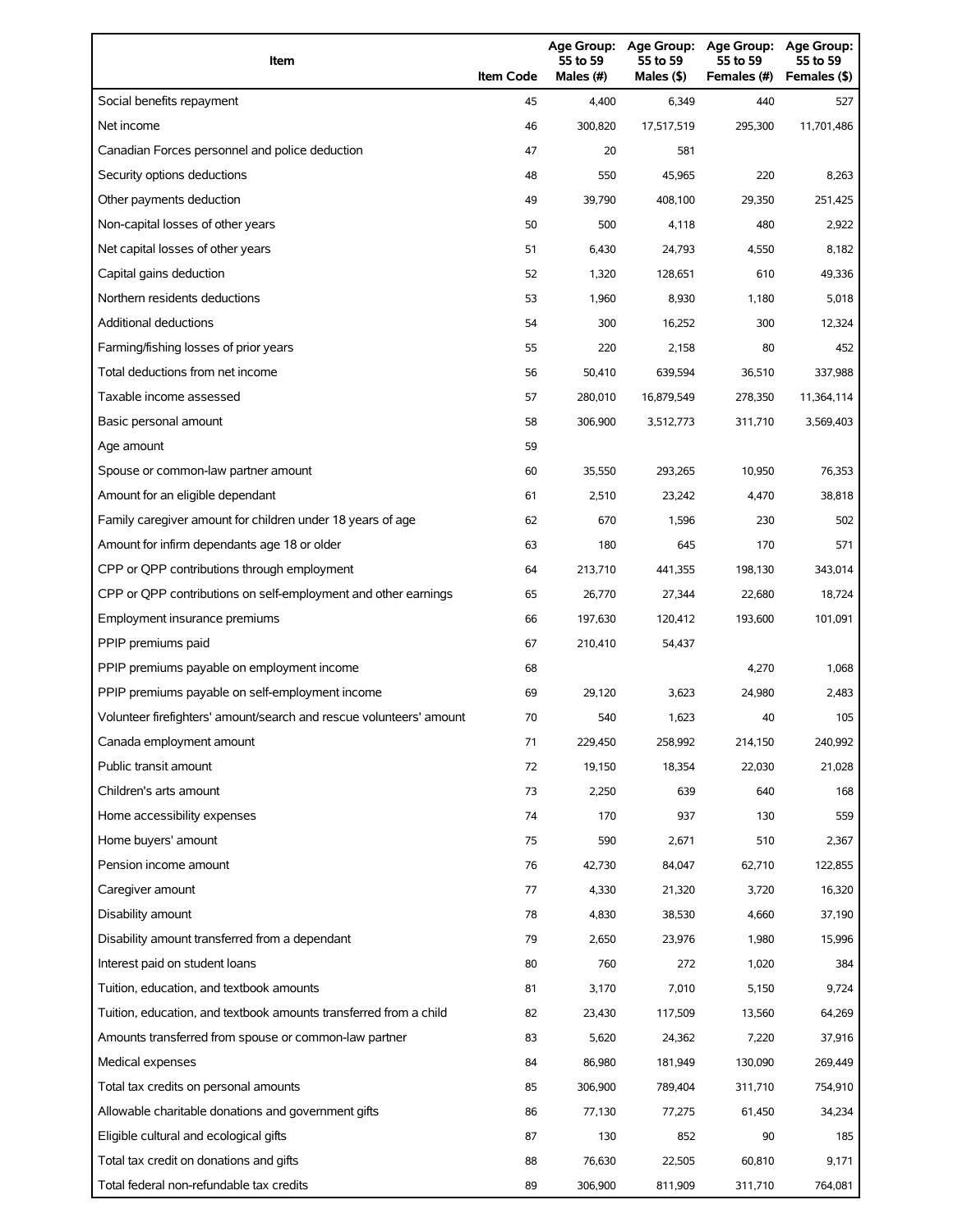| Item                                                        | <b>Item Code</b> | 55 to 59<br>Males (#) | Age Group: Age Group:<br>55 to 59<br>Males (\$) | Age Group:<br>55 to 59<br>Females (#) | Age Group:<br>55 to 59<br>Females (\$) |
|-------------------------------------------------------------|------------------|-----------------------|-------------------------------------------------|---------------------------------------|----------------------------------------|
| Federal dividend tax credit                                 | 90               | 51,340                | 136,381                                         | 42,990                                | 60,501                                 |
| Minimum tax carryover                                       | 91               | 1,040                 | 3,748                                           | 500                                   | 1,294                                  |
| Basic federal tax                                           | 92               | 244,460               | 2,336,167                                       | 227,700                               | 1,208,670                              |
| Federal foreign tax credit                                  | 93               | 17.650                | 18,589                                          | 15,840                                | 4,207                                  |
| Federal political contribution tax credit                   | 94               | 1,120                 | 193                                             | 550                                   | 75                                     |
| Investment tax credit                                       | 95               | 580                   | 3,603                                           | 170                                   | 950                                    |
| Labour-sponsored funds tax credit (federally registered)    | 96               | 3,410                 | 400                                             | 2,910                                 | 318                                    |
| Labour-sponsored funds tax credit (provincially registered) | 97               | 35,920                | 19,416                                          | 29,110                                | 13,392                                 |
| Alternative minimum tax payable                             | 98               | 880                   | 5,048                                           | 430                                   | 2,201                                  |
| Net federal tax                                             | 99               | 243,680               | 2,294,076                                       | 226,560                               | 1,189,799                              |
| CPP contributions on self-employment                        | 100              |                       |                                                 |                                       |                                        |
| Social Benefits repayment                                   | 101              | 4,400                 | 6,349                                           | 440                                   | 527                                    |
| Working income tax benefit (WITB)                           | 102              | 13,610                | 13,164                                          | 12,590                                | 10,727                                 |
| Children's fitness tax credit                               | 103              | 6,080                 | 413                                             | 1,640                                 | 99                                     |
| Eligible educator school supply tax credit                  | 104              | 70                    | 5                                               | 240                                   | 15                                     |
| Net provincial or territorial tax                           | 105              | 250                   | 8,583                                           | 80                                    | 1,745                                  |
| Total tax payable                                           | 106              | 243,690               | 2,309,022                                       | 226,590                               | 1,192,097                              |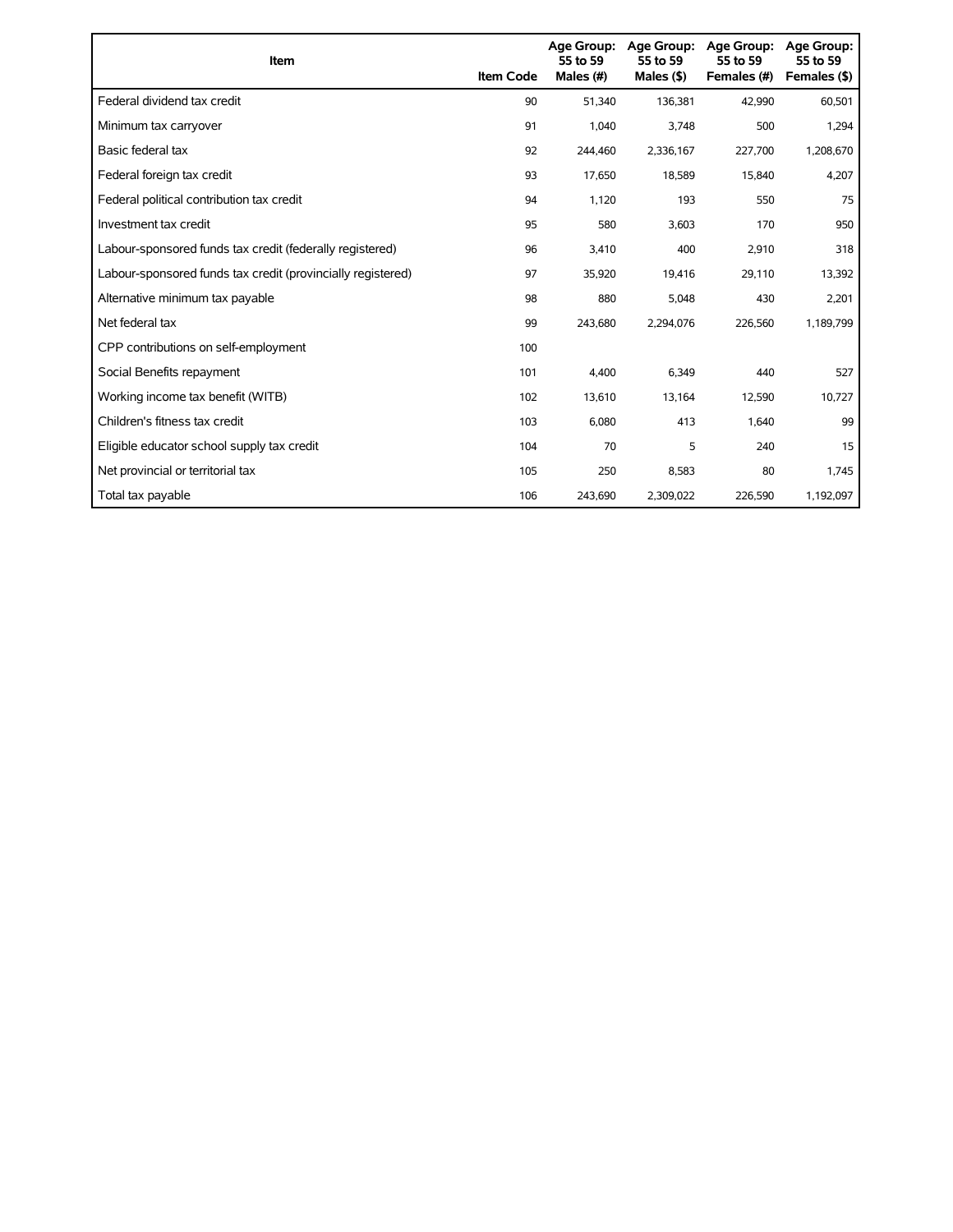| Item                                                                                          | Item<br>Code | Age<br>Group:<br>60 to 64<br>Males (#) | Age<br>Group:<br>60 to 64<br>Males (\$) | Age<br>Group:<br>60 to 64<br>Females (#) | Age<br>Group:<br>60 to 64<br>Females (\$) |
|-----------------------------------------------------------------------------------------------|--------------|----------------------------------------|-----------------------------------------|------------------------------------------|-------------------------------------------|
| Number of taxable returns                                                                     | $\mathbf{1}$ | 213,860                                |                                         | 196,500                                  |                                           |
| Number of non-taxable returns                                                                 | 2            | 61,320                                 |                                         | 86,990                                   |                                           |
| Total number of returns                                                                       | 3            | 275,170                                |                                         | 283,490                                  |                                           |
| Employment income                                                                             | 4            | 145,800                                | 6,898,151                               | 124,770                                  | 3,921,976                                 |
| Commissions (from employment)                                                                 | 5            | 4,240                                  | 172,408                                 | 3,110                                    | 36,994                                    |
| Other employment income                                                                       | 6            | 37,770                                 | 139,241                                 | 17,630                                   | 76,819                                    |
| Old age security (OAS) pension                                                                | 7            |                                        |                                         |                                          |                                           |
| CPP or QPP benefits                                                                           | 8            | 187,070                                | 1,204,398                               | 206,110                                  | 1,170,105                                 |
| Other pensions and superannuation                                                             | 9            | 82,810                                 | 2,747,622                               | 82,970                                   | 2,310,281                                 |
| Elected split-pension amount                                                                  | 10           | 18,140                                 | 136,928                                 | 50,050                                   | 618,296                                   |
| Universal child care benefit (UCCB)                                                           | 11           | 3,420                                  | 1,726                                   | 1,380                                    | 566                                       |
| Employment insurance and other benefits                                                       | 12           | 31,690                                 | 227,562                                 | 21,110                                   | 109,820                                   |
| Taxable amount of dividends from taxable Canadian corporations                                | 13           | 51,970                                 | 951,050                                 | 44,130                                   | 383,080                                   |
| Interest and other investment income                                                          | 14           | 69,060                                 | 191,574                                 | 74,190                                   | 138,481                                   |
| Net partnership income (limited or non-active partners only)                                  | 15           | 670                                    | 4,927                                   | 250                                      | 585                                       |
| Net rental income                                                                             | 16           | 24,820                                 | 167,090                                 | 18,590                                   | 77,409                                    |
| Taxable capital gains                                                                         | 17           | 32,040                                 | 441,285                                 | 31,380                                   | 188,746                                   |
| <b>RRSP</b> income                                                                            | 18           | 28,020                                 | 297,095                                 | 29,210                                   | 293,491                                   |
| Other income                                                                                  | 19           | 62,050                                 | 854,027                                 | 59,090                                   | 536,623                                   |
| Net business income                                                                           | 20           | 23,400                                 | 325,707                                 | 16,960                                   | 182,932                                   |
| Net professional income                                                                       | 21           | 6,030                                  | 439,892                                 | 4,360                                    | 162,563                                   |
| Net commission income                                                                         | 22           | 2,330                                  | 65,467                                  | 1,370                                    | 26,982                                    |
| Net farming income                                                                            | 23           | 4,550                                  | 28,120                                  | 1,520                                    | 6,258                                     |
| Net fishing income                                                                            | 24           | 130                                    | 5,950                                   | 10                                       | 377                                       |
| Workers' compensation benefits                                                                | 25           | 12,680                                 | 203,994                                 | 4,710                                    | 49,042                                    |
| Social assistance payments                                                                    | 26           | 23,650                                 | 185,018                                 | 21,000                                   | 167,352                                   |
| Net federal supplements                                                                       | 27           | 3,390                                  | 18,411                                  | 21,560                                   | 111,136                                   |
| Total income assessed                                                                         | 28           | 272,980                                | 15,708,019                              | 278,680                                  | 10,597,916                                |
| Registered pension plan (RPP) deduction                                                       | 29           | 43,100                                 | 165,274                                 | 41,020                                   | 133,554                                   |
| RRSP/PRPP deduction                                                                           | 30           | 82,680                                 | 918,710                                 | 64,240                                   | 542,627                                   |
| Deduction for elected split-pension amount                                                    | 31           | 43,050                                 | 509,193                                 | 21,270                                   | 158,324                                   |
| Annual union, professional, or like dues                                                      | 32           | 61,270                                 | 41,031                                  | 47,360                                   | 27,633                                    |
| Child care expenses                                                                           | 33           | 830                                    | 1,315                                   | 260                                      | 380                                       |
| Business investment loss                                                                      | 34           | 140                                    | 5,703                                   | 60                                       | 1,109                                     |
| Moving expenses                                                                               | 35           | 120                                    | 831                                     | 80                                       | 276                                       |
| Support payments made                                                                         | 36           | 1,550                                  | 28,533                                  | 20                                       | 372                                       |
| Carrying charges and interest expenses                                                        | 37           | 16,280                                 | 75,324                                  | 12,760                                   | 39,038                                    |
| Deduction for CPP/QPP contributions on self-employment and other earnings                     | 38           | 22,980                                 | 22,633                                  | 15,570                                   | 12,257                                    |
| Deduction for provincial parental insurance plan (PPIP) premiums on self-employment<br>income | 39           | 25,470                                 | 2,360                                   | 17,580                                   | 1,283                                     |
| Exploration and development expenses                                                          | 40           | 660                                    | 22,505                                  | 200                                      | 1,974                                     |
| Other employment expenses                                                                     | 41           | 7,770                                  | 38,421                                  | 2,210                                    | 8,776                                     |
| Clergy residence deduction                                                                    | 42           | 230                                    | 2,569                                   | 40                                       | 500                                       |
| Other deductions                                                                              | 43           | 9,180                                  | 18,763                                  | 7,240                                    | 17,334                                    |
| Total deductions before adjustments                                                           | 44           | 168,250                                | 1,853,207                               | 128,640                                  | 945,448                                   |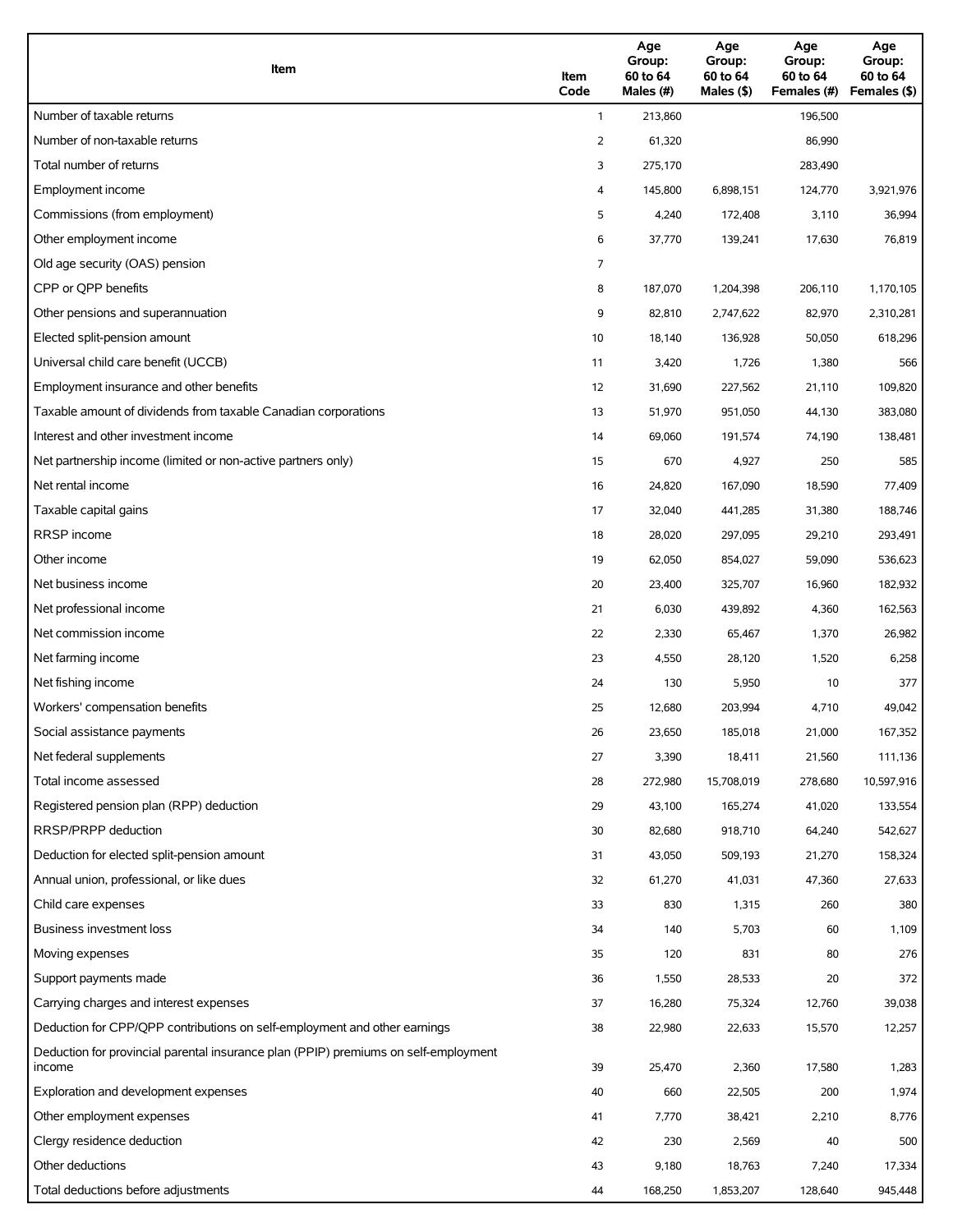| Item                                                                | <b>Item Code</b> | Age Group:<br>60 to 64<br>Males (#) | Age Group:<br>60 to 64<br>Males (\$) | <b>Age Group:</b><br>60 to 64<br>Females (#) | <b>Age Group:</b><br>60 to 64<br>Females (\$) |
|---------------------------------------------------------------------|------------------|-------------------------------------|--------------------------------------|----------------------------------------------|-----------------------------------------------|
| Social benefits repayment                                           | 45               | 3,300                               | 5,506                                | 350                                          | 452                                           |
| Net income                                                          | 46               | 272,340                             | 13,863,570                           | 278,160                                      | 9,659,258                                     |
| Canadian Forces personnel and police deduction                      | 47               |                                     |                                      |                                              |                                               |
| Security options deductions                                         | 48               | 330                                 | 31,475                               | 100                                          | 3,844                                         |
| Other payments deduction                                            | 49               | 39,100                              | 407,441                              | 46,470                                       | 327,472                                       |
| Non-capital losses of other years                                   | 50               | 430                                 | 5,262                                | 340                                          | 2,482                                         |
| Net capital losses of other years                                   | 51               | 6,810                               | 27,583                               | 4,980                                        | 10,077                                        |
| Capital gains deduction                                             | 52               | 1,280                               | 103,643                              | 540                                          | 35,628                                        |
| Northern residents deductions                                       | 53               | 1,550                               | 6,601                                | 930                                          | 3,821                                         |
| Additional deductions                                               | 54               | 750                                 | 16,173                               | 970                                          | 9,313                                         |
| Farming/fishing losses of prior years                               | 55               | 210                                 | 1,473                                |                                              |                                               |
| Total deductions from net income                                    | 56               | 49,750                              | 599,658                              | 53,750                                       | 392,979                                       |
| Taxable income assessed                                             | 57               | 267,560                             | 13,265,076                           | 271,120                                      | 9,267,147                                     |
| Basic personal amount                                               | 58               | 275,170                             | 3,150,556                            | 283,490                                      | 3,247,140                                     |
| Age amount                                                          | 59               |                                     |                                      |                                              |                                               |
| Spouse or common-law partner amount                                 | 60               | 34,220                              | 267,860                              | 7,520                                        | 48,208                                        |
| Amount for an eligible dependant                                    | 61               | 920                                 | 8,047                                | 1,110                                        | 7,868                                         |
| Family caregiver amount for children under 18 years of age          | 62               | 180                                 | 421                                  | 50                                           | 127                                           |
| Amount for infirm dependants age 18 or older                        | 63               | 190                                 | 654                                  | 150                                          | 486                                           |
| CPP or QPP contributions through employment                         | 64               | 132,900                             | 238,019                              | 110,670                                      | 159,555                                       |
| CPP or QPP contributions on self-employment and other earnings      | 65               | 22,980                              | 22,633                               | 15,570                                       | 12,257                                        |
| Employment insurance premiums                                       | 66               | 122,610                             | 65,439                               | 107,850                                      | 47,712                                        |
| PPIP premiums paid                                                  | 67               | 132,280                             | 29,009                               | 111,680                                      | 19,201                                        |
| PPIP premiums payable on employment income                          | 68               | 3,660                               | 886                                  | 2,020                                        | 424                                           |
| PPIP premiums payable on self-employment income                     | 69               | 25,590                              | 3,045                                | 17,680                                       | 1,655                                         |
| Volunteer firefighters' amount/search and rescue volunteers' amount | 70               | 320                                 | 945                                  | 10                                           | 36                                            |
| Canada employment amount                                            | 71               | 163,080                             | 172,028                              | 133,210                                      | 141,939                                       |
| Public transit amount                                               | 72               | 11,370                              | 10,578                               | 14,190                                       | 12,783                                        |
| Children's arts amount                                              | 73               | 690                                 | 193                                  | 100                                          | 29                                            |
| Home accessibility expenses                                         | 74               | 140                                 | 783                                  | 140                                          | 619                                           |
| Home buyers' amount                                                 | 75               | 340                                 | 1,572                                | 310                                          | 1,407                                         |
| Pension income amount                                               | 76               | 95,840                              | 188,706                              | 114,030                                      | 223,555                                       |
| Caregiver amount                                                    | 77               | 2,930                               | 14,441                               | 2,740                                        | 12,161                                        |
| Disability amount                                                   | 78               | 5,880                               | 46,847                               | 5,410                                        | 43,115                                        |
| Disability amount transferred from a dependant                      | 79               | 1,760                               | 14,620                               | 1,460                                        | 11,451                                        |
| Interest paid on student loans                                      | 80               | 300                                 | 112                                  | 400                                          | 163                                           |
| Tuition, education, and textbook amounts                            | 81               | 1,780                               | 2,878                                | 2,770                                        | 4,089                                         |
| Tuition, education, and textbook amounts transferred from a child   | 82               | 8,460                               | 40,593                               | 3,690                                        | 16,579                                        |
| Amounts transferred from spouse or common-law partner               | 83               | 11,380                              | 52,611                               | 16,190                                       | 85,304                                        |
| Medical expenses                                                    | 84               | 90,320                              | 205,848                              | 125,740                                      | 281,435                                       |
| Total tax credits on personal amounts                               | 85               | 275,170                             | 680,901                              | 283,490                                      | 656,899                                       |
| Allowable charitable donations and government gifts                 | 86               | 73,850                              | 87,669                               | 58,820                                       | 31,656                                        |
| Eligible cultural and ecological gifts                              | 87               | 150                                 | 733                                  | 100                                          | 461                                           |
| Total tax credit on donations and gifts                             | 88               | 73,510                              | 26,025                               | 58,510                                       | 8,366                                         |
| Total federal non-refundable tax credits                            | 89               | 275,170                             | 706,926                              | 283,490                                      | 665,266                                       |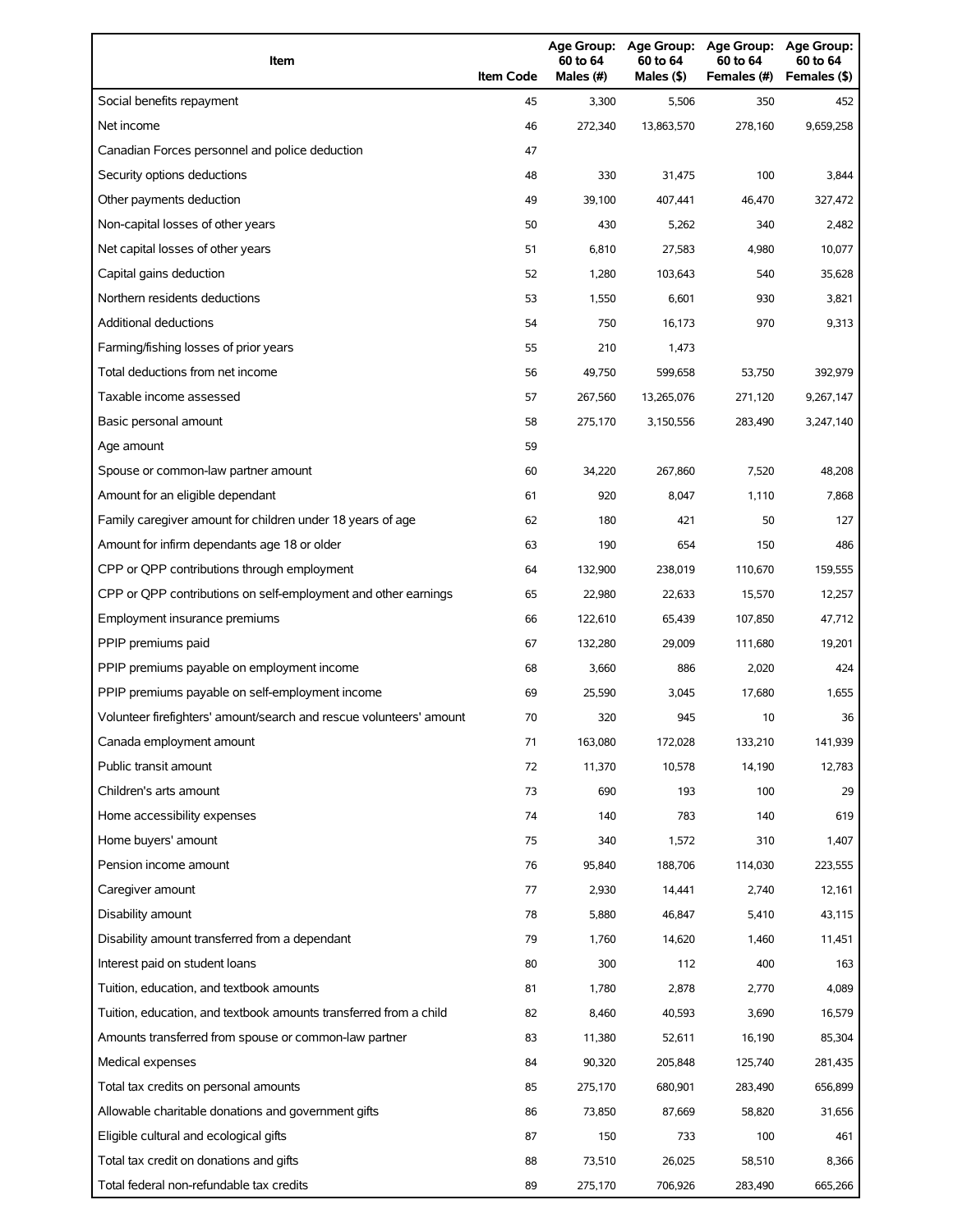| <b>Item</b>                                                 | <b>Item Code</b> | <b>Age Group:</b><br>60 to 64<br>Males (#) | Age Group:<br>60 to 64<br>Males $($ \$) | <b>Age Group:</b><br>60 to 64<br>Females (#) | <b>Age Group:</b><br>60 to 64<br>Females (\$) |
|-------------------------------------------------------------|------------------|--------------------------------------------|-----------------------------------------|----------------------------------------------|-----------------------------------------------|
| Federal dividend tax credit                                 | 90               | 49,480                                     | 114,664                                 | 40,690                                       | 46,390                                        |
| Minimum tax carryover                                       | 91               | 1,040                                      | 3,129                                   | 420                                          | 1,111                                         |
| Basic federal tax                                           | 92               | 214,740                                    | 1,695,399                               | 197,760                                      | 927,139                                       |
| Federal foreign tax credit                                  | 93               | 18,570                                     | 13,458                                  | 16,950                                       | 4,204                                         |
| Federal political contribution tax credit                   | 94               | 1,380                                      | 213                                     | 710                                          | 90                                            |
| Investment tax credit                                       | 95               | 520                                        | 2,401                                   | 120                                          | 239                                           |
| Labour-sponsored funds tax credit (federally registered)    | 96               | 1,960                                      | 243                                     | 1,440                                        | 158                                           |
| Labour-sponsored funds tax credit (provincially registered) | 97               | 21,530                                     | 12,048                                  | 14,990                                       | 7,303                                         |
| Alternative minimum tax payable                             | 98               | 740                                        | 4,156                                   | 310                                          | 1,617                                         |
| Net federal tax                                             | 99               | 213,840                                    | 1,667,074                               | 196,490                                      | 915,194                                       |
| CPP contributions on self-employment                        | 100              |                                            |                                         |                                              |                                               |
| Social Benefits repayment                                   | 101              | 3,300                                      | 5,506                                   | 350                                          | 452                                           |
| Working income tax benefit (WITB)                           | 102              | 9,300                                      | 8,594                                   | 7,300                                        | 5,843                                         |
| Children's fitness tax credit                               | 103              | 1,660                                      | 111                                     | 220                                          | 14                                            |
| Eligible educator school supply tax credit                  | 104              | 30                                         | $\overline{2}$                          | 90                                           | 5                                             |
| Net provincial or territorial tax                           | 105              | 260                                        | 7,372                                   | 40                                           | 481                                           |
| Total tax payable                                           | 106              | 213,860                                    | 1,679,962                               | 196,500                                      | 916,141                                       |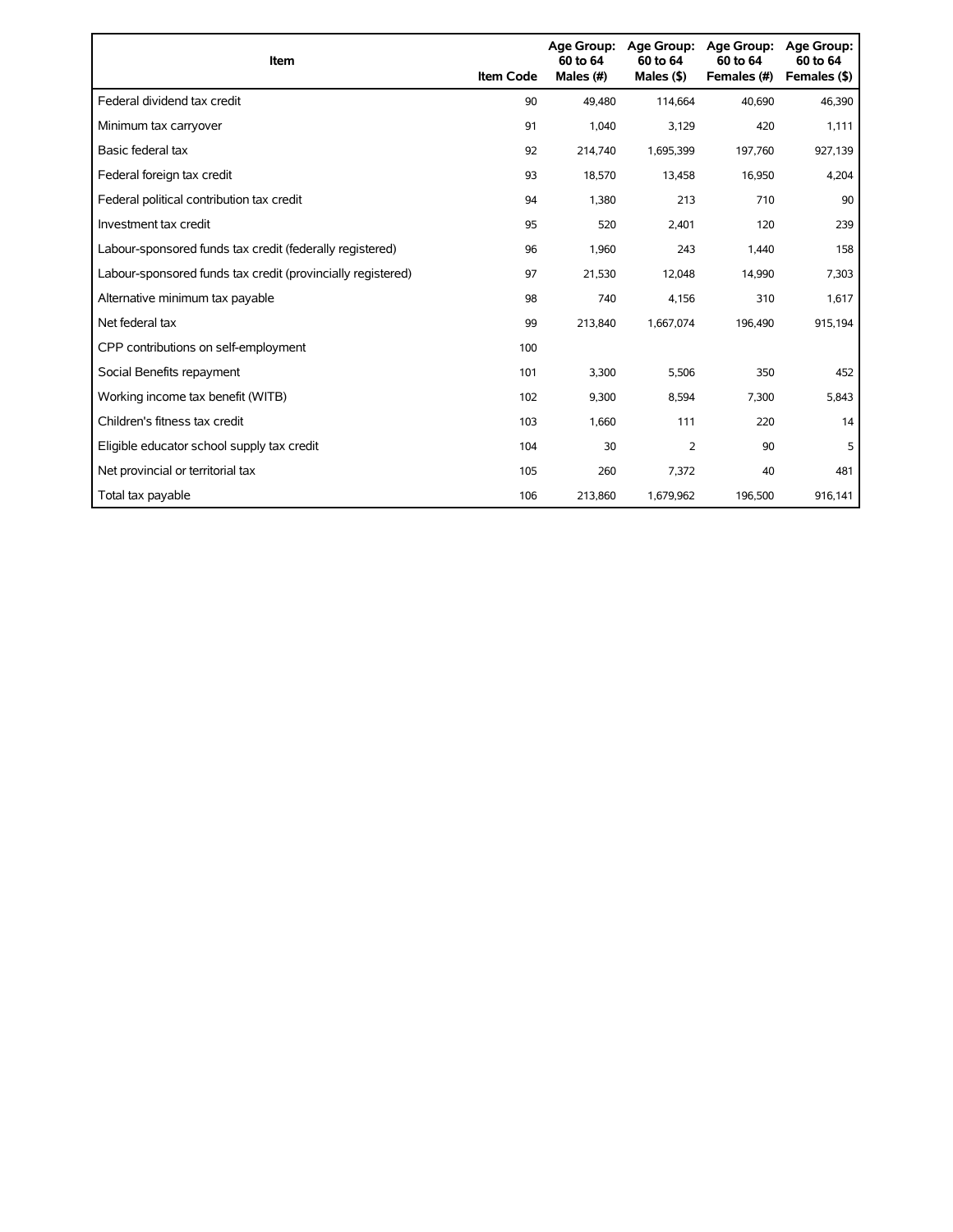| Item                                                                                          | Item<br>Code   | Age<br>Group:<br>65 to 69<br>Males (#) | Age<br>Group:<br>65 to 69<br>Males (\$) | Age<br>Group:<br>65 to 69<br>Females (#) | Age<br>Group:<br>65 to 69<br>Females (\$) |
|-----------------------------------------------------------------------------------------------|----------------|----------------------------------------|-----------------------------------------|------------------------------------------|-------------------------------------------|
| Number of taxable returns                                                                     | $\mathbf{1}$   | 146,810                                |                                         | 128,370                                  |                                           |
| Number of non-taxable returns                                                                 | 2              | 88,620                                 |                                         | 120,500                                  |                                           |
| Total number of returns                                                                       | 3              | 235,440                                |                                         | 248,870                                  |                                           |
| Employment income                                                                             | 4              | 66,100                                 | 2,259,766                               | 46,590                                   | 1,022,808                                 |
| Commissions (from employment)                                                                 | 5              | 1,900                                  | 58,674                                  | 1,150                                    | 9,507                                     |
| Other employment income                                                                       | 6              | 26,520                                 | 40,227                                  | 10,370                                   | 14,522                                    |
| Old age security (OAS) pension                                                                | $\overline{7}$ | 218,800                                | 1,340,008                               | 236,510                                  | 1,447,295                                 |
| CPP or OPP benefits                                                                           | 8              | 223,190                                | 1,636,798                               | 233,350                                  | 1,360,653                                 |
| Other pensions and superannuation                                                             | 9              | 127,460                                | 3,049,482                               | 118,040                                  | 2,154,680                                 |
| Elected split-pension amount                                                                  | 10             | 16,900                                 | 123,073                                 | 50,440                                   | 587,213                                   |
| Universal child care benefit (UCCB)                                                           | 11             | 1,060                                  | 505                                     | 340                                      | 148                                       |
| Employment insurance and other benefits                                                       | 12             | 14,060                                 | 104,243                                 | 6,970                                    | 37,512                                    |
| Taxable amount of dividends from taxable Canadian corporations                                | 13             | 47,060                                 | 767,315                                 | 40,990                                   | 292,848                                   |
| Interest and other investment income                                                          | 14             | 66,530                                 | 201,014                                 | 72,200                                   | 148,356                                   |
| Net partnership income (limited or non-active partners only)                                  | 15             | 630                                    | 10,968                                  | 230                                      | 724                                       |
| Net rental income                                                                             | 16             | 19,650                                 | 157,767                                 | 14,370                                   | 77,895                                    |
| Taxable capital gains                                                                         | 17             | 29,650                                 | 431,809                                 | 29,640                                   | 171,032                                   |
| <b>RRSP</b> income                                                                            | 18             | 24,370                                 | 263,830                                 | 23,350                                   | 242,628                                   |
| Other income                                                                                  | 19             | 35,270                                 | 202,710                                 | 30,750                                   | 100,466                                   |
| Net business income                                                                           | 20             | 15,740                                 | 168,319                                 | 9,200                                    | 71,109                                    |
| Net professional income                                                                       | 21             | 4,630                                  | 287,958                                 | 2,530                                    | 71,851                                    |
| Net commission income                                                                         | 22             | 1,720                                  | 38,368                                  | 790                                      | 13,507                                    |
| Net farming income                                                                            | 23             | 3,660                                  | 10,781                                  | 1,120                                    | 3,832                                     |
| Net fishing income                                                                            | 24             | 90                                     | 4,785                                   | 10                                       | 89                                        |
| Workers' compensation benefits                                                                | 25             | 8,280                                  | 89,796                                  | 2,550                                    | 19,569                                    |
| Social assistance payments                                                                    | 26             | 4,490                                  | 20,917                                  | 4,330                                    | 21,014                                    |
| Net federal supplements                                                                       | 27             | 69,040                                 | 335,866                                 | 85,260                                   | 418,806                                   |
| Total income assessed                                                                         | 28             | 234,920                                | 11,605,311                              | 247,850                                  | 8,306,896                                 |
| Registered pension plan (RPP) deduction                                                       | 29             | 11,850                                 | 34,246                                  | 9,520                                    | 23,970                                    |
| RRSP/PRPP deduction                                                                           | 30             | 34,010                                 | 428,368                                 | 23,110                                   | 269,445                                   |
| Deduction for elected split-pension amount                                                    | 31             | 57,730                                 | 675,451                                 | 19,000                                   | 137,966                                   |
| Annual union, professional, or like dues                                                      | 32             | 25,650                                 | 12,364                                  | 15,520                                   | 7,027                                     |
| Child care expenses                                                                           | 33             | 200                                    | 279                                     | 60                                       | 79                                        |
| Business investment loss                                                                      | 34             | 100                                    | 4,691                                   | 40                                       | 614                                       |
| Moving expenses                                                                               | 35             | 40                                     | 359                                     | 30                                       | 65                                        |
| Support payments made                                                                         | 36             | 1,180                                  | 19,079                                  | 20                                       | 169                                       |
| Carrying charges and interest expenses                                                        | 37             | 15,450                                 | 68,482                                  | 12,460                                   | 39,606                                    |
| Deduction for CPP/QPP contributions on self-employment and other earnings                     | 38             | 13,760                                 | 12,830                                  | 7,270                                    | 5,015                                     |
| Deduction for provincial parental insurance plan (PPIP) premiums on self-employment<br>income | 39             | 15,760                                 | 1,363                                   | 8,680                                    | 546                                       |
| Exploration and development expenses                                                          | 40             | 590                                    | 15,302                                  | 180                                      | 1,700                                     |
| Other employment expenses                                                                     | 41             | 3,270                                  | 14,768                                  | 730                                      | 2,326                                     |
| Clergy residence deduction                                                                    | 42             | 200                                    | 1,783                                   | 30                                       | 266                                       |
| Other deductions                                                                              | 43             | 5,990                                  | 17,430                                  | 4,750                                    | 27,120                                    |
| Total deductions before adjustments                                                           | 44             | 114,480                                | 1,306,803                               | 66,600                                   | 515,931                                   |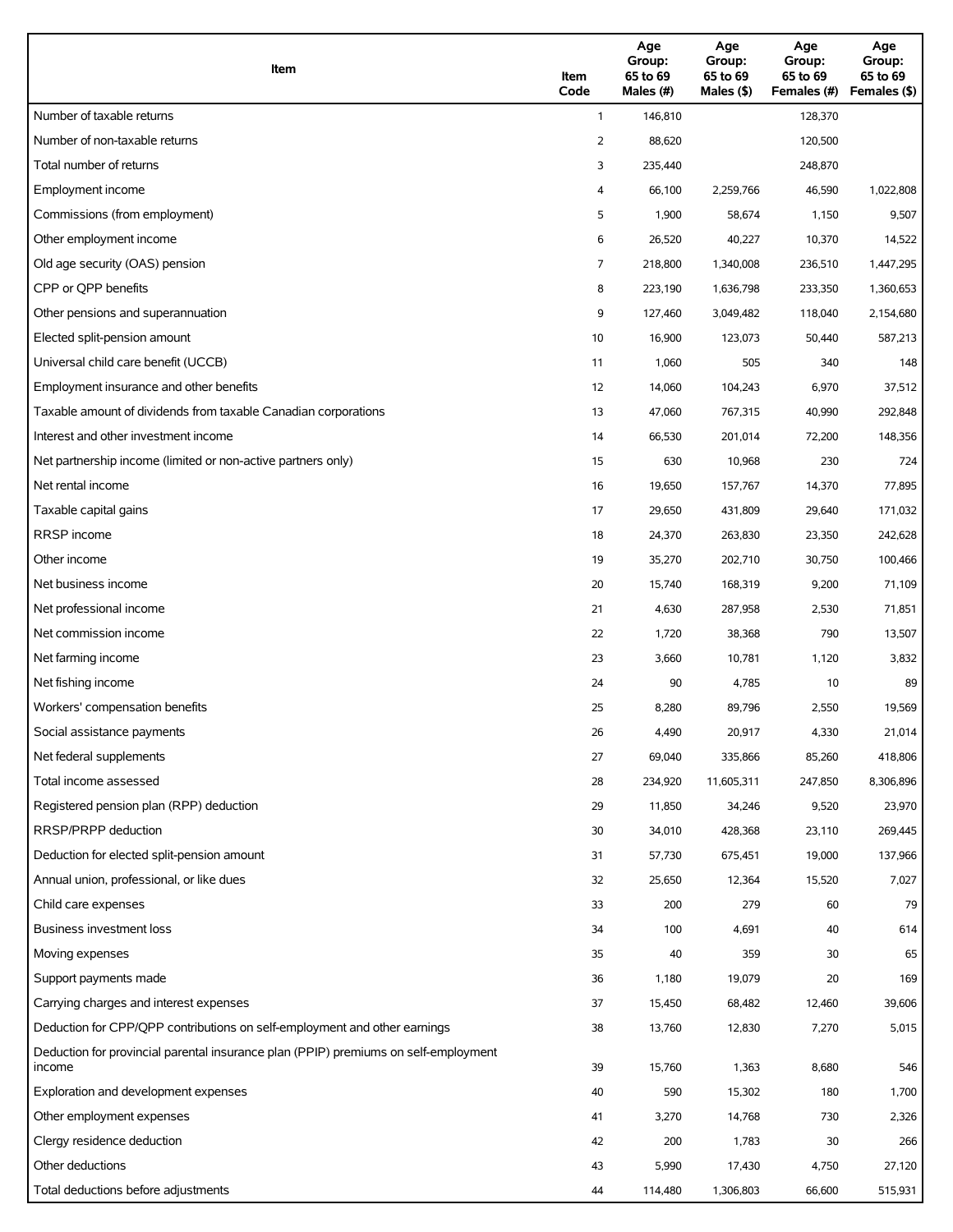| Item                                                                | <b>Item Code</b> | 65 to 69<br>Males (#) | Age Group: Age Group:<br>65 to 69<br>Males (\$) | <b>Age Group:</b><br>65 to 69<br>Females (#) | <b>Age Group:</b><br>65 to 69<br>Females (\$) |
|---------------------------------------------------------------------|------------------|-----------------------|-------------------------------------------------|----------------------------------------------|-----------------------------------------------|
| Social benefits repayment                                           | 45               | 13,780                | 45,081                                          | 6,780                                        | 18,552                                        |
| Net income                                                          | 46               | 234,720               | 10,260,176                                      | 247,750                                      | 7,774,965                                     |
| Canadian Forces personnel and police deduction                      | 47               |                       |                                                 |                                              |                                               |
| Security options deductions                                         | 48               | 100                   | 14,943                                          | 30                                           | 1,503                                         |
| Other payments deduction                                            | 49               | 75,870                | 446,361                                         | 87,940                                       | 459,350                                       |
| Non-capital losses of other years                                   | 50               | 220                   | 2,078                                           | 150                                          | 1,090                                         |
| Net capital losses of other years                                   | 51               | 6,720                 | 27,846                                          | 4,940                                        | 11,346                                        |
| Capital gains deduction                                             | 52               | 930                   | 72,791                                          | 360                                          | 21,355                                        |
| Northern residents deductions                                       | 53               | 1,210                 | 4,982                                           | 750                                          | 2,902                                         |
| <b>Additional deductions</b>                                        | 54               | 2,750                 | 21,019                                          | 3,310                                        | 15,014                                        |
| Farming/fishing losses of prior years                               | 55               | 130                   | 720                                             | 40                                           | 179                                           |
| Total deductions from net income                                    | 56               | 85,640                | 592,141                                         | 95,370                                       | 512,738                                       |
| Taxable income assessed                                             | 57               | 234,260               | 9,668,924                                       | 247,010                                      | 7,262,897                                     |
| Basic personal amount                                               | 58               | 235,430               | 2,695,992                                       | 248,870                                      | 2,850,966                                     |
| Age amount                                                          | 59               | 220,790               | 1,375,218                                       | 242,990                                      | 1,584,501                                     |
| Spouse or common-law partner amount                                 | 60               | 27,330                | 150,507                                         | 4,010                                        | 21,754                                        |
| Amount for an eligible dependant                                    | 61               | 390                   | 3,065                                           | 660                                          | 3,861                                         |
| Family caregiver amount for children under 18 years of age          | 62               | 60                    | 142                                             | 20                                           | 51                                            |
| Amount for infirm dependants age 18 or older                        | 63               | 130                   | 455                                             | 120                                          | 382                                           |
| CPP or QPP contributions through employment                         | 64               | 54,290                | 73,726                                          | 36,830                                       | 40,505                                        |
| CPP or QPP contributions on self-employment and other earnings      | 65               | 13,760                | 12,830                                          | 7,270                                        | 5,015                                         |
| Employment insurance premiums                                       | 66               | 49,020                | 20,192                                          | 35,550                                       | 12,140                                        |
| PPIP premiums paid                                                  | 67               | 55,170                | 9,086                                           | 38,230                                       | 5,011                                         |
| PPIP premiums payable on employment income                          | 68               | 1,400                 | 287                                             | 690                                          | 113                                           |
| PPIP premiums payable on self-employment income                     | 69               | 15,850                | 1,758                                           | 8,730                                        | 704                                           |
| Volunteer firefighters' amount/search and rescue volunteers' amount | 70               | 150                   | 444                                             |                                              |                                               |
| Canada employment amount                                            | 71               | 84,430                | 77,564                                          | 54,170                                       | 51,800                                        |
| Public transit amount                                               | 72               | 5,500                 | 3,559                                           | 7,360                                        | 4,241                                         |
| Children's arts amount                                              | 73               | 180                   | 52                                              | 30                                           | 8                                             |
| Home accessibility expenses                                         | 74               | 280                   | 1,346                                           | 240                                          | 1,042                                         |
| Home buyers' amount                                                 | 75               | 150                   | 698                                             | 160                                          | 714                                           |
| Pension income amount                                               | 76               | 135,710               | 260,225                                         | 143,600                                      | 275,789                                       |
| Caregiver amount                                                    | 77               | 1,850                 | 9,290                                           | 1,690                                        | 7,481                                         |
| Disability amount                                                   | 78               | 5,940                 | 47,358                                          | 5,100                                        | 40,719                                        |
| Disability amount transferred from a dependant                      | 79               | 1,200                 | 9,649                                           | 1,070                                        | 8,163                                         |
| Interest paid on student loans                                      | 80               | 100                   | 60                                              | 110                                          | 38                                            |
| Tuition, education, and textbook amounts                            | 81               | 920                   | 1,119                                           | 1,400                                        | 1,423                                         |
| Tuition, education, and textbook amounts transferred from a child   | 82               | 2,210                 | 10,327                                          | 590                                          | 2,544                                         |
| Amounts transferred from spouse or common-law partner               | 83               | 27,270                | 152,186                                         | 20,310                                       | 102,804                                       |
| Medical expenses                                                    | 84               | 91,980                | 247,385                                         | 115,140                                      | 262,236                                       |
| Total tax credits on personal amounts                               | 85               | 235,430               | 774,679                                         | 248,870                                      | 792,603                                       |
| Allowable charitable donations and government gifts                 | 86               | 59,920                | 91,179                                          | 46,430                                       | 29,176                                        |
| Eligible cultural and ecological gifts                              | 87               |                       |                                                 | 100                                          | 589                                           |
| Total tax credit on donations and gifts                             | 88               | 59,740                | 27,932                                          | 46,290                                       | 7,864                                         |
| Total federal non-refundable tax credits                            | 89               | 235,430               | 802,611                                         | 248,870                                      | 800,467                                       |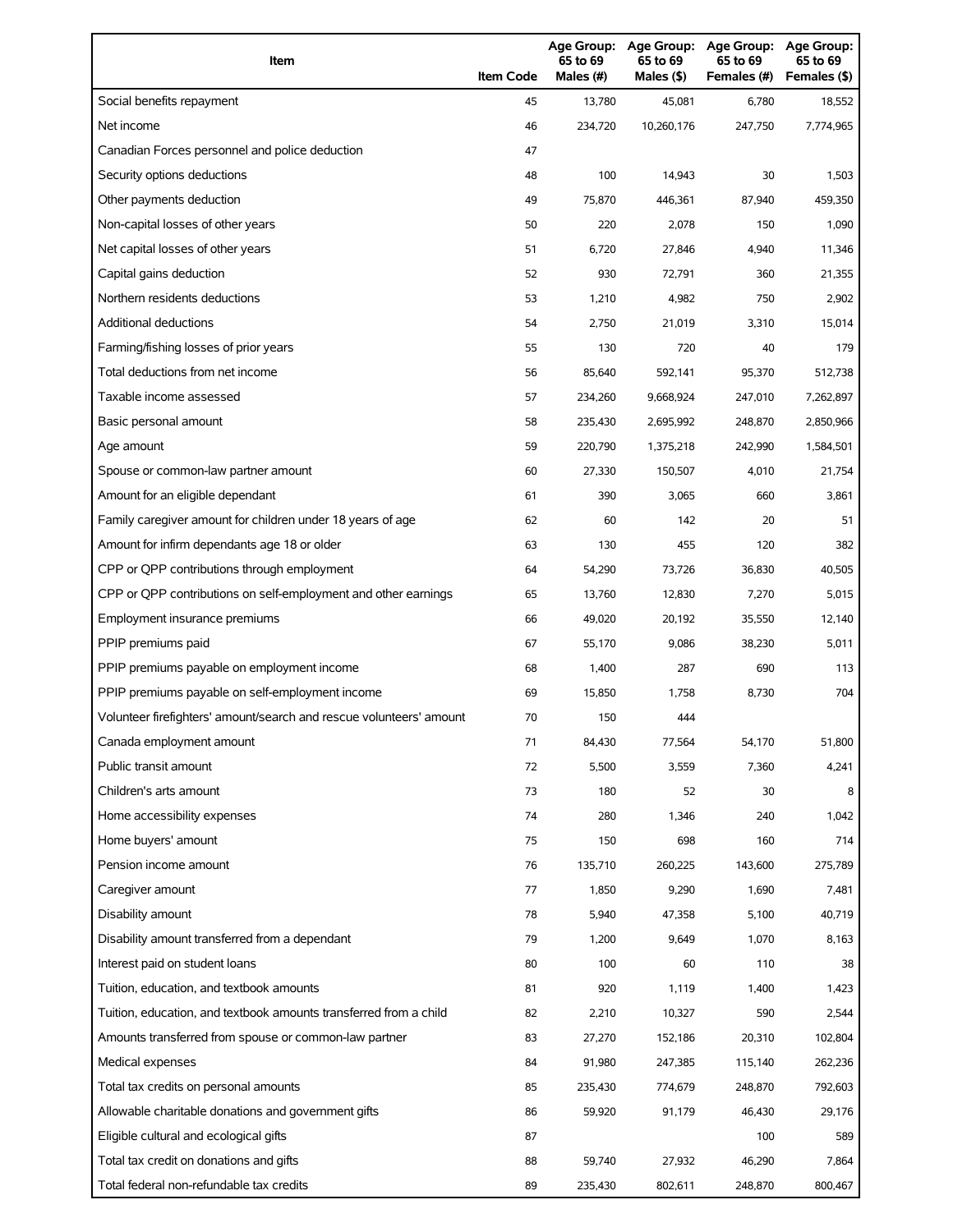| Item                                                        | <b>Item Code</b> | 65 to 69<br>Males (#) | Age Group: Age Group:<br>65 to 69<br>Males $(§)$ | Age Group:<br>65 to 69<br>Females (#) | Age Group:<br>65 to 69<br>Females (\$) |
|-------------------------------------------------------------|------------------|-----------------------|--------------------------------------------------|---------------------------------------|----------------------------------------|
| Federal dividend tax credit                                 | 90               | 41,240                | 95,042                                           | 33,740                                | 36,208                                 |
| Minimum tax carryover                                       | 91               | 780                   | 2,082                                            | 270                                   | 573                                    |
| Basic federal tax                                           | 92               | 147,580               | 954,816                                          | 129,550                               | 494,458                                |
| Federal foreign tax credit                                  | 93               | 16,530                | 10,456                                           | 14,980                                | 3,744                                  |
| Federal political contribution tax credit                   | 94               | 1,540                 | 223                                              | 820                                   | 96                                     |
| Investment tax credit                                       | 95               | 380                   | 1,924                                            | 90                                    | 189                                    |
| Labour-sponsored funds tax credit (federally registered)    | 96               | 420                   | 40                                               | 260                                   | 25                                     |
| Labour-sponsored funds tax credit (provincially registered) | 97               | 500                   | 184                                              |                                       |                                        |
| Alternative minimum tax payable                             | 98               | 470                   | 2,906                                            | 170                                   | 1,141                                  |
| Net federal tax                                             | 99               | 146,700               | 941,968                                          | 128,340                               | 490,295                                |
| CPP contributions on self-employment                        | 100              |                       |                                                  |                                       |                                        |
| Social Benefits repayment                                   | 101              | 13,780                | 45,081                                           | 6,780                                 | 18,552                                 |
| Working income tax benefit (WITB)                           | 102              | 1,420                 | 1,180                                            | 990                                   | 703                                    |
| Children's fitness tax credit                               | 103              | 420                   | 28                                               | 60                                    | 3                                      |
| Eligible educator school supply tax credit                  | 104              |                       |                                                  |                                       |                                        |
| Net provincial or territorial tax                           | 105              | 200                   | 3,178                                            | 30                                    | 230                                    |
| Total tax payable                                           | 106              | 146,810               | 990,231                                          | 128,370                               | 509,080                                |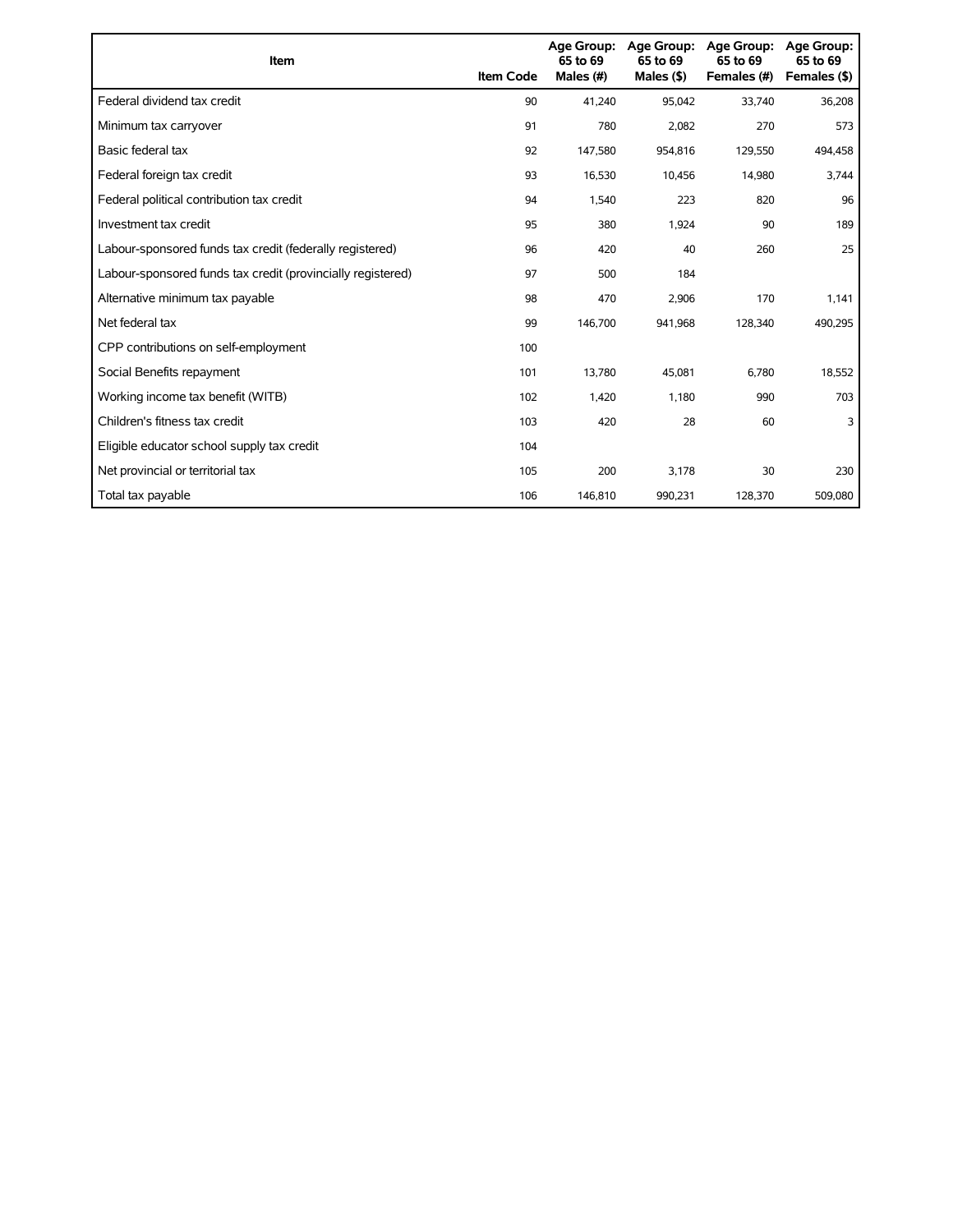| Item                                                                                          | Item<br>Code | Age<br>Group:<br>70 to 74<br>Males (#) | Age<br>Group:<br>70 to 74<br>Males (\$) | Age<br>Group:<br>70 to 74<br>Females (#) | Age<br>Group:<br>70 to 74<br>Females (\$) |
|-----------------------------------------------------------------------------------------------|--------------|----------------------------------------|-----------------------------------------|------------------------------------------|-------------------------------------------|
| Number of taxable returns                                                                     | $\mathbf{1}$ | 100,470                                |                                         | 92,260                                   |                                           |
| Number of non-taxable returns                                                                 | 2            | 83,090                                 |                                         | 108,450                                  |                                           |
| Total number of returns                                                                       | 3            | 183,560                                |                                         | 200,710                                  |                                           |
| Employment income                                                                             | 4            | 25,600                                 | 703,241                                 | 14,760                                   | 238,453                                   |
| Commissions (from employment)                                                                 | 5            | 670                                    | 29,560                                  | 370                                      | 3,210                                     |
| Other employment income                                                                       | 6            | 17,610                                 | 20,439                                  | 6,370                                    | 5,191                                     |
| Old age security (OAS) pension                                                                | 7            | 181,060                                | 1,214,022                               | 198,480                                  | 1,332,923                                 |
| CPP or QPP benefits                                                                           | 8            | 180,170                                | 1,349,465                               | 189,390                                  | 1,100,855                                 |
| Other pensions and superannuation                                                             | 9            | 123,770                                | 2,746,818                               | 115,080                                  | 1,878,949                                 |
| Elected split-pension amount                                                                  | 10           | 12,510                                 | 95,522                                  | 40,790                                   | 498,202                                   |
| Universal child care benefit (UCCB)                                                           | 11           | 320                                    | 167                                     | 140                                      | 65                                        |
| Employment insurance and other benefits                                                       | 12           | 4,330                                  | 28,687                                  | 1,570                                    | 7,971                                     |
| Taxable amount of dividends from taxable Canadian corporations                                | 13           | 38,420                                 | 613,617                                 | 34,870                                   | 234,918                                   |
| Interest and other investment income                                                          | 14           | 57,650                                 | 175,957                                 | 65,120                                   | 149,048                                   |
| Net partnership income (limited or non-active partners only)                                  | 15           | 540                                    | 7,590                                   | 210                                      | 486                                       |
| Net rental income                                                                             | 16           | 14,430                                 | 122,555                                 | 10,160                                   | 62,280                                    |
| Taxable capital gains                                                                         | 17           | 24,730                                 | 317,305                                 | 25,670                                   | 150,064                                   |
| <b>RRSP</b> income                                                                            | 18           | 10,980                                 | 107,594                                 | 9,860                                    | 82,408                                    |
| Other income                                                                                  | 19           | 26,650                                 | 169,323                                 | 24,680                                   | 93,098                                    |
| Net business income                                                                           | 20           | 8,590                                  | 23,238                                  | 4,020                                    | 24,106                                    |
| Net professional income                                                                       | 21           | 2,970                                  | 160,179                                 | 1,100                                    | 19,625                                    |
| Net commission income                                                                         | 22           | 1,040                                  | 17,234                                  | 410                                      | 4,800                                     |
| Net farming income                                                                            | 23           | 2,720                                  | 5,014                                   | 640                                      | 1,485                                     |
| Net fishing income                                                                            | 24           | 50                                     | 1,455                                   |                                          |                                           |
| Workers' compensation benefits                                                                | 25           | 1,680                                  | 14,302                                  | 360                                      | 3,861                                     |
| Social assistance payments                                                                    | 26           | 420                                    | 3,561                                   | 460                                      | 3,656                                     |
| Net federal supplements                                                                       | 27           | 68,730                                 | 307,834                                 | 87,470                                   | 435,182                                   |
| Total income assessed                                                                         | 28           | 183,140                                | 8,234,767                               | 200,020                                  | 6,343,631                                 |
| Registered pension plan (RPP) deduction                                                       | 29           | 2,040                                  | 3,896                                   | 1,120                                    | 1,781                                     |
| RRSP/PRPP deduction                                                                           | 30           | 7,960                                  | 96,770                                  | 4,600                                    | 71,006                                    |
| Deduction for elected split-pension amount                                                    | 31           | 51,180                                 | 614,852                                 | 12,020                                   | 90,321                                    |
| Annual union, professional, or like dues                                                      | 32           | 10,380                                 | 4,084                                   | 4,660                                    | 1,542                                     |
| Child care expenses                                                                           | 33           | 30                                     | 47                                      | 20                                       | 23                                        |
| Business investment loss                                                                      | 34           | 60                                     | 2,163                                   | 20                                       | 924                                       |
| Moving expenses                                                                               | 35           | 10                                     | 17                                      |                                          |                                           |
| Support payments made                                                                         | 36           | 880                                    | 14,221                                  | 10                                       | 49                                        |
| Carrying charges and interest expenses                                                        | 37           | 13,070                                 | 63,201                                  | 10,890                                   | 33,154                                    |
| Deduction for CPP/QPP contributions on self-employment and other earnings                     | 38           | 7,130                                  | 6,447                                   | 2,700                                    | 1,662                                     |
| Deduction for provincial parental insurance plan (PPIP) premiums on self-employment<br>income | 39           | 8,380                                  | 694                                     | 3,320                                    | 186                                       |
| Exploration and development expenses                                                          | 40           | 490                                    | 14,649                                  | 180                                      | 2,985                                     |
| Other employment expenses                                                                     | 41           | 1,150                                  | 5,955                                   | 250                                      | 785                                       |
| Clergy residence deduction                                                                    | 42           | 120                                    | 998                                     | 10                                       | 67                                        |
| Other deductions                                                                              | 43           | 3,260                                  | 31,549                                  | 3,340                                    | 96,363                                    |
| Total deductions before adjustments                                                           | 44           | 73,500                                 | 859,550                                 | 33,180                                   | 300,917                                   |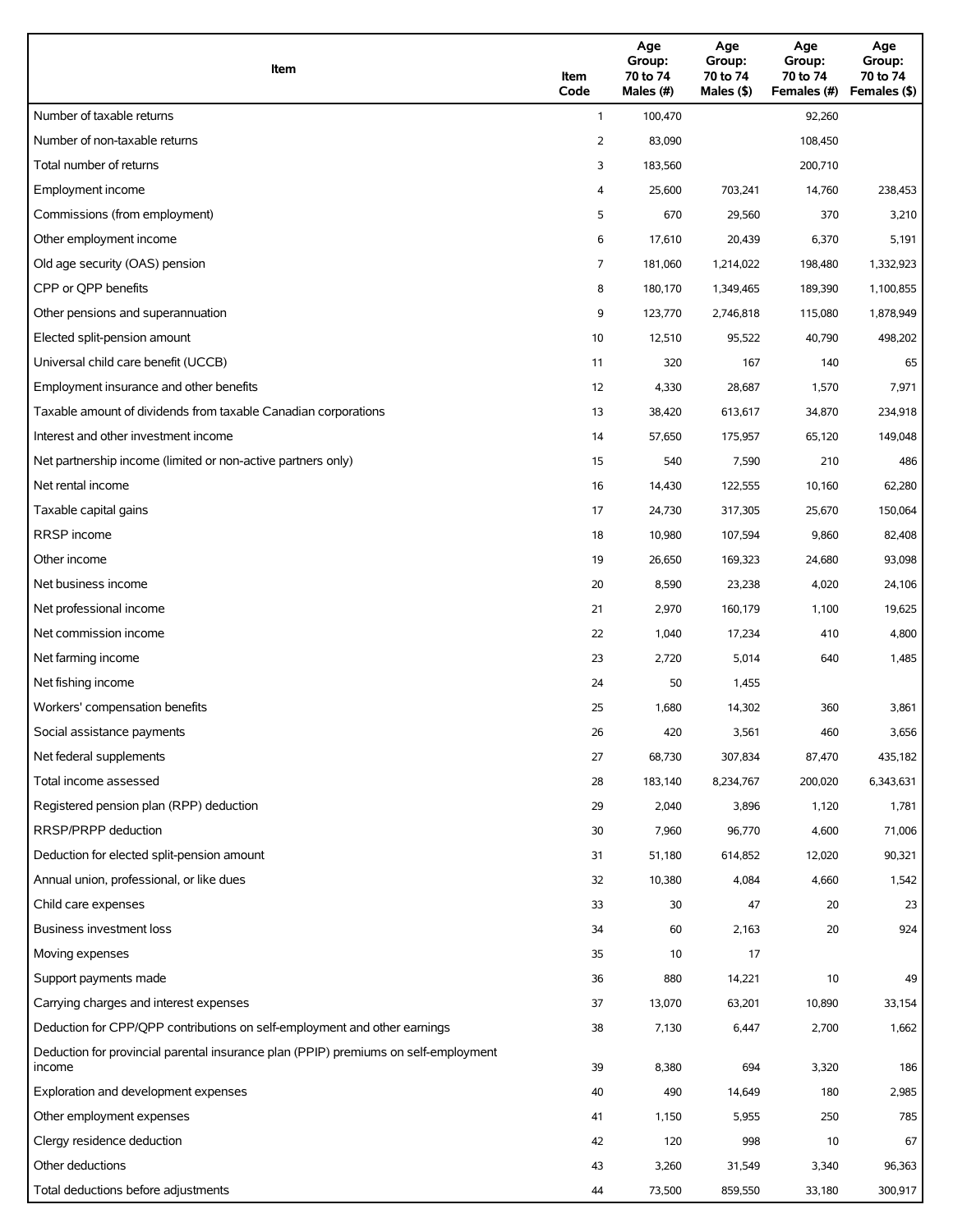| Item                                                                | <b>Item Code</b> | Age Group:<br>70 to 74<br>Males (#) | Age Group:<br>70 to 74<br>Males (\$) | <b>Age Group:</b><br>70 to 74<br>Females (#) | <b>Age Group:</b><br>70 to 74<br>Females (\$) |
|---------------------------------------------------------------------|------------------|-------------------------------------|--------------------------------------|----------------------------------------------|-----------------------------------------------|
| Social benefits repayment                                           | 45               | 11,160                              | 45,192                               | 6,480                                        | 21,446                                        |
| Net income                                                          | 46               | 183.020                             | 7,378,378                            | 199,970                                      | 6,022,592                                     |
| Canadian Forces personnel and police deduction                      | 47               |                                     |                                      |                                              |                                               |
| Security options deductions                                         | 48               |                                     |                                      |                                              |                                               |
| Other payments deduction                                            | 49               | 70.010                              | 325,525                              | 87,980                                       | 442,556                                       |
| Non-capital losses of other years                                   | 50               | 110                                 | 4,617                                | 50                                           | 932                                           |
| Net capital losses of other years                                   | 51               | 5,910                               | 25,182                               | 4,920                                        | 10,494                                        |
| Capital gains deduction                                             | 52               | 590                                 | 40,107                               | 250                                          | 14,457                                        |
| Northern residents deductions                                       | 53               | 780                                 | 3,015                                | 530                                          | 1,950                                         |
| <b>Additional deductions</b>                                        | 54               | 3,920                               | 18,714                               | 4,630                                        | 27,382                                        |
| Farming/fishing losses of prior years                               | 55               | 70                                  | 349                                  |                                              |                                               |
| Total deductions from net income                                    | 56               | 78,790                              | 424,584                              | 95,530                                       | 498,423                                       |
| Taxable income assessed                                             | 57               | 182,650                             | 6,954,491                            | 199,120                                      | 5,525,233                                     |
| Basic personal amount                                               | 58               | 183,560                             | 2,102,438                            | 200,710                                      | 2,299,537                                     |
| Age amount                                                          | 59               | 174,810                             | 1,124,101                            | 196,410                                      | 1,297,471                                     |
| Spouse or common-law partner amount                                 | 60               | 17,770                              | 63,820                               | 2,130                                        | 11,348                                        |
| Amount for an eligible dependant                                    | 61               | 170                                 | 1,284                                | 410                                          | 2,081                                         |
| Family caregiver amount for children under 18 years of age          | 62               | 20                                  | 68                                   |                                              |                                               |
| Amount for infirm dependants age 18 or older                        | 63               | 100                                 | 294                                  | 80                                           | 301                                           |
| CPP or QPP contributions through employment                         | 64               | 18,260                              | 20,109                               | 10,170                                       | 8,835                                         |
| CPP or QPP contributions on self-employment and other earnings      | 65               | 7,130                               | 6,447                                | 2,700                                        | 1,662                                         |
| Employment insurance premiums                                       | 66               | 15,960                              | 5,381                                | 9,520                                        | 2,613                                         |
| PPIP premiums paid                                                  | 67               | 19,120                              | 2,596                                | 10,880                                       | 1,145                                         |
| PPIP premiums payable on employment income                          | 68               | 460                                 | 78                                   | 190                                          | 28                                            |
| PPIP premiums payable on self-employment income                     | 69               | 8,430                               | 896                                  | 3,340                                        | 239                                           |
| Volunteer firefighters' amount/search and rescue volunteers' amount | 70               | 60                                  | 165                                  |                                              |                                               |
| Canada employment amount                                            | 71               | 40,580                              | 30,931                               | 20,430                                       | 16,464                                        |
| Public transit amount                                               | 72               | 2,870                               | 1,536                                | 4,300                                        | 2,054                                         |
| Children's arts amount                                              | 73               | 80                                  | 23                                   | 20                                           | 7                                             |
| Home accessibility expenses                                         | 74               | 430                                 | 1,674                                | 370                                          | 1,092                                         |
| Home buyers' amount                                                 | 75               | 60                                  | 255                                  | 60                                           | 268                                           |
| Pension income amount                                               | 76               | 127,790                             | 242,623                              | 130,060                                      | 244,786                                       |
| Caregiver amount                                                    | 77               | 1,020                               | 5,392                                | 960                                          | 4,544                                         |
| Disability amount                                                   | 78               | 5,520                               | 44,065                               | 4,780                                        | 38,137                                        |
| Disability amount transferred from a dependant                      | 79               | 750                                 | 5,852                                | 700                                          | 5,348                                         |
| Interest paid on student loans                                      | 80               | 20                                  | 17                                   | 20                                           | 7                                             |
| Tuition, education, and textbook amounts                            | 81               | 420                                 | 424                                  | 720                                          | 545                                           |
| Tuition, education, and textbook amounts transferred from a child   | 82               | 550                                 | 2,449                                | 140                                          | 529                                           |
| Amounts transferred from spouse or common-law partner               | 83               | 35,290                              | 215,329                              | 17,640                                       | 86,783                                        |
| Medical expenses                                                    | 84               | 76,790                              | 218,979                              | 95,990                                       | 246,523                                       |
| Total tax credits on personal amounts                               | 85               | 183,560                             | 614,584                              | 200,710                                      | 640,858                                       |
| Allowable charitable donations and government gifts                 | 86               | 51,170                              | 61,637                               | 40,100                                       | 29,012                                        |
| Eligible cultural and ecological gifts                              | 87               | 140                                 | 1,019                                | 100                                          | 524                                           |
| Total tax credit on donations and gifts                             | 88               | 51,100                              | 18,052                               | 40,020                                       | 7,881                                         |
| Total federal non-refundable tax credits                            | 89               | 183,560                             | 632,636                              | 200,710                                      | 648,739                                       |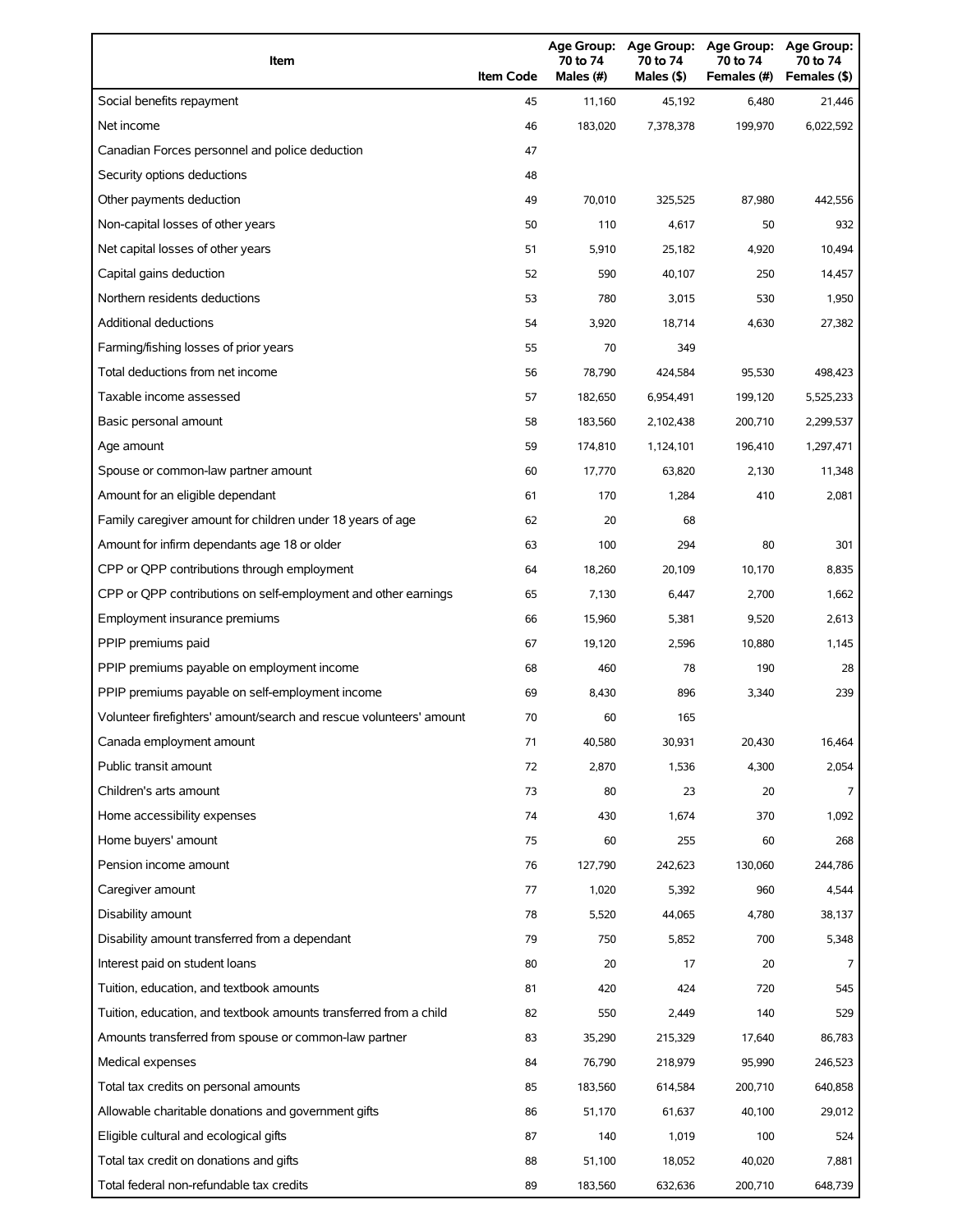| Item                                                        | <b>Item Code</b> | 70 to 74<br>Males (#) | Age Group: Age Group:<br>70 to 74<br>Males $($ \$) | Age Group:<br>70 to 74<br>Females (#) | Age Group:<br>70 to 74<br>Females (\$) |
|-------------------------------------------------------------|------------------|-----------------------|----------------------------------------------------|---------------------------------------|----------------------------------------|
| Federal dividend tax credit                                 | 90               | 32,810                | 79,402                                             | 28,590                                | 30,488                                 |
| Minimum tax carryover                                       | 91               | 430                   | 1,208                                              | 150                                   | 527                                    |
| Basic federal tax                                           | 92               | 101,220               | 638,654                                            | 93,230                                | 358,644                                |
| Federal foreign tax credit                                  | 93               | 13,970                | 8,177                                              | 13,770                                | 3,612                                  |
| Federal political contribution tax credit                   | 94               | 1,540                 | 224                                                | 780                                   | 90                                     |
| Investment tax credit                                       | 95               | 270                   | 1,747                                              | 100                                   | 172                                    |
| Labour-sponsored funds tax credit (federally registered)    | 96               | 20                    | 1                                                  |                                       |                                        |
| Labour-sponsored funds tax credit (provincially registered) | 97               | 20                    | 6                                                  |                                       |                                        |
| Alternative minimum tax payable                             | 98               | 220                   | 1,670                                              | 100                                   | 777                                    |
| Net federal tax                                             | 99               | 100,400               | 628,471                                            | 92,220                                | 354,736                                |
| CPP contributions on self-employment                        | 100              |                       |                                                    |                                       |                                        |
| Social Benefits repayment                                   | 101              | 11,160                | 45,192                                             | 6,480                                 | 21,446                                 |
| Working income tax benefit (WITB)                           | 102              | 210                   | 214                                                | 200                                   | 188                                    |
| Children's fitness tax credit                               | 103              | 160                   | 10                                                 | 30                                    | 2                                      |
| Eligible educator school supply tax credit                  | 104              |                       |                                                    |                                       |                                        |
| Net provincial or territorial tax                           | 105              | 130                   | 1,239                                              |                                       |                                        |
| Total tax payable                                           | 106              | 100,470               | 674,902                                            | 92,260                                | 376,274                                |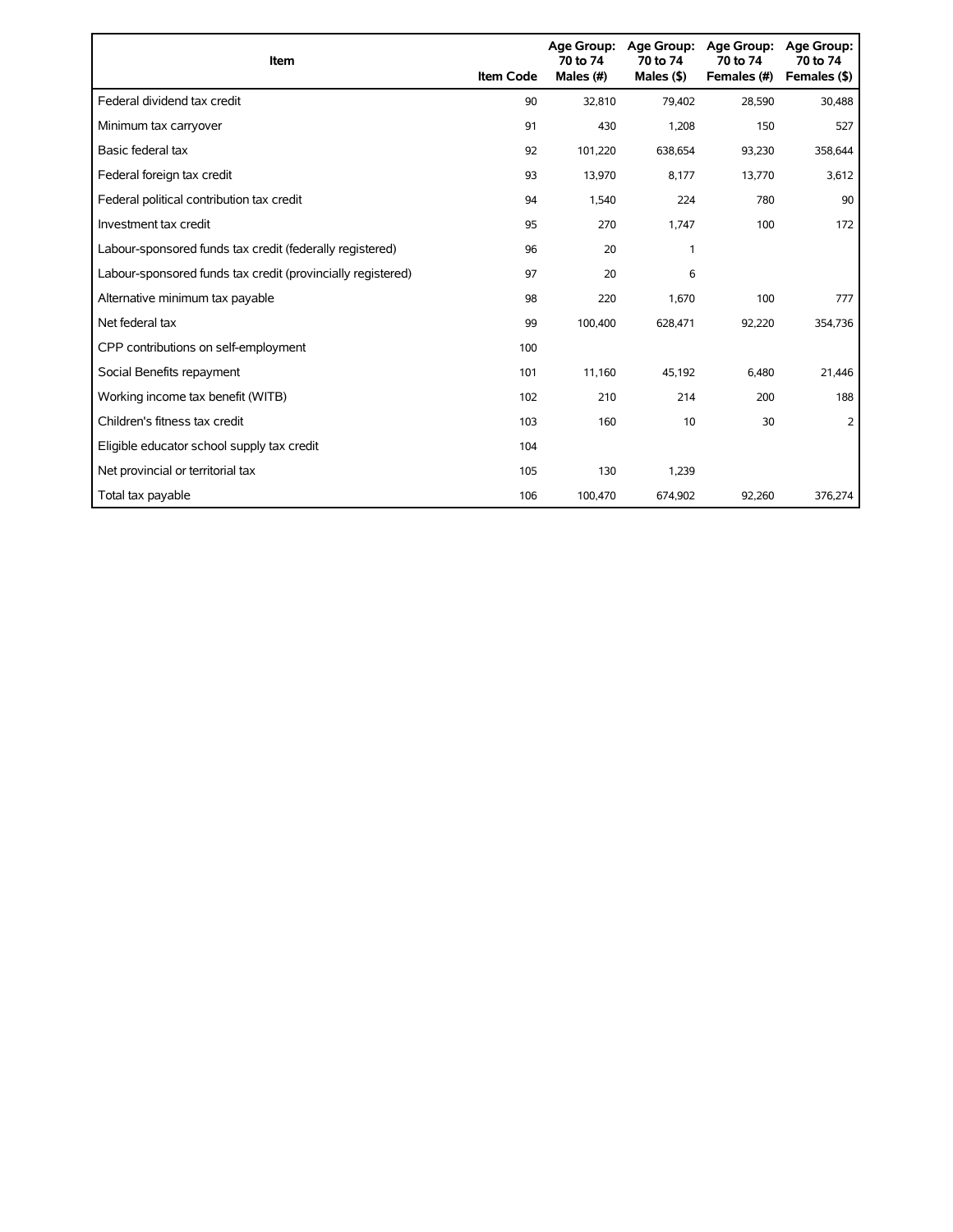| Item                                                                                          | Item<br>Code   | Age<br>Group:<br>75 to 79<br>Males (#) | Age<br>Group:<br>75 to 79<br>Males (\$) | Age<br>Group:<br>75 to 79<br>Females (#) | Age<br>Group:<br>75 to 79<br>Females (\$) |
|-----------------------------------------------------------------------------------------------|----------------|----------------------------------------|-----------------------------------------|------------------------------------------|-------------------------------------------|
| Number of taxable returns                                                                     | $\mathbf{1}$   | 57,580                                 |                                         | 57,200                                   |                                           |
| Number of non-taxable returns                                                                 | $\overline{2}$ | 63,580                                 |                                         | 86,420                                   |                                           |
| Total number of returns                                                                       | 3              | 121,160                                |                                         | 143,620                                  |                                           |
| Employment income                                                                             | 4              | 9,110                                  | 191,727                                 | 4,300                                    | 57,340                                    |
| Commissions (from employment)                                                                 | 5              | 210                                    | 7,851                                   | 100                                      | 775                                       |
| Other employment income                                                                       | 6              | 10,170                                 | 6,962                                   | 3,490                                    | 2,108                                     |
| Old age security (OAS) pension                                                                | 7              | 119,690                                | 795,613                                 | 142,230                                  | 948,756                                   |
| CPP or QPP benefits                                                                           | 8              | 118,590                                | 896,686                                 | 131,570                                  | 787,245                                   |
| Other pensions and superannuation                                                             | 9              | 87,440                                 | 1,793,850                               | 86,470                                   | 1,228,103                                 |
| Elected split-pension amount                                                                  | 10             | 7,260                                  | 54,690                                  | 22,920                                   | 281,782                                   |
| Universal child care benefit (UCCB)                                                           | 11             | 90                                     | 44                                      | 50                                       | 16                                        |
| Employment insurance and other benefits                                                       | 12             | 1,080                                  | 6,160                                   | 370                                      | 1,879                                     |
| Taxable amount of dividends from taxable Canadian corporations                                | 13             | 25,750                                 | 362,526                                 | 25,410                                   | 158,627                                   |
| Interest and other investment income                                                          | 14             | 44,230                                 | 147,691                                 | 54,770                                   | 130,926                                   |
| Net partnership income (limited or non-active partners only)                                  | 15             | 340                                    | 4,154                                   | 170                                      | 436                                       |
| Net rental income                                                                             | 16             | 10,160                                 | 98,469                                  | 7,410                                    | 48,826                                    |
| Taxable capital gains                                                                         | 17             | 17,130                                 | 241,893                                 | 19,060                                   | 120,176                                   |
| <b>RRSP</b> income                                                                            | 18             | 3,400                                  | 20,730                                  | 3,350                                    | 17,940                                    |
| Other income                                                                                  | 19             | 17,190                                 | 103,548                                 | 18,100                                   | 87,824                                    |
| Net business income                                                                           | 20             | 3,600                                  | 26,238                                  | 1,450                                    | 6,179                                     |
| Net professional income                                                                       | 21             | 1,310                                  | 61,974                                  | 360                                      | 5,153                                     |
| Net commission income                                                                         | 22             | 480                                    | 5,617                                   | 180                                      | 1,421                                     |
| Net farming income                                                                            | 23             | 1,560                                  | 2,625                                   | 350                                      | 104                                       |
| Net fishing income                                                                            | 24             |                                        |                                         |                                          |                                           |
| Workers' compensation benefits                                                                | 25             | 1,280                                  | 11,029                                  | 260                                      | 2,866                                     |
| Social assistance payments                                                                    | 26             | 230                                    | 2,230                                   | 310                                      | 2,425                                     |
| Net federal supplements                                                                       | 27             | 50,120                                 | 205,856                                 | 71,210                                   | 361,451                                   |
| Total income assessed                                                                         | 28             | 120,870                                | 5,048,683                               | 143,110                                  | 4,259,510                                 |
| Registered pension plan (RPP) deduction                                                       | 29             | 430                                    | 459                                     | 210                                      | 303                                       |
| RRSP/PRPP deduction                                                                           | 30             | 1,180                                  | 11,758                                  | 520                                      | 14,915                                    |
| Deduction for elected split-pension amount                                                    | 31             | 30,690                                 | 378,138                                 | 5,460                                    | 39,250                                    |
| Annual union, professional, or like dues                                                      | 32             | 3,980                                  | 1,277                                   | 1,430                                    | 366                                       |
| Child care expenses                                                                           | 33             |                                        |                                         |                                          |                                           |
| Business investment loss                                                                      | 34             | 20                                     | 810                                     |                                          |                                           |
| Moving expenses                                                                               | 35             |                                        |                                         |                                          |                                           |
| Support payments made                                                                         | 36             | 570                                    | 8,771                                   |                                          |                                           |
| Carrying charges and interest expenses                                                        | 37             | 8,660                                  | 39,578                                  | 7,760                                    | 24,467                                    |
| Deduction for CPP/QPP contributions on self-employment and other earnings                     | 38             | 2,780                                  | 2,419                                   | 830                                      | 492                                       |
| Deduction for provincial parental insurance plan (PPIP) premiums on self-employment<br>income | 39             | 3,350                                  | 264                                     | 1,050                                    | 56                                        |
| Exploration and development expenses                                                          | 40             | 310                                    | 8,481                                   | 150                                      | 2,093                                     |
| Other employment expenses                                                                     | 41             | 300                                    | 1,575                                   | 70                                       | 211                                       |
| Clergy residence deduction                                                                    | 42             | 70                                     | 547                                     |                                          |                                           |
| Other deductions                                                                              | 43             | 1,910                                  | 28,884                                  | 2,640                                    | 80,855                                    |
| Total deductions before adjustments                                                           | 44             | 40,370                                 | 483,002                                 | 16,860                                   | 163,342                                   |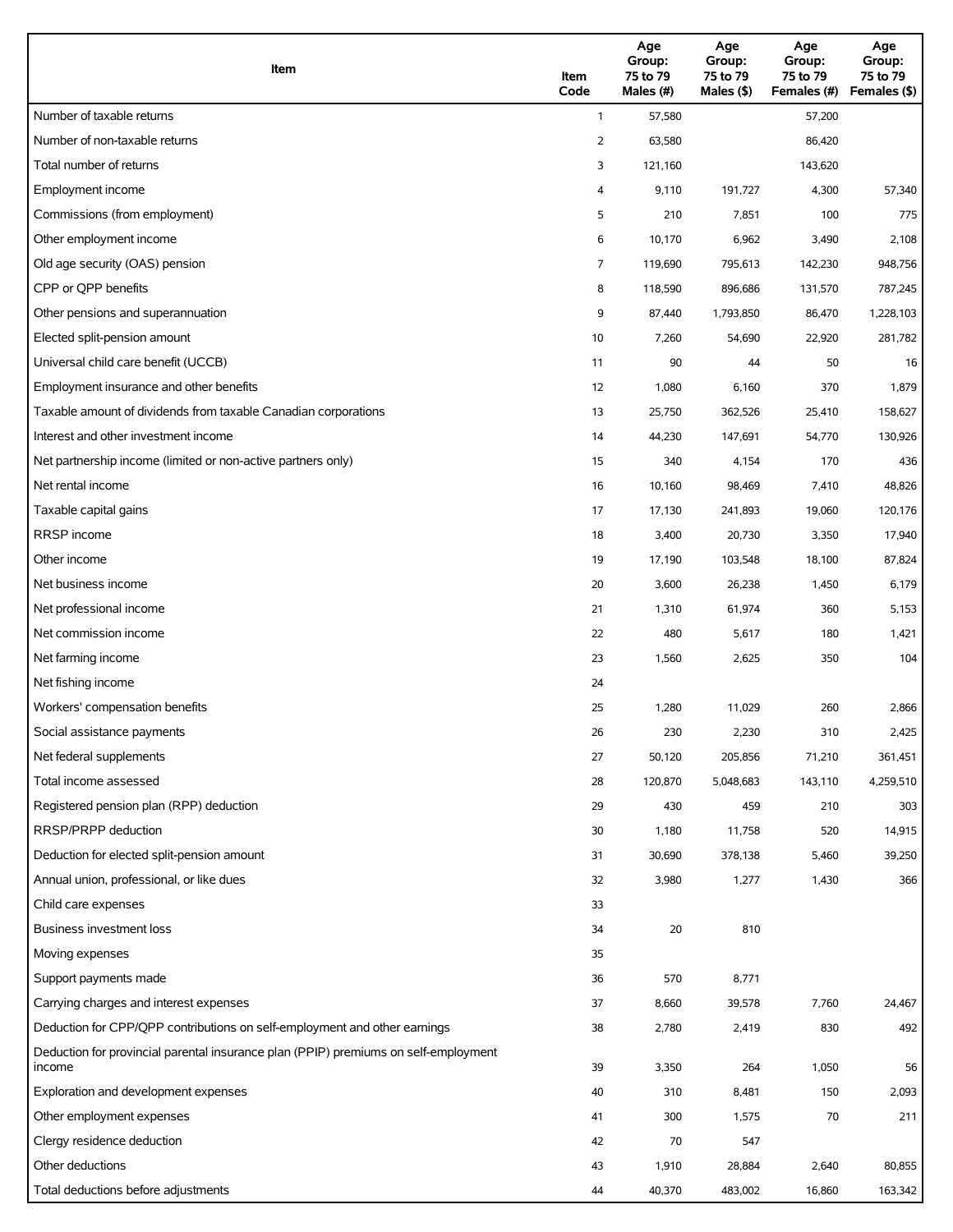| Item                                                                | <b>Item Code</b> | Age Group:<br>75 to 79<br>Males (#) | <b>Age Group:</b><br>75 to 79<br>Males (\$) | <b>Age Group:</b><br>75 to 79<br>Females (#) | <b>Age Group:</b><br>75 to 79<br>Females (\$) |
|---------------------------------------------------------------------|------------------|-------------------------------------|---------------------------------------------|----------------------------------------------|-----------------------------------------------|
| Social benefits repayment                                           | 45               | 6,410                               | 26,348                                      | 4,430                                        | 15,184                                        |
| Net income                                                          | 46               | 120,820                             | 4,542,768                                   | 143,080                                      | 4,081,787                                     |
| Canadian Forces personnel and police deduction                      | 47               |                                     |                                             |                                              |                                               |
| Security options deductions                                         | 48               | 20                                  | 291                                         |                                              |                                               |
| Other payments deduction                                            | 49               | 51,010                              | 219,004                                     | 71,560                                       | 366,679                                       |
| Non-capital losses of other years                                   | 50               | 40                                  | 760                                         |                                              |                                               |
| Net capital losses of other years                                   | 51               | 4,180                               | 17,089                                      | 3,520                                        | 7,981                                         |
| Capital gains deduction                                             | 52               | 370                                 | 28,345                                      | 150                                          | 6,576                                         |
| Northern residents deductions                                       | 53               | 460                                 | 1,707                                       | 360                                          | 1,273                                         |
| Additional deductions                                               | 54               | 3,540                               | 17,831                                      | 4,630                                        | 35,956                                        |
| Farming/fishing losses of prior years                               | 55               | 50                                  | 281                                         |                                              |                                               |
| Total deductions from net income                                    | 56               | 57,400                              | 285,418                                     | 77,350                                       | 419,624                                       |
| Taxable income assessed                                             | 57               | 120,460                             | 4,258,071                                   | 141,880                                      | 3,665,717                                     |
| Basic personal amount                                               | 58               | 121,160                             | 1,388,205                                   | 143,620                                      | 1,645,844                                     |
| Age amount                                                          | 59               | 116,030                             | 761,253                                     | 140,600                                      | 942,310                                       |
| Spouse or common-law partner amount                                 | 60               | 12,490                              | 35,340                                      | 1,370                                        | 7,206                                         |
| Amount for an eligible dependant                                    | 61               | 90                                  | 587                                         | 290                                          | 1,247                                         |
| Family caregiver amount for children under 18 years of age          | 62               |                                     |                                             |                                              |                                               |
| Amount for infirm dependants age 18 or older                        | 63               | 70                                  | 253                                         | 50                                           | 187                                           |
| CPP or QPP contributions through employment                         | 64               | 5,350                               | 5,214                                       | 2,640                                        | 2,111                                         |
| CPP or QPP contributions on self-employment and other earnings      | 65               | 2,780                               | 2,419                                       | 830                                          | 492                                           |
| Employment insurance premiums                                       | 66               | 4,430                               | 1,323                                       | 2,300                                        | 570                                           |
| PPIP premiums paid                                                  | 67               | 5,620                               | 685                                         | 2,800                                        | 274                                           |
| PPIP premiums payable on employment income                          | 68               | 130                                 | 18                                          | 40                                           | 6                                             |
| PPIP premiums payable on self-employment income                     | 69               | 3,360                               | 341                                         | 1,060                                        | 73                                            |
| Volunteer firefighters' amount/search and rescue volunteers' amount | 70               |                                     |                                             |                                              |                                               |
| Canada employment amount                                            | 71               | 18,540                              | 11,728                                      | 7,640                                        | 4,983                                         |
| Public transit amount                                               | 72               | 1,620                               | 867                                         | 2,750                                        | 1,261                                         |
| Children's arts amount                                              | 73               | 10                                  | 3                                           |                                              |                                               |
| Home accessibility expenses                                         | 74               | 310                                 | 1,151                                       | 260                                          | 820                                           |
| Home buyers' amount                                                 | 75               |                                     |                                             |                                              |                                               |
| Pension income amount                                               | 76               | 89,130                              | 166,667                                     | 93,000                                       | 169,854                                       |
| Caregiver amount                                                    | 77               | 580                                 | 3,278                                       | 520                                          | 2,495                                         |
| Disability amount                                                   | 78               | 4,580                               | 36,574                                      | 4,240                                        | 33,819                                        |
| Disability amount transferred from a dependant                      | 79               | 480                                 | 3,798                                       | 450                                          | 3,388                                         |
| Interest paid on student loans                                      | 80               |                                     |                                             |                                              |                                               |
| Tuition, education, and textbook amounts                            | 81               | 170                                 | 144                                         | 280                                          | 172                                           |
| Tuition, education, and textbook amounts transferred from a child   | 82               | 140                                 | 665                                         | 50                                           | 169                                           |
| Amounts transferred from spouse or common-law partner               | 83               | 29,920                              | 188,706                                     | 12,320                                       | 59,779                                        |
| Medical expenses                                                    | 84               | 52,480                              | 143,653                                     | 69,740                                       | 217,388                                       |
| Total tax credits on personal amounts                               | 85               | 121,160                             | 412,954                                     | 143,620                                      | 464,183                                       |
| Allowable charitable donations and government gifts                 | 86               | 34,790                              | 47,041                                      | 30,130                                       | 26,650                                        |
| Eligible cultural and ecological gifts                              | 87               | 100                                 | 614                                         | 80                                           | 777                                           |
| Total tax credit on donations and gifts                             | 88               | 34,740                              | 13,754                                      | 30,080                                       | 7,503                                         |
| Total federal non-refundable tax credits                            | 89               | 121,160                             | 426,708                                     | 143,620                                      | 471,685                                       |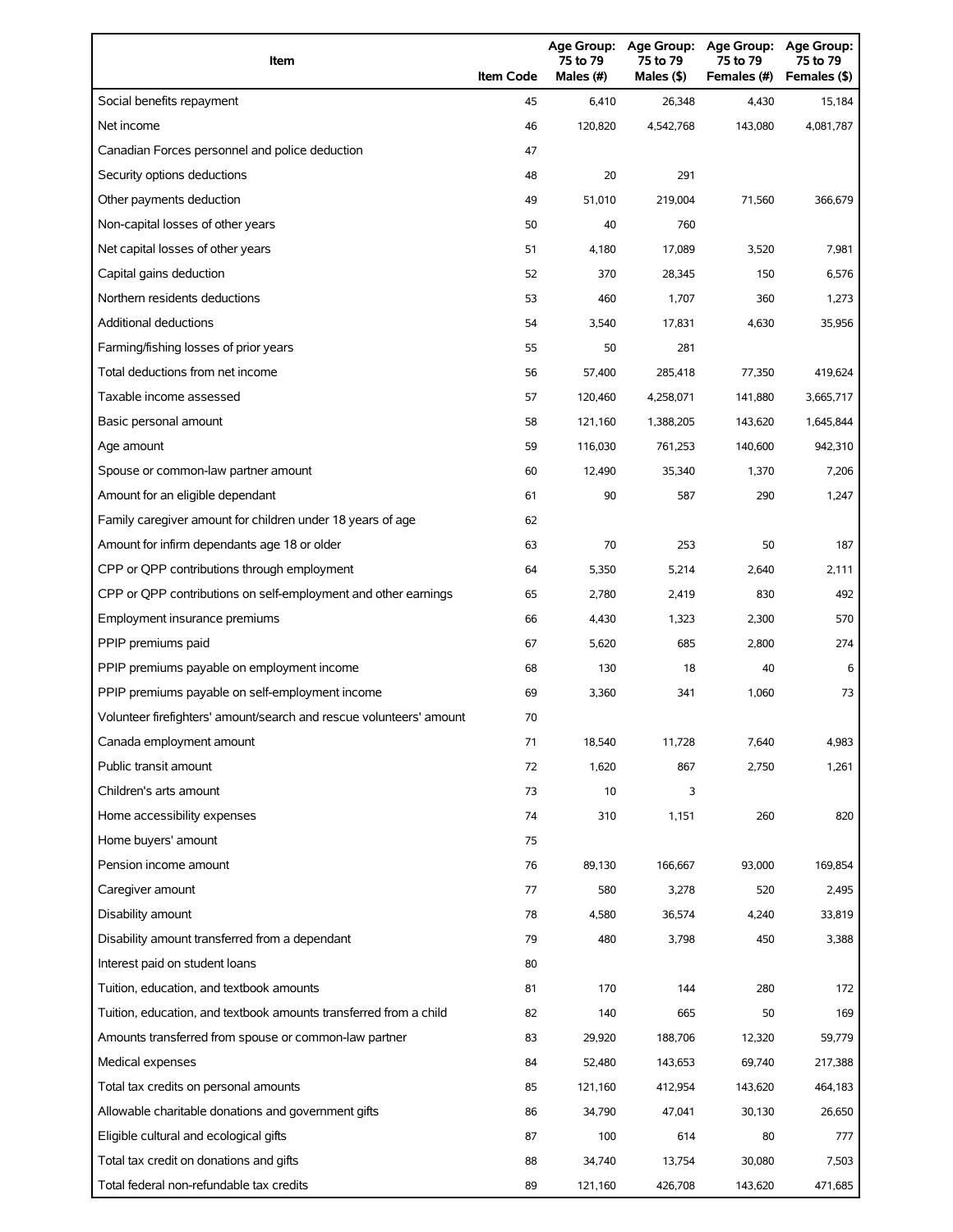| <b>Item</b>                                                 | <b>Item Code</b> | 75 to 79<br>Males (#) | Age Group: Age Group:<br>75 to 79<br>Males $($ \$) | <b>Age Group:</b><br>75 to 79<br>Females (#) | <b>Age Group:</b><br>75 to 79<br>Females (\$) |
|-------------------------------------------------------------|------------------|-----------------------|----------------------------------------------------|----------------------------------------------|-----------------------------------------------|
| Federal dividend tax credit                                 | 90               | 21,210                | 47.771                                             | 20,250                                       | 21,234                                        |
| Minimum tax carryover                                       | 91               | 160                   | 591                                                | 70                                           | 239                                           |
| Basic federal tax                                           | 92               | 58,100                | 361,878                                            | 57,780                                       | 222,525                                       |
| Federal foreign tax credit                                  | 93               | 9,730                 | 4,225                                              | 10,340                                       | 2,941                                         |
| Federal political contribution tax credit                   | 94               | 1,070                 | 153                                                | 530                                          | 55                                            |
| Investment tax credit                                       | 95               | 160                   | 1,072                                              | 80                                           | 225                                           |
| Labour-sponsored funds tax credit (federally registered)    | 96               |                       |                                                    |                                              |                                               |
| Labour-sponsored funds tax credit (provincially registered) | 97               |                       |                                                    |                                              |                                               |
| Alternative minimum tax payable                             | 98               | 130                   | 972                                                | 60                                           | 322                                           |
| Net federal tax                                             | 99               | 57,530                | 356,384                                            | 57,160                                       | 219,302                                       |
| CPP contributions on self-employment                        | 100              |                       |                                                    |                                              |                                               |
| Social Benefits repayment                                   | 101              | 6,410                 | 26,348                                             | 4,430                                        | 15,184                                        |
| Working income tax benefit (WITB)                           | 102              | 70                    | 64                                                 | 80                                           | 75                                            |
| Children's fitness tax credit                               | 103              | 30                    | 2                                                  | 10                                           |                                               |
| Eligible educator school supply tax credit                  | 104              |                       |                                                    |                                              |                                               |
| Net provincial or territorial tax                           | 105              | 90                    | 565                                                |                                              |                                               |
| Total tax payable                                           | 106              | 57,580                | 383,297                                            | 57,200                                       | 234,521                                       |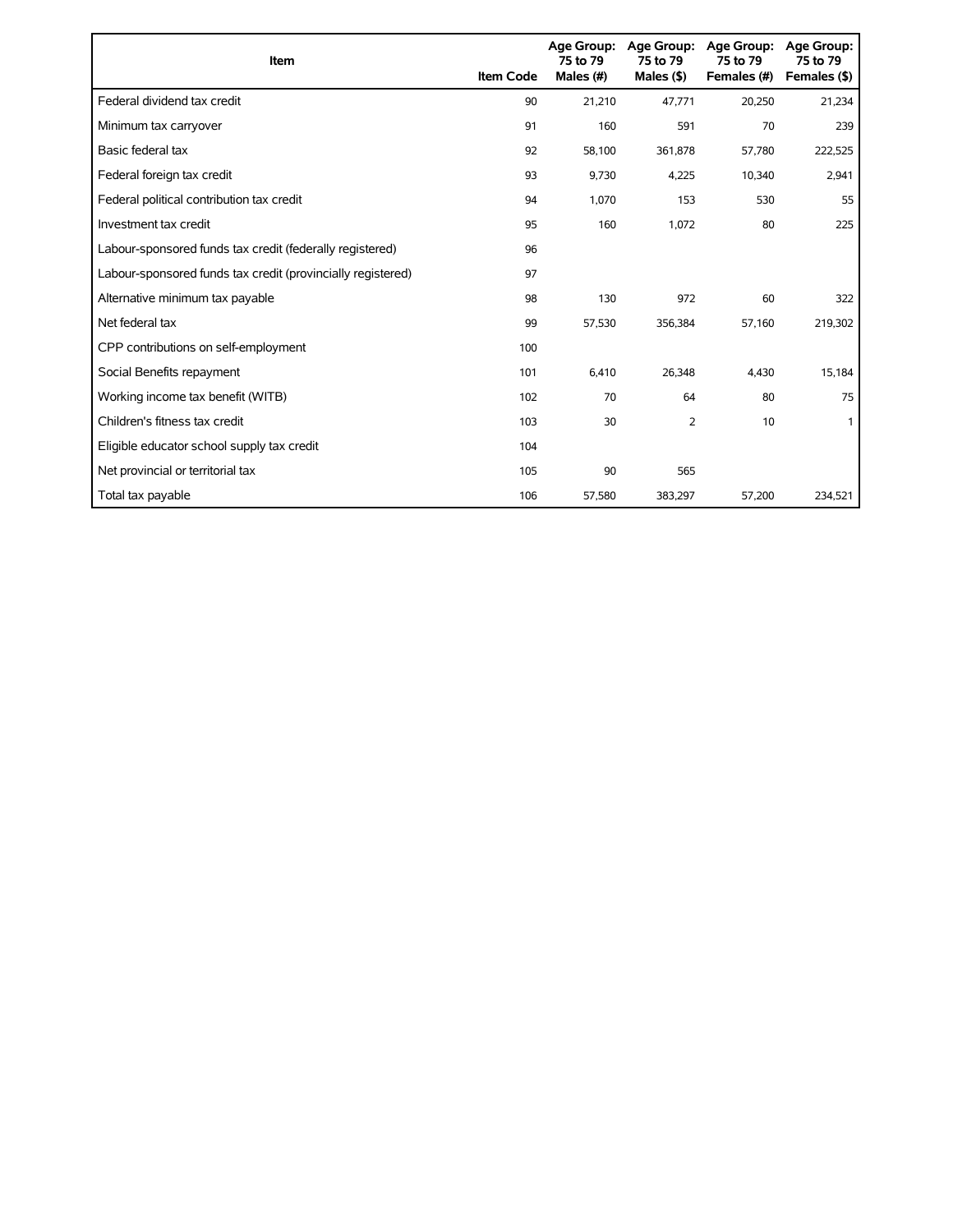| Item                                                                                                   | Item<br>Code   | Age<br>Group:<br>80 and<br>over Males<br>(#) | Age<br>Group:<br>80 and<br>over Males<br>(5) | Age<br>Group:<br>80 and<br>over<br>Females (#) | Age<br>Group:<br>80 and<br>over<br>Females (\$) |
|--------------------------------------------------------------------------------------------------------|----------------|----------------------------------------------|----------------------------------------------|------------------------------------------------|-------------------------------------------------|
| Number of taxable returns                                                                              | $\mathbf{1}$   | 64,590                                       |                                              | 79,720                                         |                                                 |
| Number of non-taxable returns                                                                          | $\overline{2}$ | 86,900                                       |                                              | 170,850                                        |                                                 |
| Total number of returns                                                                                | 3              | 151,490                                      |                                              | 250,570                                        |                                                 |
| Employment income                                                                                      | 4              | 5,540                                        | 102,239                                      | 2,060                                          | 29,566                                          |
| Commissions (from employment)                                                                          | 5              | 60                                           | 2,116                                        | 20                                             | 169                                             |
| Other employment income                                                                                | 6              | 12,630                                       | 9,376                                        | 4,430                                          | 2,569                                           |
| Old age security (OAS) pension                                                                         | 7              | 150,240                                      | 972,801                                      | 249,210                                        | 1,619,664                                       |
| CPP or QPP benefits                                                                                    | 8              | 147,200                                      | 1,176,287                                    | 223,000                                        | 1,415,269                                       |
| Other pensions and superannuation                                                                      | 9              | 108,890                                      | 1,924,737                                    | 138,210                                        | 1,630,681                                       |
| Elected split-pension amount                                                                           | 10             | 6,390                                        | 44,235                                       | 17,920                                         | 216,984                                         |
| Universal child care benefit (UCCB)                                                                    | 11             | 40                                           | 22                                           | 20                                             | 9                                               |
| Employment insurance and other benefits                                                                | 12             | 240                                          | 1,109                                        | 70                                             | 257                                             |
|                                                                                                        |                |                                              |                                              |                                                |                                                 |
| Taxable amount of dividends from taxable Canadian corporations<br>Interest and other investment income | 13             | 32,850                                       | 487,598                                      | 43,490                                         | 421,209                                         |
|                                                                                                        | 14             | 73,390                                       | 265,986                                      | 120,460                                        | 368,564                                         |
| Net partnership income (limited or non-active partners only)                                           | 15             | 380                                          | 1,960                                        | 280                                            | 1,356                                           |
| Net rental income                                                                                      | 16             | 11,850                                       | 129,578                                      | 11,040                                         | 74,783                                          |
| Taxable capital gains                                                                                  | 17             | 23,100                                       | 472,606                                      | 33,490                                         | 391,949                                         |
| RRSP income                                                                                            | 18             | 7,250                                        | 44,896                                       | 10,140                                         | 55,827                                          |
| Other income                                                                                           | 19             | 23,870                                       | 184,302                                      | 34,750                                         | 234,142                                         |
| Net business income                                                                                    | 20             | 1,840                                        | 16,041                                       | 720                                            | 3,347                                           |
| Net professional income                                                                                | 21             | 740                                          | 21,927                                       | 150                                            | 2,207                                           |
| Net commission income                                                                                  | 22             | 250                                          | 1,737                                        | 110                                            | 514                                             |
| Net farming income                                                                                     | 23             | 1,190                                        | 715                                          | 370                                            | 655                                             |
| Net fishing income                                                                                     | 24             |                                              |                                              |                                                |                                                 |
| Workers' compensation benefits                                                                         | 25             | 1,990                                        | 17,128                                       | 510                                            | 5,789                                           |
| Social assistance payments                                                                             | 26             | 210                                          | 2,055                                        | 340                                            | 2,670                                           |
| Net federal supplements                                                                                | 27             | 67,670                                       | 258,662                                      | 152,610                                        | 805,502                                         |
| Total income assessed                                                                                  | 28             | 151,220                                      | 6,138,368                                    | 250,090                                        | 7,290,249                                       |
| Registered pension plan (RPP) deduction                                                                | 29             | 140                                          | 115                                          | 70                                             | 116                                             |
| RRSP/PRPP deduction                                                                                    | 30             | 700                                          | 6,429                                        | 490                                            | 13,381                                          |
| Deduction for elected split-pension amount                                                             | 31             | 28,370                                       | 338,537                                      | 3,290                                          | 20,992                                          |
| Annual union, professional, or like dues                                                               | 32             | 2,520                                        | 544                                          | 840                                            | 132                                             |
| Child care expenses                                                                                    | 33             |                                              |                                              |                                                |                                                 |
| Business investment loss                                                                               | 34             | 20                                           | 1,170                                        |                                                |                                                 |
| Moving expenses                                                                                        | 35             |                                              |                                              |                                                |                                                 |
| Support payments made                                                                                  | 36             | 700                                          | 9,386                                        |                                                |                                                 |
| Carrying charges and interest expenses                                                                 | 37             | 11,230                                       | 48,611                                       | 14,250                                         | 50,565                                          |
| Deduction for CPP/QPP contributions on self-employment and other earnings                              | 38             | 1,340                                        | 1,126                                        | 380                                            | 217                                             |
| Deduction for provincial parental insurance plan (PPIP) premiums on self-employment                    |                |                                              |                                              |                                                |                                                 |
| income                                                                                                 | 39             | 1,650                                        | 124                                          | 480                                            | 25                                              |
| Exploration and development expenses                                                                   | 40             | 400                                          | 15,780                                       | 260                                            | 2,543                                           |
| Other employment expenses                                                                              | 41             | 100                                          | 405                                          | 30                                             | 81                                              |
| Clergy residence deduction                                                                             | 42             |                                              |                                              |                                                |                                                 |
| Other deductions                                                                                       | 43             | 2,780                                        | 39,327                                       | 5,350                                          | 90,072                                          |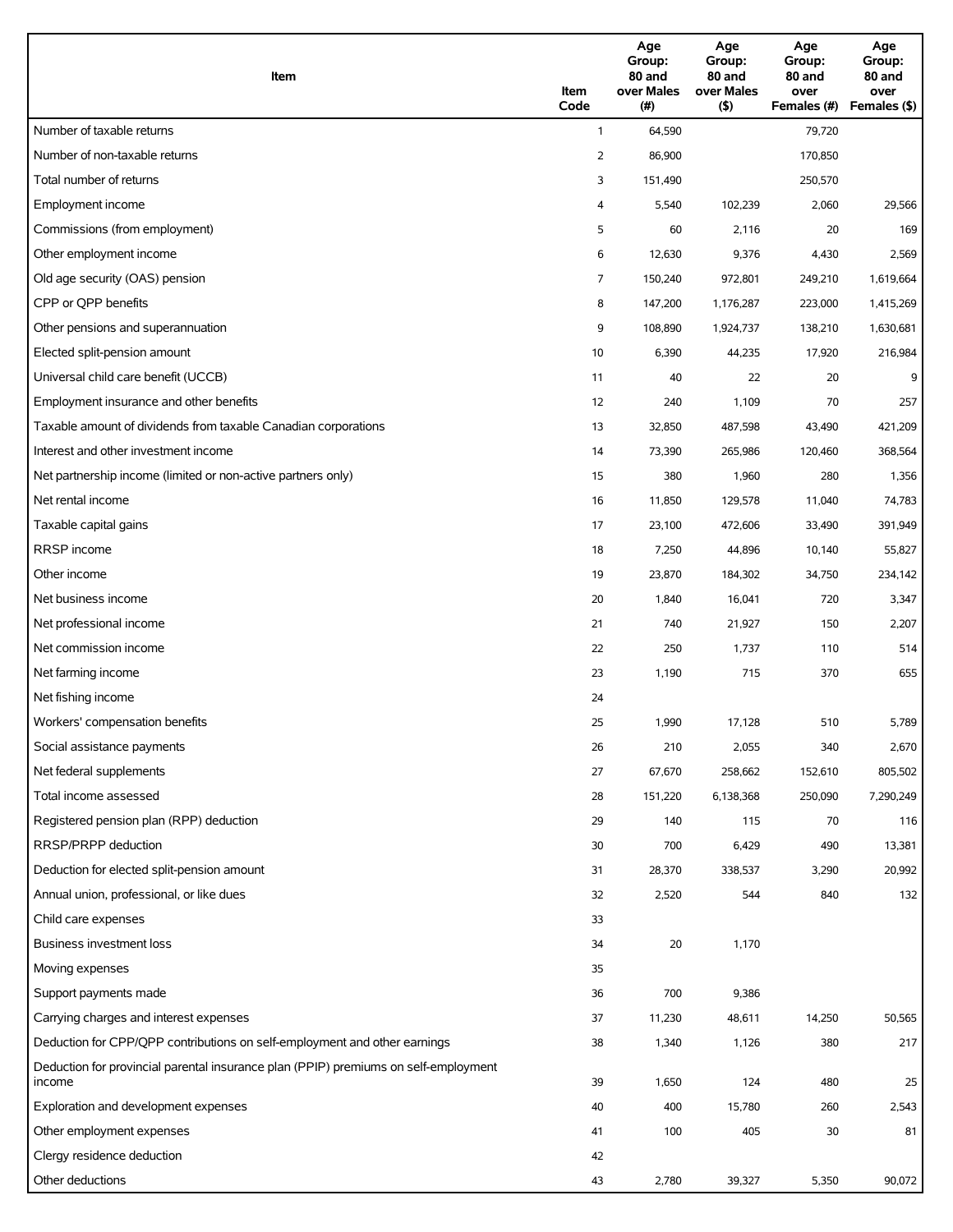| Item                                                                | <b>Item Code</b> | 80 and<br>over Males<br>(#) | 80 and<br>over Males<br>(5) | Age Group: Age Group: Age Group: Age Group:<br>80 and<br>over<br>Females (#) | 80 and<br>over<br>Females (\$) |
|---------------------------------------------------------------------|------------------|-----------------------------|-----------------------------|------------------------------------------------------------------------------|--------------------------------|
| Total deductions before adjustments                                 | 44               | 39,810                      | 461,979                     | 22,520                                                                       | 178,452                        |
| Social benefits repayment                                           | 45               | 7,900                       | 31,693                      | 7,780                                                                        | 29,080                         |
| Net income                                                          | 46               | 151,170                     | 5,648,631                   | 250,060                                                                      | 7,084,131                      |
| Canadian Forces personnel and police deduction                      | 47               |                             |                             |                                                                              |                                |
| Security options deductions                                         | 48               |                             |                             |                                                                              |                                |
| Other payments deduction                                            | 49               | 69,060                      | 277,769                     | 153,040                                                                      | 813,598                        |
| Non-capital losses of other years                                   | 50               | 40                          | 679                         |                                                                              |                                |
| Net capital losses of other years                                   | 51               | 5,000                       | 25,097                      | 5,630                                                                        | 17,788                         |
| Capital gains deduction                                             | 52               | 400                         | 39,043                      | 320                                                                          | 27,876                         |
| Northern residents deductions                                       | 53               | 420                         | 1,528                       | 500                                                                          | 1,701                          |
| <b>Additional deductions</b>                                        | 54               | 5,970                       | 35,313                      | 11,990                                                                       | 115,744                        |
| Farming/fishing losses of prior years                               | 55               |                             |                             |                                                                              |                                |
| Total deductions from net income                                    | 56               | 77,210                      | 382,026                     | 162,890                                                                      | 976,835                        |
| Taxable income assessed                                             | 57               | 150,300                     | 5,268,157                   | 245,500                                                                      | 6,117,250                      |
| Basic personal amount                                               | 58               | 151,490                     | 1,736,683                   | 250,570                                                                      | 2,873,198                      |
| Age amount                                                          | 59               | 145,200                     | 962,987                     | 244,820                                                                      | 1,666,341                      |
| Spouse or common-law partner amount                                 | 60               | 17,210                      | 43,993                      | 1,500                                                                        | 7,983                          |
| Amount for an eligible dependant                                    | 61               | 90                          | 379                         | 370                                                                          | 1,402                          |
| Family caregiver amount for children under 18 years of age          | 62               |                             |                             |                                                                              |                                |
| Amount for infirm dependants age 18 or older                        | 63               | 90                          | 337                         | 70                                                                           | 211                            |
| CPP or QPP contributions through employment                         | 64               | 2,100                       | 1,934                       | 940                                                                          | 806                            |
| CPP or QPP contributions on self-employment and other earnings      | 65               | 1,340                       | 1,126                       | 380                                                                          | 217                            |
| Employment insurance premiums                                       | 66               | 1,360                       | 388                         | 660                                                                          | 165                            |
| PPIP premiums paid                                                  | 67               | 2,020                       | 256                         | 940                                                                          | 103                            |
| PPIP premiums payable on employment income                          | 68               | 50                          | 8                           | 30                                                                           | 2                              |
| PPIP premiums payable on self-employment income                     | 69               | 1,650                       | 159                         | 490                                                                          | 33                             |
| Volunteer firefighters' amount/search and rescue volunteers' amount | 70               |                             |                             |                                                                              |                                |
| Canada employment amount                                            | 71               | 17,850                      | 8,637                       | 6,430                                                                        | 2,798                          |
| Public transit amount                                               | 72               | 1,750                       | 861                         | 3,180                                                                        | 1,363                          |
| Children's arts amount                                              | 73               |                             |                             | 10                                                                           | 5                              |
| Home accessibility expenses                                         | 74               | 400                         | 1,223                       | 400                                                                          | 992                            |
| Home buyers' amount                                                 | 75               |                             |                             |                                                                              |                                |
| Pension income amount                                               | 76               | 111,260                     | 203,519                     | 145,760                                                                      | 257,371                        |
| Caregiver amount                                                    | 77               | 510                         | 2,988                       | 600                                                                          | 2,993                          |
| Disability amount                                                   | 78               | 9,420                       | 75,100                      | 13,480                                                                       | 107,333                        |
| Disability amount transferred from a dependant                      | 79               | 420                         | 3,236                       | 550                                                                          | 4,289                          |
| Interest paid on student loans                                      | 80               |                             |                             |                                                                              |                                |
| Tuition, education, and textbook amounts                            | 81               | 90                          | 50                          | 130                                                                          | 45                             |
| Tuition, education, and textbook amounts transferred from a child   | 82               | 80                          | 369                         | 50                                                                           | 195                            |
| Amounts transferred from spouse or common-law partner               | 83               | 40,710                      | 263,770                     | 11,810                                                                       | 57,450                         |
| Medical expenses                                                    | 84               | 71,210                      | 262,578                     | 128,630                                                                      | 452,813                        |
| Total tax credits on personal amounts                               | 85               | 151,490                     | 535,598                     | 250,570                                                                      | 815,725                        |
| Allowable charitable donations and government gifts                 | 86               | 43,960                      | 97,827                      | 51,740                                                                       | 69,333                         |
| Eligible cultural and ecological gifts                              | 87               |                             |                             | 110                                                                          | 2,143                          |